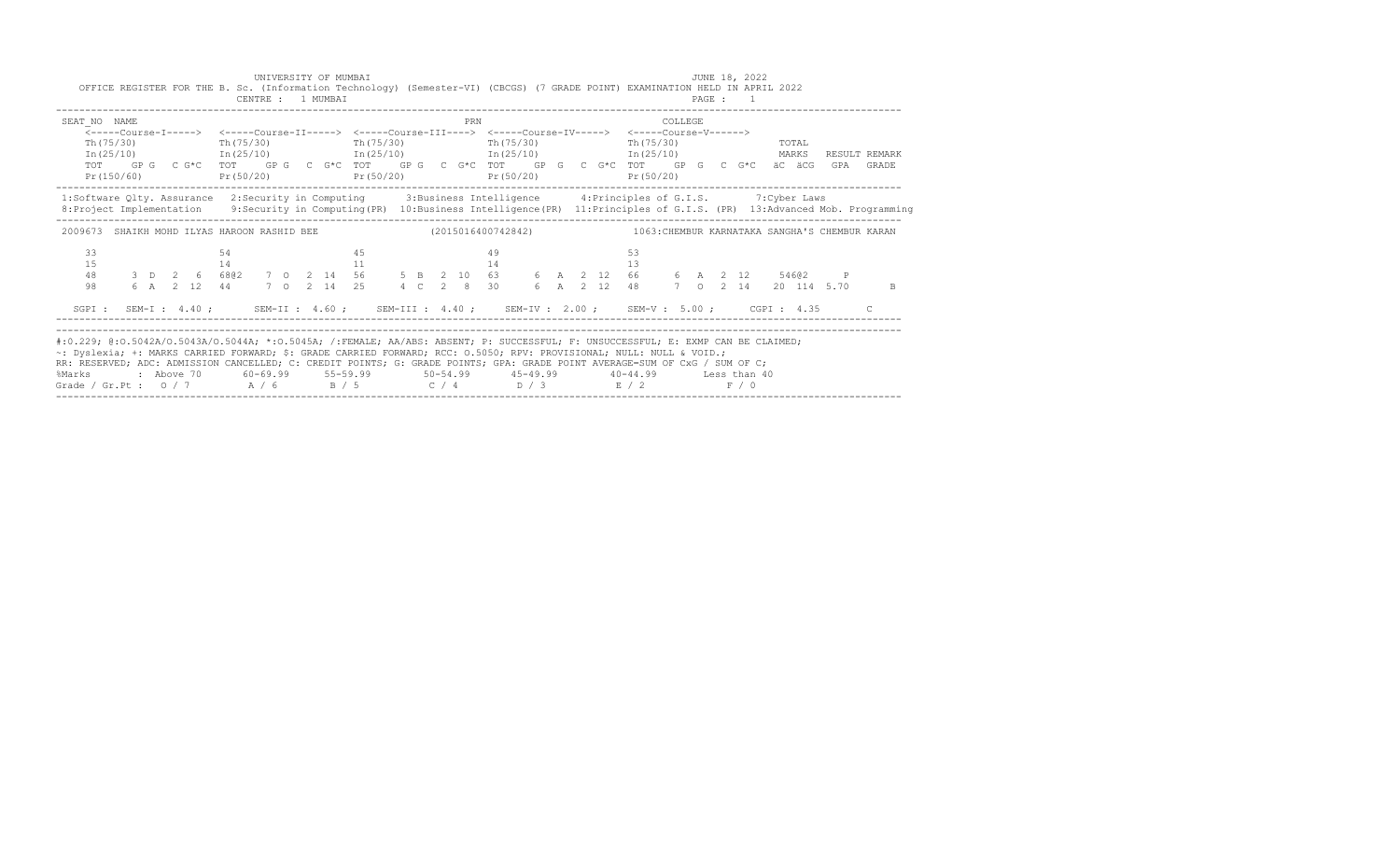| OFFICE REGISTER FOR THE B. Sc. (Information Technology) (Semester-VI) (CBCGS) (7 GRADE POINT) EXAMINATION HELD IN APRIL 2022                                                                                                                                                                                                                                                                                                                                                                                                                                |                                                                                                                 |                | UNIVERSITY OF MUMBAI<br>CENTRE : 2 DADAR |  |                 |  |     |                |  |               |                                    |  | JUNE 18, 2022<br>PAGE : 2 |                         |  |                            |
|-------------------------------------------------------------------------------------------------------------------------------------------------------------------------------------------------------------------------------------------------------------------------------------------------------------------------------------------------------------------------------------------------------------------------------------------------------------------------------------------------------------------------------------------------------------|-----------------------------------------------------------------------------------------------------------------|----------------|------------------------------------------|--|-----------------|--|-----|----------------|--|---------------|------------------------------------|--|---------------------------|-------------------------|--|----------------------------|
| SEAT NO NAME<br><-----Course-T-----> <-----Course-TT-----> <-----Course-TTT----> <-----Course-TV-----> <-----Course-V------><br>$Th(75/30)$ Th( $75/30$ )<br>$\text{In (25/10)}$ $\text{In (25/10)}$ $\text{In (25/10)}$ $\text{In (25/11)}$ $\text{In (25/11)}$ $\text{In (25/12)}$ $\text{MARKS}$<br>TOT GP G C G*C TOT GP G C G*C TOT GP G C G*C TOT GP G C G*C TOT GP G C G*C äC äCG<br>$Pr(150/60)$ $Pr(50/20)$ $Pr(50/20)$ $Pr(50/20)$                                                                                                                |                                                                                                                 |                |                                          |  | Th (75/30)      |  | PRN | Th (75/30)     |  |               | COLLEGE<br>Th (75/30)<br>Pr(50/20) |  |                           | <b>TOTAL</b>            |  | RESULT REMARK<br>GPA GRADE |
| 1:Software Qlty. Assurance 2:Security in Computing 3:Business Intelligence 4:Principles of G.I.S. 7:Cyber Laws<br>8: Project Implementation 9: Security in Computing (PR) 10: Business Intelligence (PR) 11: Principles of G.I.S. (PR) 13: Advanced Mob. Programming                                                                                                                                                                                                                                                                                        |                                                                                                                 |                |                                          |  |                 |  |     |                |  |               |                                    |  |                           |                         |  |                            |
| 2010335 PATANWALA MERAJ TARMOHD YUSUF RESHMA (2015016402089785)                                                                                                                                                                                                                                                                                                                                                                                                                                                                                             |                                                                                                                 |                |                                          |  |                 |  |     |                |  |               | 57: Guru Nanak Khalsa College      |  |                           |                         |  |                            |
| $36+$<br>$\mathbb{A}$<br>60E                                                                                                                                                                                                                                                                                                                                                                                                                                                                                                                                | - - -- 61 6 A 2 12 49 3 D 2 6 72 7 0 2 14 75 7 0 2 14 450 F<br>2 E 2 4 20E 2 E 2 4 37+ 7 O 2 14 20+ 2 E 2 4 20E | $51+$<br>$10+$ |                                          |  | $39+$<br>$10 +$ |  |     | $62+$<br>$10+$ |  | $6.3+$<br>12E |                                    |  |                           | $2$ F, $2$ 4, $18$ 76 - |  |                            |
| SGPI: SEM-I: 3.20; SEM-II: 2.20; SEM-III: 2.20; SEM-IV: 2.20; SEM-V: 3.60; CGPI: --                                                                                                                                                                                                                                                                                                                                                                                                                                                                         |                                                                                                                 |                |                                          |  |                 |  |     |                |  |               |                                    |  |                           |                         |  |                            |
| #:0.229; @:0.5042A/0.5043A/0.5044A; *:0.5045A; /:FEMALE; AA/ABS: ABSENT; P: SUCCESSFUL; F: UNSUCCESSFUL; E: EXMP CAN BE CLAIMED;<br>~: Dyslexia; +: MARKS CARRIED FORWARD; \$: GRADE CARRIED FORWARD; RCC: 0.5050; RPV: PROVISIONAL; NULL: NULL & VOID.;<br>RR: RESERVED; ADC: ADMISSION CANCELLED; C: CREDIT POINTS; G: GRADE POINTS; GPA: GRADE POINT AVERAGE=SUM OF CxG / SUM OF C;<br>: Above 70    60-69.99    55-59.99     50-54.99     45-49.99     40-44.99     Less than 40<br>%Marks<br>Grade / Gr.Pt : $0/7$ $A/6$ $B/5$ $C/4$ $D/3$ $E/2$ $F/0$ |                                                                                                                 |                |                                          |  |                 |  |     |                |  |               |                                    |  |                           |                         |  |                            |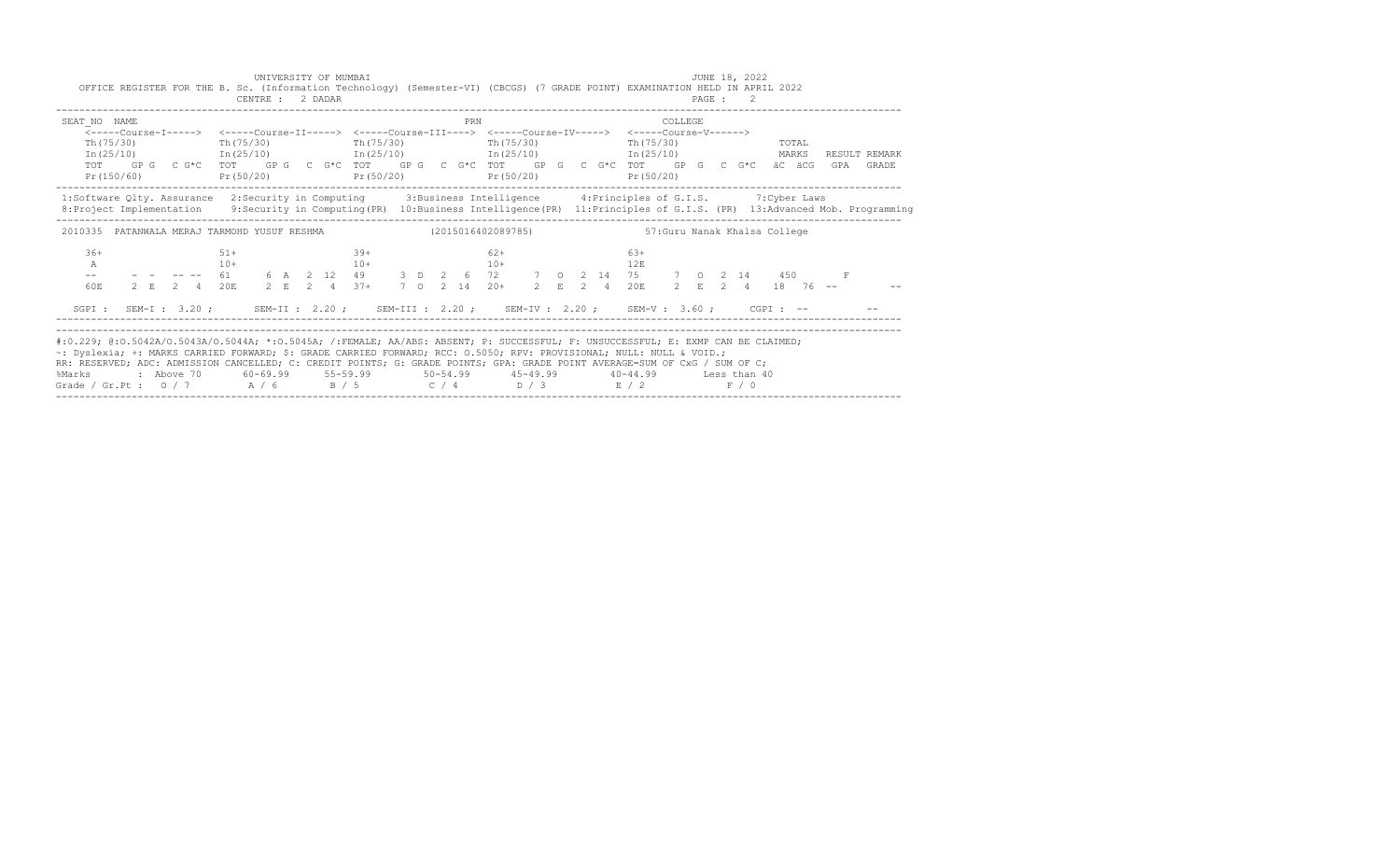|                                                  | UNIVERSITY OF MUMBAI<br>OFFICE REGISTER FOR THE B. Sc. (Information Technology) (Semester-VI) (CBCGS) (7 GRADE POINT) EXAMINATION HELD IN APRIL 2022                                                                                                                                                                                                                                                                                                       |             | JUNE 18, 2022                                                    |  |
|--------------------------------------------------|------------------------------------------------------------------------------------------------------------------------------------------------------------------------------------------------------------------------------------------------------------------------------------------------------------------------------------------------------------------------------------------------------------------------------------------------------------|-------------|------------------------------------------------------------------|--|
| SEAT NO NAME<br>TOT                              | $\frac{\text{Th}(75/30)}{\text{In}(25/10)}$ $\frac{\text{Th}(75/30)}{\text{In}(25/10)}$ $\frac{\text{Th}(75/30)}{\text{In}(25/10)}$ $\frac{\text{Th}(75/30)}{\text{In}(25/10)}$ $\frac{\text{Th}(75/30)}{\text{In}(25/10)}$ $\frac{\text{Th}(75/30)}{\text{In}(25/10)}$ $\frac{\text{Tr}(75/30)}{\text{In}(25/10)}$ $\frac{\text{Tr}(75/30)}{\text{In}(25/10)}$<br>GP G C G*C TOT GP G C G*C TOT GP G C G*C TOT GP G C G*C TOT GP G C G*C äC äCG GPA GRADE | PRN COLLEGE |                                                                  |  |
|                                                  | 1:Software Qlty. Assurance 2:Security in Computing 3:Business Intelligence 4:Principles of G.I.S. 7:Cyber Laws<br>8: Project Implementation 9: Security in Computing (PR) 10: Business Intelligence (PR) 11: Principles of G.I.S. (PR) 13: Advanced Mob. Programming                                                                                                                                                                                       |             |                                                                  |  |
|                                                  | 2010753 MALI SHRAVAN SHEKHAR SHAMAL                                                                                                                                                                                                                                                                                                                                                                                                                        |             | (2015016401715095) 168:Shri Rajasthani Seva Sangh's Smt. Parmes  |  |
|                                                  | $\begin{array}{cccccccccccccccc} 42 & & & & & & & & & 53 & & & & 32 & & & & 57 & & & & & 44 \\ 18 & & & & & & & & & & & & & & & & 16 & & & & & & & 16 \\ 60 & & 6 & A & 2 & 12 & 76 & & 7 & 0 & 2 & 14 & 56 & & 5 & B & 2 & 10 & 73 & & 7 & 0 & 2 & 14 & 60 & & 6 & A & 2 & 12 & 593 & & P & RLE \\ 120 & & 7 & 0 & 2 & 14 & 46 & & 7 & 0 & 2 & 14 & 38 &$                                                                                                 |             |                                                                  |  |
|                                                  | SGPI: SEM-I: 6.80; SEM-II: 6.50; SEM-III: 0.00; SEM-IV: 0.00; SEM-V: 5.30; CGPI: -- - -                                                                                                                                                                                                                                                                                                                                                                    |             |                                                                  |  |
|                                                  | 2010803 SAYYED MOHAMMED ARBAZ MOHAMMED HAIDER ALQMA BEGUM (2015016401375846) 181:Rizvi Education Society's College of Art                                                                                                                                                                                                                                                                                                                                  |             |                                                                  |  |
| 44<br>19<br>63<br>60                             |                                                                                                                                                                                                                                                                                                                                                                                                                                                            |             |                                                                  |  |
|                                                  | SGPI: SEM-I: 3.60; SEM-II: 4.80; SEM-III: 2.60; SEM-IV: 2.60; SEM-V: 6.00; CGPI: 4.07 C                                                                                                                                                                                                                                                                                                                                                                    |             |                                                                  |  |
|                                                  | 2011116 GUPTA SARANSH PRADEEP SURABHI (2015016401814963) 598:Usha Pravin Gandhi College of Management                                                                                                                                                                                                                                                                                                                                                      |             |                                                                  |  |
|                                                  | $\begin{array}{cccccccccccc} 63 &&&&56 &&&&62 &&&&69 &&&57 &&&&&\\ 20 &&&&22 &&&&25 &&&&23 &&&&23 &&&\\ 22 &&&&25 &&&&23 &&&&23 &&&&\\ 83 && 7 && 0 && 2 && 14 && 78 && 7 && 0 && 2 && 14 && 87 && 7 && 0 && 2 && 14 && 92 && 7 && 0 && 2 && 14 && 80 && 7 && 0 && 2 && 14 && 715 && && P &RPV &\\ 140 && 7 && 0 && 2 && 14 && 40 && 7 && 0 && 2 && 14 && 49 && 7 && 0 && 2 && 14$                                                                         |             |                                                                  |  |
|                                                  | SGPI: SEM-I: 0.00; SEM-II: 0.00; SEM-III: 0.00; SEM-IV: 0.00; SEM-V: 6.20; CGPI: -- - -                                                                                                                                                                                                                                                                                                                                                                    |             |                                                                  |  |
| 2011136 POPAT GHANSHYAM DILIP MINAXI<br>63<br>21 |                                                                                                                                                                                                                                                                                                                                                                                                                                                            |             | (2014016400566164) 598: Usha Pravin Gandhi College of Management |  |
| 84 - 10<br>90                                    |                                                                                                                                                                                                                                                                                                                                                                                                                                                            |             |                                                                  |  |
|                                                  | SGPI: SEM-I: 4.60; SEM-II: 5.00; SEM-III: 4.80; SEM-IV: 3.80; SEM-V: 5.70; CGPI: 5.08 B                                                                                                                                                                                                                                                                                                                                                                    |             |                                                                  |  |
|                                                  | #:0.229; @:0.5042A/0.5043A/0.5044A; *:0.5045A; /:FEMALE; AA/ABS: ABSENT; P: SUCCESSFUL; F: UNSUCCESSFUL; E: EXMP CAN BE CLAIMED;<br>~: Dyslexia; +: MARKS CARRIED FORWARD; \$: GRADE CARRIED FORWARD; RCC: 0.5050; RPV: PROVISIONAL; NULL: NULL & VOID.;<br>RR: RESERVED; ADC: ADMISSION CANCELLED; C: CREDIT POINTS; G: GRADE POINTS; GPA: GRADE POINT AVERAGE=SUM OF CxG / SUM OF C;                                                                     |             |                                                                  |  |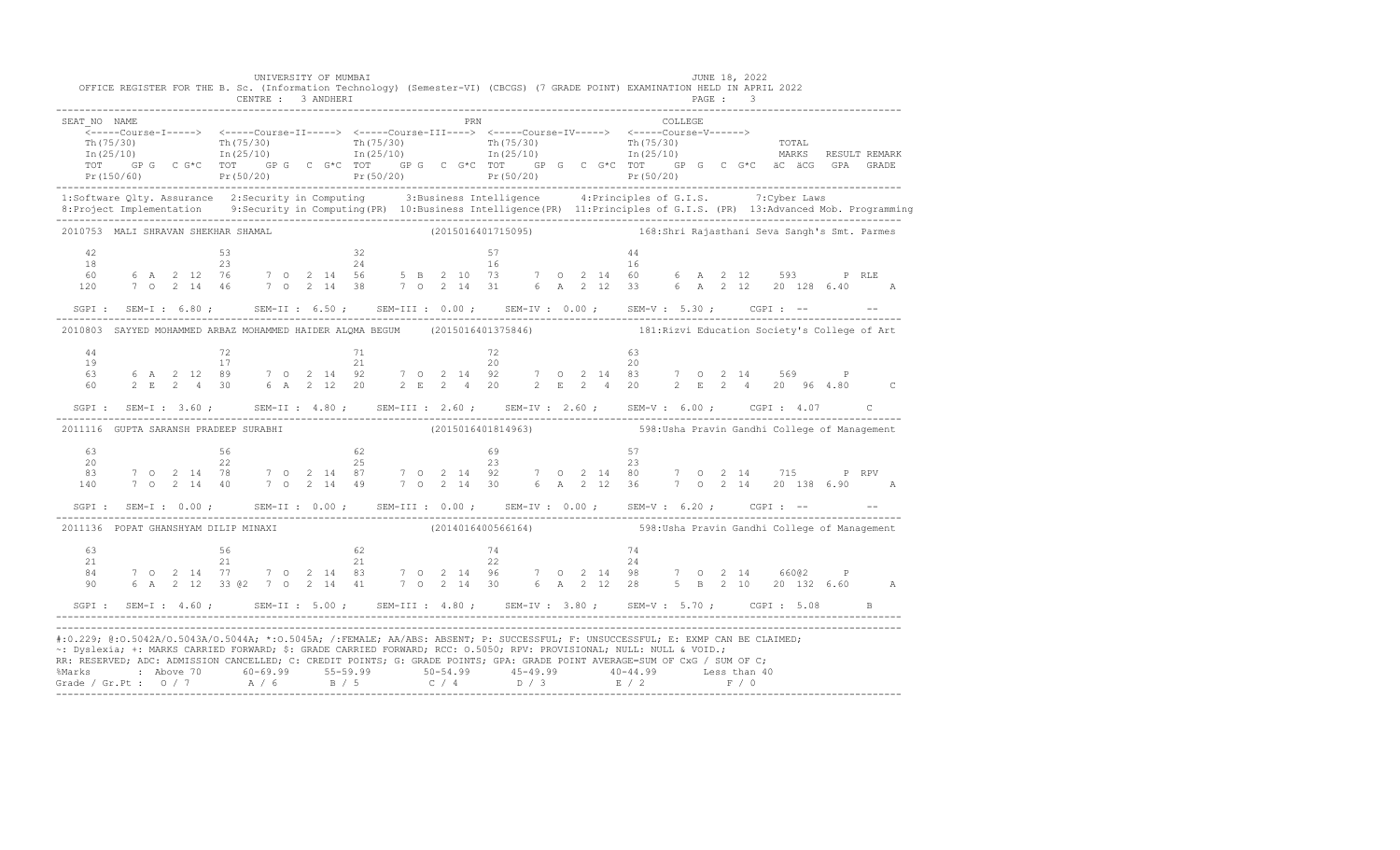| SEAT NO NAME<br>Th (75/30)          | $Th(75/30)$ The $(75/30)$<br>$Pr(150/60)$ $Pr(50/20)$ $Pr(50/20)$ | PRN<br><-----Course-I-----> <-----Course-II-----> <-----Course-III----> <-----Course-IV-----> <-----Course-V------><br>Th (75/30) | COLLEGE<br>TOTAL<br>Th $(75/30)$<br>$In (25/10)$ $In (25/10)$ $In (25/10)$ $In (25/10)$ $In (25/10)$ $In (25/10)$ $In (25/10)$ $In (25/10)$<br>TOT GPG C G*C TOT GPG C G*C TOT GPG C G*C TOT GPG C G*C TOT GPG C G*C äC äCG GPA GRADE<br>$Pr(50/20)$ $Pr(50/20)$                  |
|-------------------------------------|-------------------------------------------------------------------|-----------------------------------------------------------------------------------------------------------------------------------|-----------------------------------------------------------------------------------------------------------------------------------------------------------------------------------------------------------------------------------------------------------------------------------|
|                                     |                                                                   |                                                                                                                                   | 1:Software Qlty. Assurance 2:Security in Computing 3:Business Intelligence 5:Enterprise Networking 6:IT Service Management<br>8: Project Implementation 9: Security in Computing (PR) 10: Business Intelligence (PR) 12: Enterprise Networking (PR) 13: Advanced Mob. Programming |
| 2011212 KADAM NIKHIL SANJAY NIRMALA |                                                                   | (2014016401087286)                                                                                                                | 638: Khar Education Society's Degree College                                                                                                                                                                                                                                      |
| 45<br>21<br>66<br>146               | 50<br>24                                                          | 48<br>48<br>21<br>24                                                                                                              | 48<br>24<br>6 A 2 12 74 7 0 2 14 6901 7 0 2 14 72 7 0 2 14 72 7 0 2 14 68201<br>7 0 2 14 49 7 0 2 14 39 7 0 2 14 48 7 0 2 14 47 7 0 2 14 20 138 6.90<br>A                                                                                                                         |
|                                     |                                                                   |                                                                                                                                   | SGPI: SEM-I: 3.80; SEM-II: 3.60; SEM-III: 2.80; SEM-IV: 2.80; SEM-V: 7.00; CGPI: 4.48 C                                                                                                                                                                                           |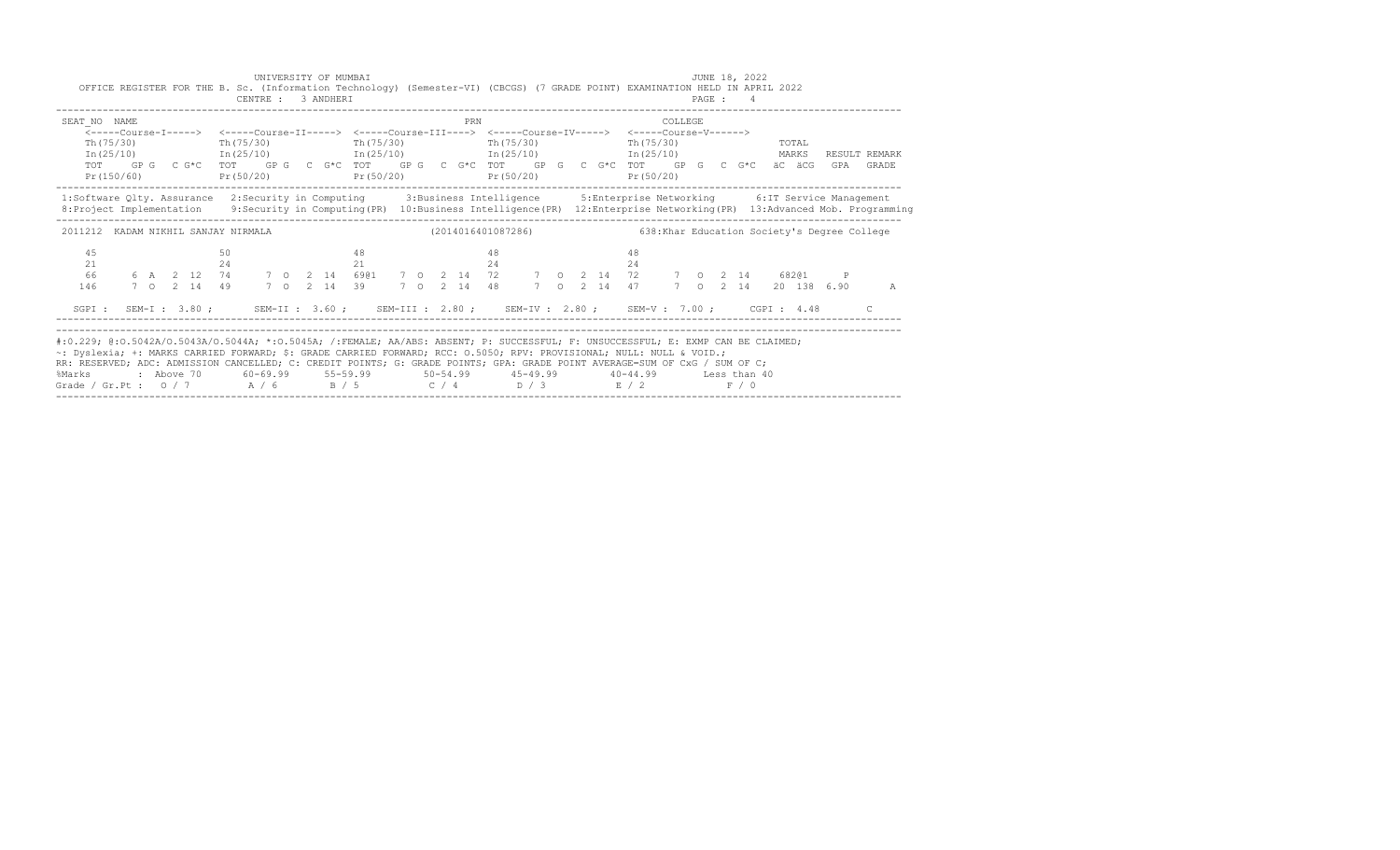|                                                                                                                                                                                                                                                                                                                                                                                                                                                                                                                                     |                 |  |    |  | UNIVERSITY OF MUMBAI |    | OFFICE REGISTER FOR THE B. Sc. (Information Technology) (Semester-VI) (CBCGS) (7 GRADE POINT) EXAMINATION HELD IN APRIL 2022                                                                                                                                                                                                                                      |  |    |                                                                  |  |    |  |  | JUNE 18, 2022 |  |  |  |
|-------------------------------------------------------------------------------------------------------------------------------------------------------------------------------------------------------------------------------------------------------------------------------------------------------------------------------------------------------------------------------------------------------------------------------------------------------------------------------------------------------------------------------------|-----------------|--|----|--|----------------------|----|-------------------------------------------------------------------------------------------------------------------------------------------------------------------------------------------------------------------------------------------------------------------------------------------------------------------------------------------------------------------|--|----|------------------------------------------------------------------|--|----|--|--|---------------|--|--|--|
| SEAT NO NAME                                                                                                                                                                                                                                                                                                                                                                                                                                                                                                                        |                 |  |    |  |                      |    | <b>PRN</b> COLLEGE<br>_______Course-I-----> <----Course-II-----> <----Course-III----> <-----Course-IV-----> <-----Course-V------><br>(π) contract of the contract of the contract of the contract of the contract of the contract of the contract of the contract of the contract of the contract of the contract of the contract of the contract of the contract |  |    |                                                                  |  |    |  |  |               |  |  |  |
| 1:Software Qlty. Assurance 2:Security in Computing 3:Business Intelligence 4:Principles of G.I.S. 6:IT Service Management<br>8: Project Implementation 9: Security in Computing (PR) 10: Business Intelligence (PR) 11: Principles of G.I.S. (PR) 13: Advanced Mob. Programming                                                                                                                                                                                                                                                     |                 |  |    |  |                      |    |                                                                                                                                                                                                                                                                                                                                                                   |  |    |                                                                  |  |    |  |  |               |  |  |  |
| 2011398 SAYYED RASHID JAMAL ABBAS NAFISFATIMA (2014016400235456) 228:Sree Narayan Guru College of Commerce                                                                                                                                                                                                                                                                                                                                                                                                                          |                 |  |    |  |                      |    |                                                                                                                                                                                                                                                                                                                                                                   |  |    |                                                                  |  |    |  |  |               |  |  |  |
| 35<br>4.5<br>65                                                                                                                                                                                                                                                                                                                                                                                                                                                                                                                     | $\frac{10}{10}$ |  |    |  |                      |    |                                                                                                                                                                                                                                                                                                                                                                   |  |    |                                                                  |  |    |  |  |               |  |  |  |
| SGPI: SEM-I: 0.00; SEM-II: 4.00; SEM-III: 3.40; SEM-IV: 3.40; SEM-V: 0.00; CGPI: -- --                                                                                                                                                                                                                                                                                                                                                                                                                                              |                 |  |    |  |                      |    |                                                                                                                                                                                                                                                                                                                                                                   |  |    |                                                                  |  |    |  |  |               |  |  |  |
| 2011555 YADAV VIKRAM ASHOK RAJKUMARI (2014016400695586) 540:S. K. Somaiya College of Arts, Science a                                                                                                                                                                                                                                                                                                                                                                                                                                |                 |  |    |  |                      |    |                                                                                                                                                                                                                                                                                                                                                                   |  |    |                                                                  |  |    |  |  |               |  |  |  |
| 51                                                                                                                                                                                                                                                                                                                                                                                                                                                                                                                                  |                 |  | 59 |  |                      | 38 |                                                                                                                                                                                                                                                                                                                                                                   |  | 54 |                                                                  |  | 51 |  |  |               |  |  |  |
|                                                                                                                                                                                                                                                                                                                                                                                                                                                                                                                                     |                 |  |    |  |                      |    |                                                                                                                                                                                                                                                                                                                                                                   |  |    |                                                                  |  |    |  |  |               |  |  |  |
| 1:Software Qlty. Assurance 2:Security in Computing 3:Business Intelligence 4:Principles of G.I.S. 7:Cyber Laws<br>8: Project Implementation 9: Security in Computing (PR) 10: Business Intelligence (PR) 11: Principles of G.I.S. (PR) 13: Advanced Mob. Programming                                                                                                                                                                                                                                                                |                 |  |    |  |                      |    |                                                                                                                                                                                                                                                                                                                                                                   |  |    |                                                                  |  |    |  |  |               |  |  |  |
| 2011584 HINDLEKAR VIRAJ CHINTAMANI SNEHA                                                                                                                                                                                                                                                                                                                                                                                                                                                                                            |                 |  |    |  |                      |    |                                                                                                                                                                                                                                                                                                                                                                   |  |    | (2014016402230536) 562: Vidya Vikas Education Society's Vikas Ni |  |    |  |  |               |  |  |  |
| $\begin{array}{cccccccccccccccc} 33 & & & & 33 & & & 35 & & & 30 & & & 42 \\ 17 & & & & 14 & & & 19 & & & 18 & & & 21 & & 523@1 & & P \\ 50 & & 4 & C & 2 & 8 & 47 & & 3 & D & 2 & 6 & 54 & & 4 & C & 2 & 8 & 48 & & 3 & D & 2 & 6 & 54 & 6 & A & 2 & 12 & & 523@1 & & P \\ 50 & & & 4 & C & 2 & 8 & 47 & & 3 & D & 2 & 6 & 54 & & 4 & C & 2 & 8 & $<br>126 7 0 2 14 26 4 C 2 8 36 7 0 2 14 39 7 0 2 14 34 @1 7 0 2 14 20 104 5.20 B                                                                                                |                 |  |    |  |                      |    |                                                                                                                                                                                                                                                                                                                                                                   |  |    |                                                                  |  |    |  |  |               |  |  |  |
|                                                                                                                                                                                                                                                                                                                                                                                                                                                                                                                                     |                 |  |    |  |                      |    |                                                                                                                                                                                                                                                                                                                                                                   |  |    |                                                                  |  |    |  |  |               |  |  |  |
| 1:Software Qlty. Assurance 2:Security in Computing 3:Business Intelligence 4:Principles of G.I.S. 6:IT Service Management                                                                                                                                                                                                                                                                                                                                                                                                           |                 |  |    |  |                      |    |                                                                                                                                                                                                                                                                                                                                                                   |  |    |                                                                  |  |    |  |  |               |  |  |  |
| 2011670 KHAN FAIYAZ MOHAMMED AZAD SHAHNAZ BANO (2015016401002775) 632:Bhavna Trust Degree College of Commerce                                                                                                                                                                                                                                                                                                                                                                                                                       |                 |  |    |  |                      |    |                                                                                                                                                                                                                                                                                                                                                                   |  |    |                                                                  |  |    |  |  |               |  |  |  |
|                                                                                                                                                                                                                                                                                                                                                                                                                                                                                                                                     |                 |  |    |  |                      |    |                                                                                                                                                                                                                                                                                                                                                                   |  |    |                                                                  |  |    |  |  |               |  |  |  |
|                                                                                                                                                                                                                                                                                                                                                                                                                                                                                                                                     |                 |  |    |  |                      |    |                                                                                                                                                                                                                                                                                                                                                                   |  |    |                                                                  |  |    |  |  |               |  |  |  |
| #:0.229; @:0.5042A/O.5043A/O.5044A; *:0.5045A; /:FEMALE; AA/ABS: ABSENT; P: SUCCESSFUL; F: UNSUCCESSFUL; E: EXMP CAN BE CLAIMED;<br>~: Dyslexia; +: MARKS CARRIED FORWARD; \$: GRADE CARRIED FORWARD; RCC: 0.5050; RPV: PROVISIONAL; NULL: NULL & VOID.;<br>RR: RESERVED; ADC: ADMISSION CANCELLED; C: CREDIT POINTS; G: GRADE POINTS; GPA: GRADE POINT AVERAGE=SUM OF CxG / SUM OF C;<br>% Marks : Above 70 60-69.99 55-59.99 50-54.99 45-49.99 40-44.99 Less than 40<br>Grade / Gr.Pt : 0 / 7 A / 6 B / 5 C / 4 D / 3 E / 2 F / 0 |                 |  |    |  |                      |    |                                                                                                                                                                                                                                                                                                                                                                   |  |    |                                                                  |  |    |  |  |               |  |  |  |

-------------------------------------------------------------------------------------------------------------------------------------------------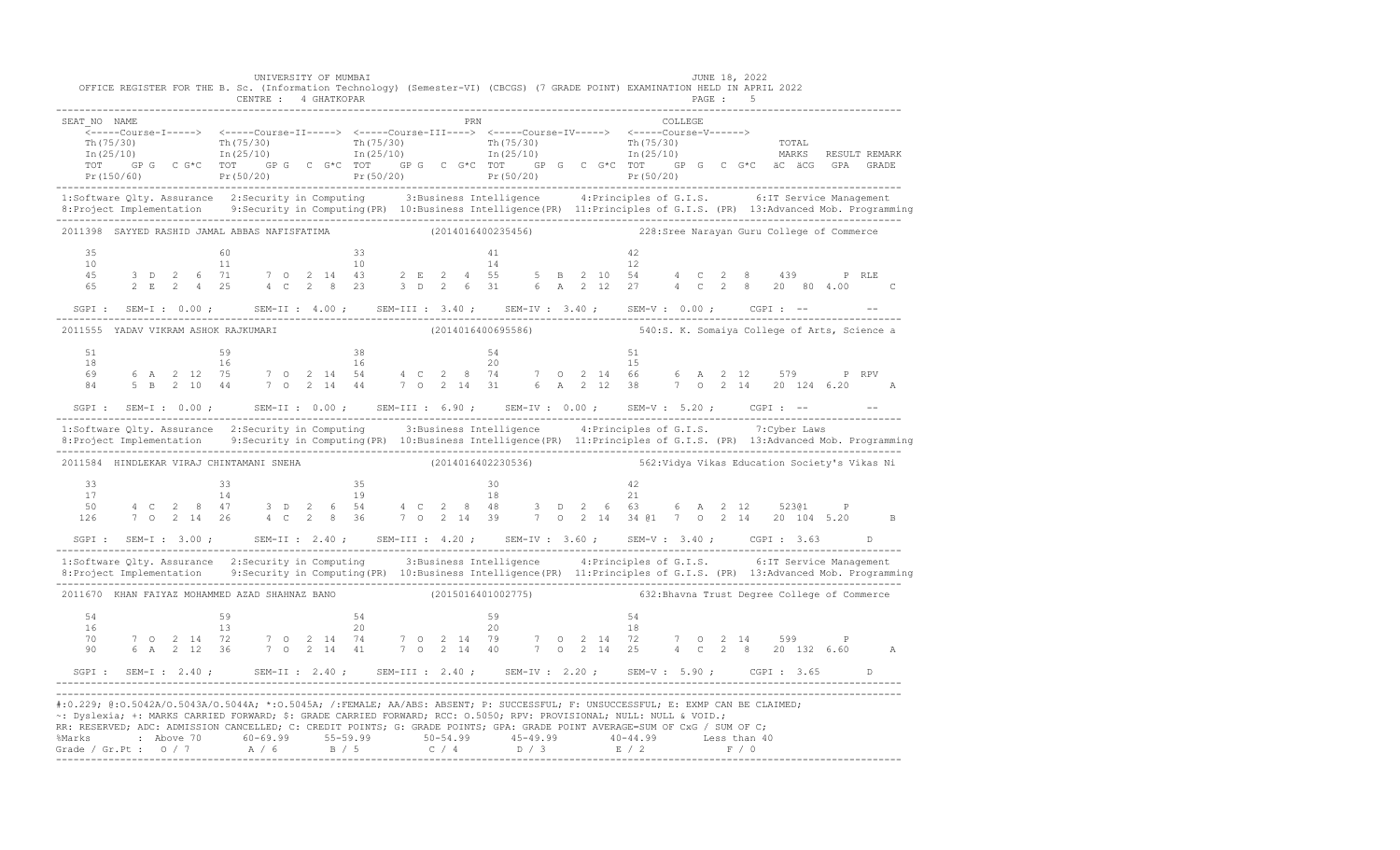|                                                                                                                                                                                                                                                                                                                                                                                        |  |  | OFFICE REGISTER FOR THE B. Sc. (Information Technology) (Semester-VI) (CBCGS) (7 GRADE POINT) EXAMINATION HELD IN APRIL 2022 |  | UNIVERSITY OF MUMBAI |  |  |  |            |  |  | <b>JUNE 18, 2022</b> |  |         |  |  |  |                                                                                                                                                                                                                                                                                                                            |
|----------------------------------------------------------------------------------------------------------------------------------------------------------------------------------------------------------------------------------------------------------------------------------------------------------------------------------------------------------------------------------------|--|--|------------------------------------------------------------------------------------------------------------------------------|--|----------------------|--|--|--|------------|--|--|----------------------|--|---------|--|--|--|----------------------------------------------------------------------------------------------------------------------------------------------------------------------------------------------------------------------------------------------------------------------------------------------------------------------------|
| SEAT NO NAME                                                                                                                                                                                                                                                                                                                                                                           |  |  |                                                                                                                              |  |                      |  |  |  | <b>PRN</b> |  |  |                      |  | COLLEGE |  |  |  | Th(75/30) Th(75/30) Th(75/30) Th(75/30) Th(75/30) Th(75/30) Th(75/30) Th(75/30) TOTAL<br>Th(25/10) Th(25/10) Th(25/10) Th(25/10) Th(25/10) Th(25/10) Th(25/10) MARKS RESULT REMARK<br>TOT GPG CG*C TOT GPG CG*C TOT GPG CG*C TOT GPG CG*C TOT GPG CG*C GPG CG*C äC äCG GPA GRADE                                           |
| 1:Software Qlty. Assurance 2:Security in Computing 3:Business Intelligence 4:Principles of G.I.S. 6:IT Service Management                                                                                                                                                                                                                                                              |  |  |                                                                                                                              |  |                      |  |  |  |            |  |  |                      |  |         |  |  |  | Pr(150/60) Pr(50/20) Pr(50/20) Pr(50/20) Pr(50/20) Pr(50/20) Pr(50/20) Pr(50/20)<br>8: Project Implementation 9: Security in Computing (PR) 10: Business Intelligence (PR) 11: Principles of G.I.S. (PR) 13: Advanced Mob. Programming                                                                                     |
| 2011796 /MHATRE SUPRADNYA TUKARAM SHARDHA                                                                                                                                                                                                                                                                                                                                              |  |  |                                                                                                                              |  |                      |  |  |  |            |  |  |                      |  |         |  |  |  | (2010016402879964) 305:Jan Seva Sangh Sanchalit Shri Ram Colleg                                                                                                                                                                                                                                                            |
|                                                                                                                                                                                                                                                                                                                                                                                        |  |  |                                                                                                                              |  |                      |  |  |  |            |  |  |                      |  |         |  |  |  |                                                                                                                                                                                                                                                                                                                            |
|                                                                                                                                                                                                                                                                                                                                                                                        |  |  | SGPI: SEM-I: $0.00$ ; SEM-II: $0.00$ ; SEM-III: $0.00$ ; SEM-IV: $0.00$ ; SEM-V: $7.00$ ; CGPI: --                           |  |                      |  |  |  |            |  |  |                      |  |         |  |  |  |                                                                                                                                                                                                                                                                                                                            |
| 2011805 JADHAV KUNAL SANTOSH SHUBHANGI                                                                                                                                                                                                                                                                                                                                                 |  |  |                                                                                                                              |  |                      |  |  |  |            |  |  |                      |  |         |  |  |  | (2015016401230576) 905:Jan Seva Sangh Sanchalit Shri Ram Colleg                                                                                                                                                                                                                                                            |
|                                                                                                                                                                                                                                                                                                                                                                                        |  |  | SGPI: SEM-I: $0.00$ ; SEM-II: $0.00$ ; SEM-III: $0.00$ ; SEM-IV: $0.00$ ; SEM-V: $6.50$ ; CGPI: --                           |  |                      |  |  |  |            |  |  |                      |  |         |  |  |  | $\begin{array}{cccccccccccccccc} 44 & 48 & 39 & 56 & 41 \\ 19 & 17 & 21 & 18 & 20 \\ 63 & 6 A & 2 & 12 & 65 & 6 A & 2 & 12 & 60 & 6 A & 2 & 12 & 74 & 7 & 0 & 2 & 14 & 61 & 6 & A & 2 & 12 & 568 & & P & RLE \\ 75 & 4 & 2 & 2 & 8 & 34 & 6 & A & 2 & 12 & 46 & 7 & 0 & 2 & 14 & 47 & 7 & 0 & 2 & 14 & 43 & 7 & 0 & 2 & 1$ |
| 2011829 YADAV VIKAS KAILASH TARADEVI                                                                                                                                                                                                                                                                                                                                                   |  |  |                                                                                                                              |  |                      |  |  |  |            |  |  |                      |  |         |  |  |  | (2015016401071211) 905:Jan Seva Sangh Sanchalit Shri Ram Colleg                                                                                                                                                                                                                                                            |
| 100                                                                                                                                                                                                                                                                                                                                                                                    |  |  | SGPI: SEM-I: 4.75; SEM-II: 3.30; SEM-III: 3.60; SEM-IV: 0.00; SEM-V: 6.40; CGPI: -- - -                                      |  |                      |  |  |  |            |  |  |                      |  |         |  |  |  |                                                                                                                                                                                                                                                                                                                            |
| #:0.229; @:0.5042A/0.5043A/0.5044A; *:0.5045A; /:FEMALE; AA/ABS: ABSENT; P: SUCCESSFUL; F: UNSUCCESSFUL; E: EXMP CAN BE CLAIMED;<br>~: Dyslexia; +: MARKS CARRIED FORWARD; \$: GRADE CARRIED FORWARD; RCC: 0.5050; RPV: PROVISIONAL; NULL: NULL & VOID.;<br>RR: RESERVED; ADC: ADMISSION CANCELLED; C: CREDIT POINTS; G: GRADE POINTS; GPA: GRADE POINT AVERAGE=SUM OF CxG / SUM OF C; |  |  |                                                                                                                              |  |                      |  |  |  |            |  |  |                      |  |         |  |  |  |                                                                                                                                                                                                                                                                                                                            |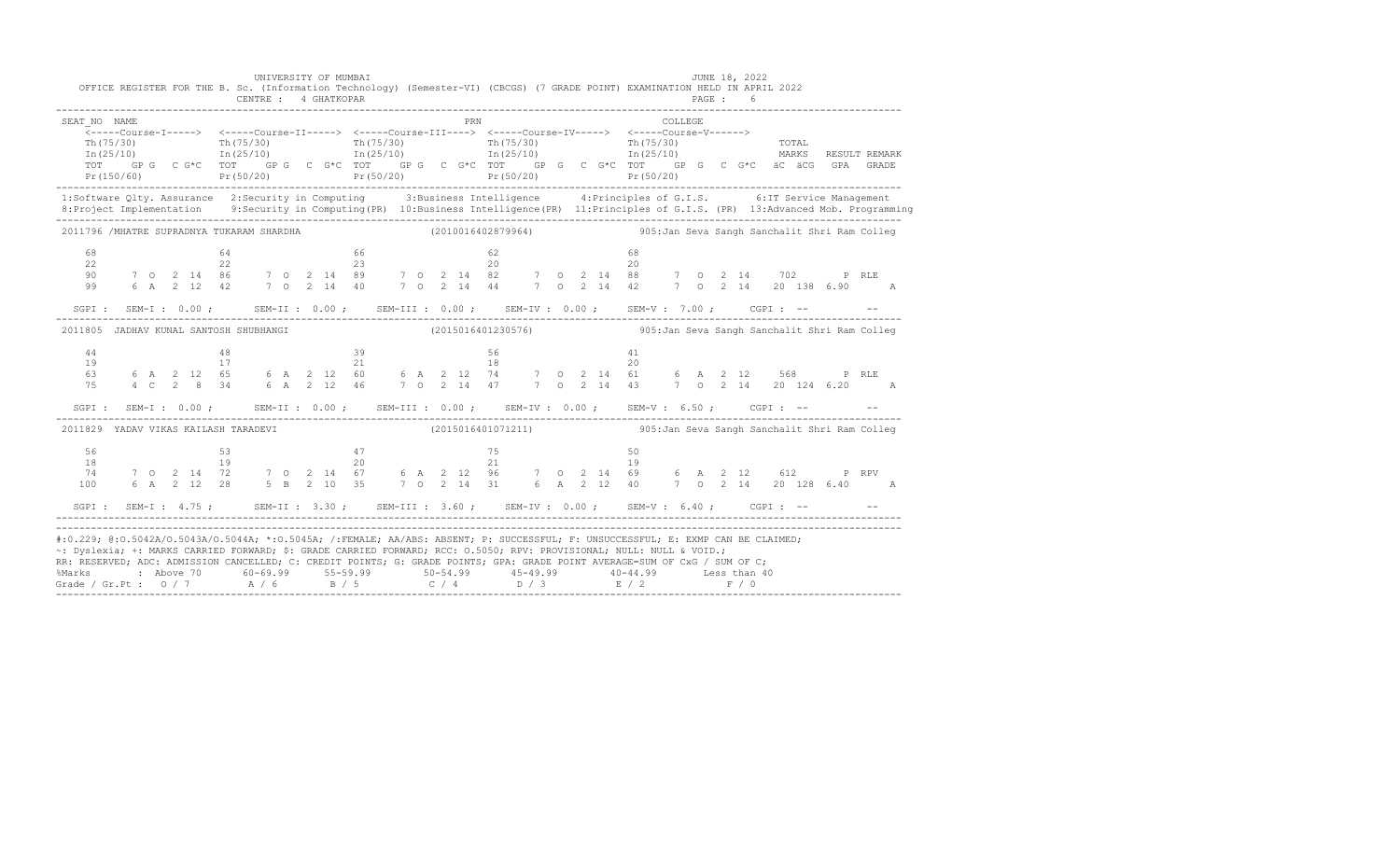|                                         |  |                                         |  | UNIVERSITY OF MUMBAI                    |  |                                         |          |  |  | JUNE 18, 2022<br>OFFICE REGISTER FOR THE B. Sc. (Information Technology) (Semester-VI) (CBCGS) (7 GRADE POINT) EXAMINATION HELD IN APRIL 2022                                                                                                                                                                                                                                                                                                                     |
|-----------------------------------------|--|-----------------------------------------|--|-----------------------------------------|--|-----------------------------------------|----------|--|--|-------------------------------------------------------------------------------------------------------------------------------------------------------------------------------------------------------------------------------------------------------------------------------------------------------------------------------------------------------------------------------------------------------------------------------------------------------------------|
| SEAT NO NAME                            |  |                                         |  |                                         |  | PRN                                     |          |  |  | COLLEGE.<br>$\begin{array}{cccccccccc} \texttt{Th(75/30)} & & & & \texttt{Th(75/30)} & & & & \texttt{Th(75/30)} & & & & \texttt{Th(75/30)} & & & & \texttt{Th(75/30)} & & & & \texttt{Th(25/10)} & & & & \texttt{Th(25/10)} & & & & \texttt{In(25/10)} & & & & \end{array}$<br>TOT GPG CG*C TOT GPG CG*C TOT GPG CG*C TOT GPG CG*C TOT GPG CG*C TOT GPG CG*C äC äCG GPA GRADE<br>Pr(150/60) Pr(50/20) Pr(50/20) Pr(50/20) Pr(50/20) Pr(50/20) Pr(50/20) Pr(50/20) |
|                                         |  |                                         |  |                                         |  |                                         |          |  |  | 1:Software Qlty. Assurance 2:Security in Computing 3:Business Intelligence 4:Principles of G.I.S. 7:Cyber Laws                                                                                                                                                                                                                                                                                                                                                    |
|                                         |  |                                         |  |                                         |  |                                         |          |  |  | 2011904 /GADEGAOKAR SIMONI BHARAT NIRMITI (2015016401955206) 11:Anand Vishwa Gurukul Sr. Night College o                                                                                                                                                                                                                                                                                                                                                          |
| 47<br>20<br>120                         |  | $\frac{50}{20}$                         |  | $\frac{51}{20}$                         |  |                                         | 59<br>20 |  |  | 53<br>20                                                                                                                                                                                                                                                                                                                                                                                                                                                          |
|                                         |  |                                         |  |                                         |  |                                         |          |  |  | SGPI: SEM-I: 0.00; SEM-II: 0.00; SEM-III: 0.00; SEM-IV: 0.00; SEM-V: 6.60; CGPI: -- - -                                                                                                                                                                                                                                                                                                                                                                           |
| 2012265 SHAH ANUJ BIPIN JAGRUTI         |  |                                         |  |                                         |  |                                         |          |  |  | (2015016402204006) 594: Vidya Prasarak Mandal's Arts, Science an                                                                                                                                                                                                                                                                                                                                                                                                  |
| 35<br>18<br>53<br>143                   |  | $\begin{array}{c} 38 \\ 13 \end{array}$ |  | $\frac{35}{20}$                         |  | $\frac{42}{14}$                         |          |  |  | 39<br>19<br>4 C 2 8 51 4 C 2 8 55 5 B 2 10 56 5 B 2 10 58 5 B 2 10 557 P RLE<br>7 0 2 14 20 2 E 2 4 43 7 0 2 14 38 7 0 2 14 40 7 0 2 14 20 106 5.30 B                                                                                                                                                                                                                                                                                                             |
|                                         |  |                                         |  |                                         |  |                                         |          |  |  | SGPI: SEM-I: 0.00; SEM-II: 2.60; SEM-III: 5.30; SEM-IV: 6.20; SEM-V: 5.70; CGPI: -- - -                                                                                                                                                                                                                                                                                                                                                                           |
| 2012340 TODANKAR RUPESH RAMAKANT RESHMA |  |                                         |  |                                         |  |                                         |          |  |  | (2015016400679302)  958: Karmaveer Bhaurao Patil Degree College o                                                                                                                                                                                                                                                                                                                                                                                                 |
| 44<br>10<br>54 6<br>65                  |  | $\frac{51}{10}$                         |  | $\begin{array}{c} 47 \\ 10 \end{array}$ |  | $\begin{array}{c} 42 \\ 10 \end{array}$ |          |  |  | 45<br>10<br>4 C 2 8 61 6 A 2 12 57 5 B 2 10 52 4 C 2 8 55<br>5 B 2 10 441 P RLE<br>2 E 2 4 21 2 E 2 4 30 6 A 2 12 25 4 C 2 8 21 2 E 2 4 20 80 4.00 C                                                                                                                                                                                                                                                                                                              |
|                                         |  |                                         |  |                                         |  |                                         |          |  |  | SGPI: SEM-I: 5.20; SEM-II: 5.20; SEM-III: 0.00; SEM-IV: 0.00; SEM-V: 3.60; CGPI: -- - -                                                                                                                                                                                                                                                                                                                                                                           |
|                                         |  |                                         |  |                                         |  |                                         |          |  |  | #:0.229; @:0.5042A/0.5043A/0.5044A; *:0.5045A; /:FEMALE; AA/ABS: ABSENT; P: SUCCESSFUL; F: UNSUCCESSFUL; E: EXMP CAN BE CLAIMED;<br>~: Dyslexia; +: MARKS CARRIED FORWARD; \$: GRADE CARRIED FORWARD; RCC: 0.5050; RPV: PROVISIONAL; NULL: NULL & VOID.;<br>RR: RESERVED; ADC: ADMISSION CANCELLED; C: CREDIT POINTS; G: GRADE POINTS; GPA: GRADE POINT AVERAGE=SUM OF CxG / SUM OF C;                                                                            |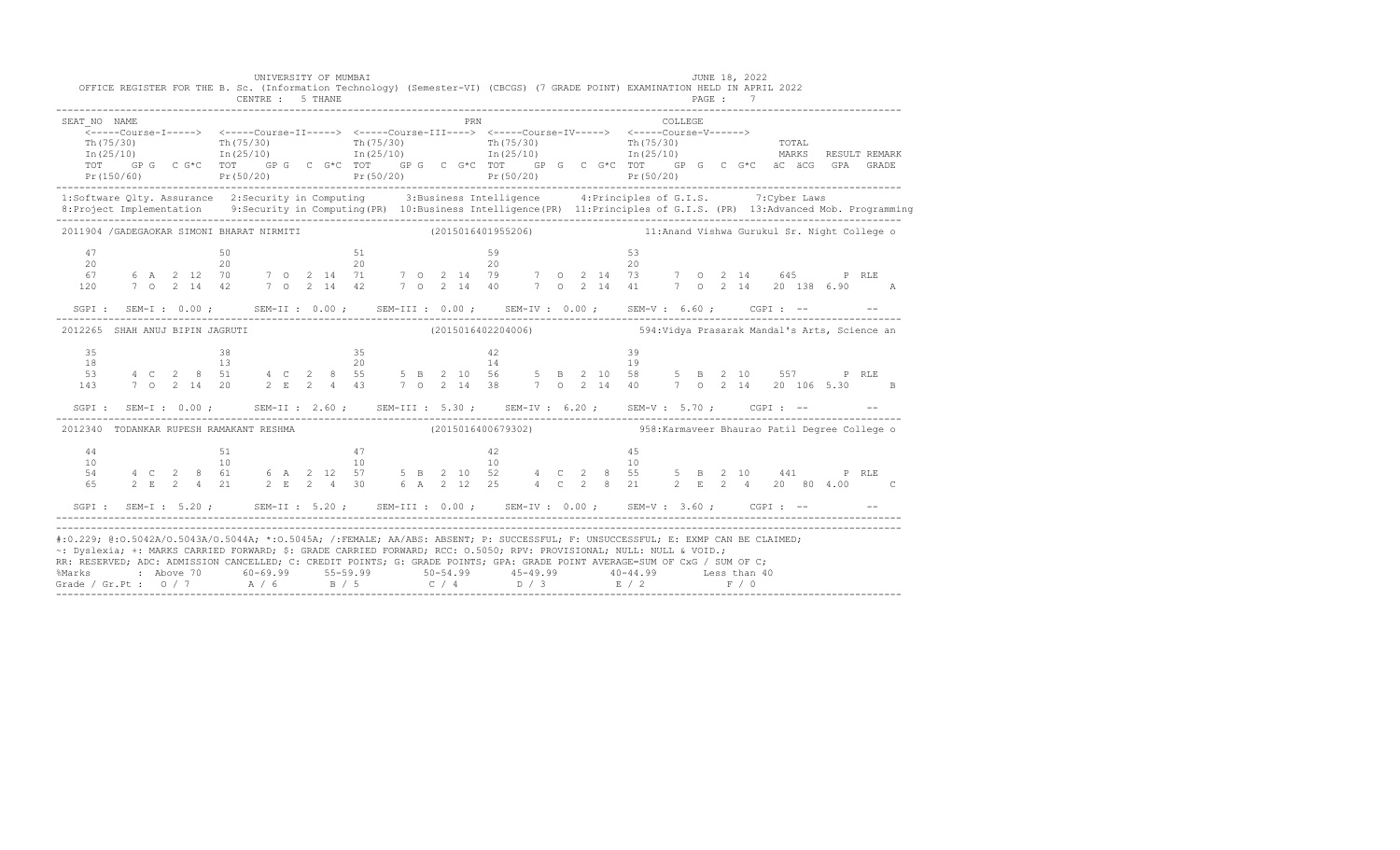| SEAT NO NAME<br>Th (75/30) |    | PRN<br>$Pr(150/60)$ $Pr(50/20)$ $Pr(50/20)$ | <-----Course-I-----> <-----Course-II-----> <-----Course-III----> <-----Course-IV-----> <-----Course-V------><br>Th(75/30) Th(75/30) Th(75/30) Th(75/30) Th(75/30)<br>$Pr(50/20)$ $Pr(50/20)$ | COLLEGE<br>TOTAL<br>$In (25/10)$ $In (25/10)$ $In (25/10)$ $In (25/10)$ $In (25/10)$ $In (25/10)$ $In (25/10)$ $In (25/10)$<br>TOT GPG CG*C TOT GPG CG*C TOT GPG CG*C TOT GPG CG*C TOT GPG CG*C TOT GPG CG*C aCGCGGPA GRADE                                                     |                |
|----------------------------|----|---------------------------------------------|----------------------------------------------------------------------------------------------------------------------------------------------------------------------------------------------|---------------------------------------------------------------------------------------------------------------------------------------------------------------------------------------------------------------------------------------------------------------------------------|----------------|
|                            |    |                                             |                                                                                                                                                                                              | 1:Software Qlty. Assurance 2:Security in Computing 3:Business Intelligence 4:Principles of G.I.S. 6:IT Service Management<br>8: Project Implementation 9: Security in Computing (PR) 10: Business Intelligence (PR) 11: Principles of G.I.S. (PR) 13: Advanced Mob. Programming |                |
|                            |    |                                             |                                                                                                                                                                                              | 2012821 /FAKIH AYSHA MOHAMMED IQBAL SEEMA (2013016401180344) 291:The Konkan Muslim Education Society's G.                                                                                                                                                                       |                |
| 44<br>22<br>66<br>8.5      | 49 | 33                                          | 57                                                                                                                                                                                           | 30                                                                                                                                                                                                                                                                              | $\overline{C}$ |
|                            |    |                                             |                                                                                                                                                                                              | SGPI: SEM-I: 5.80; SEM-II: 6.40; SEM-III: 6.40; SEM-IV: 4.25; SEM-V: 5.60; CGPI: 5.49                                                                                                                                                                                           |                |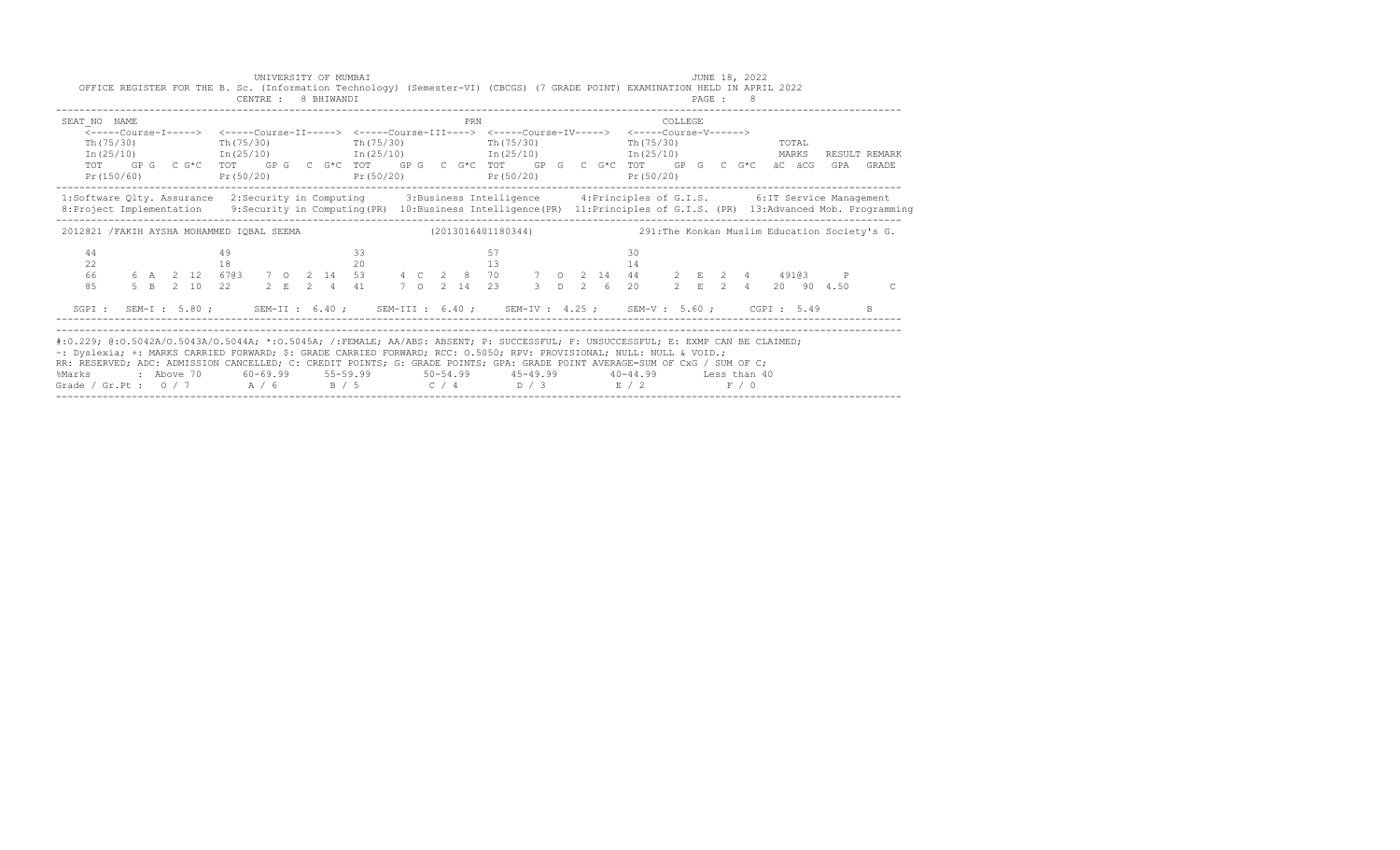|                                                                                                                  |                                      |                                                                                                                                                       | COLLEGE                                                                                                                                                                                                                                                                         |
|------------------------------------------------------------------------------------------------------------------|--------------------------------------|-------------------------------------------------------------------------------------------------------------------------------------------------------|---------------------------------------------------------------------------------------------------------------------------------------------------------------------------------------------------------------------------------------------------------------------------------|
| Th (75/30)<br>Th(75/30)<br>$In (25/10)$ $In (25/10)$ $In (25/10)$ $In (25/10)$ $In (25/10)$<br>TOT<br>Pr(150/60) | Th(75/30)<br>$Pr(50/20)$ $Pr(50/20)$ | <-----Course-I-----> <-----Course-II-----> <-----Course-III----> <-----Course-IV-----> <-----Course-V------><br>Th (75/30)<br>Th (75/30)<br>Pr(50/20) | TOTAL<br>MARKS<br>RESULT REMARK<br>GP G C G*C TOT GP G C G*C TOT GP G C G*C TOT GP G C G*C TOT GP G C G*C äC äCG GPA GRADE<br>Pr(50/20)                                                                                                                                         |
|                                                                                                                  |                                      |                                                                                                                                                       | 1:Software Qlty. Assurance 2:Security in Computing 3:Business Intelligence 4:Principles of G.I.S. 6:IT Service Management<br>8: Project Implementation 9: Security in Computing (PR) 10: Business Intelligence (PR) 11: Principles of G.I.S. (PR) 13: Advanced Mob. Programming |
| 2012982 SINGH RAJESH ASHWINKUMAR MANGAL                                                                          |                                      |                                                                                                                                                       | (2015016400875747)           614:Kalyan Wholesale Merchants Education Soc                                                                                                                                                                                                       |
| 50<br>22<br>23                                                                                                   | 36<br>17                             | 53<br>18                                                                                                                                              | 19                                                                                                                                                                                                                                                                              |
| 72<br>99<br>6 A 2 12 30                                                                                          |                                      | 6 A 2 12 23 3 D 2 6 24 3 D 2 6 27                                                                                                                     | 7 0 2 14 70 7 0 2 14 53 4 C 2 8 71 7 0 2 14 76 7 0 2 14 545 P<br>4 C 2 8 20 108 5.40<br>B.                                                                                                                                                                                      |
| SGPI: SEM-I: 4.60; SEM-II: 4.60; SEM-III: 5.20; SEM-IV: 5.20; SEM-V: 6.70; CGPI: 5.28                            |                                      |                                                                                                                                                       |                                                                                                                                                                                                                                                                                 |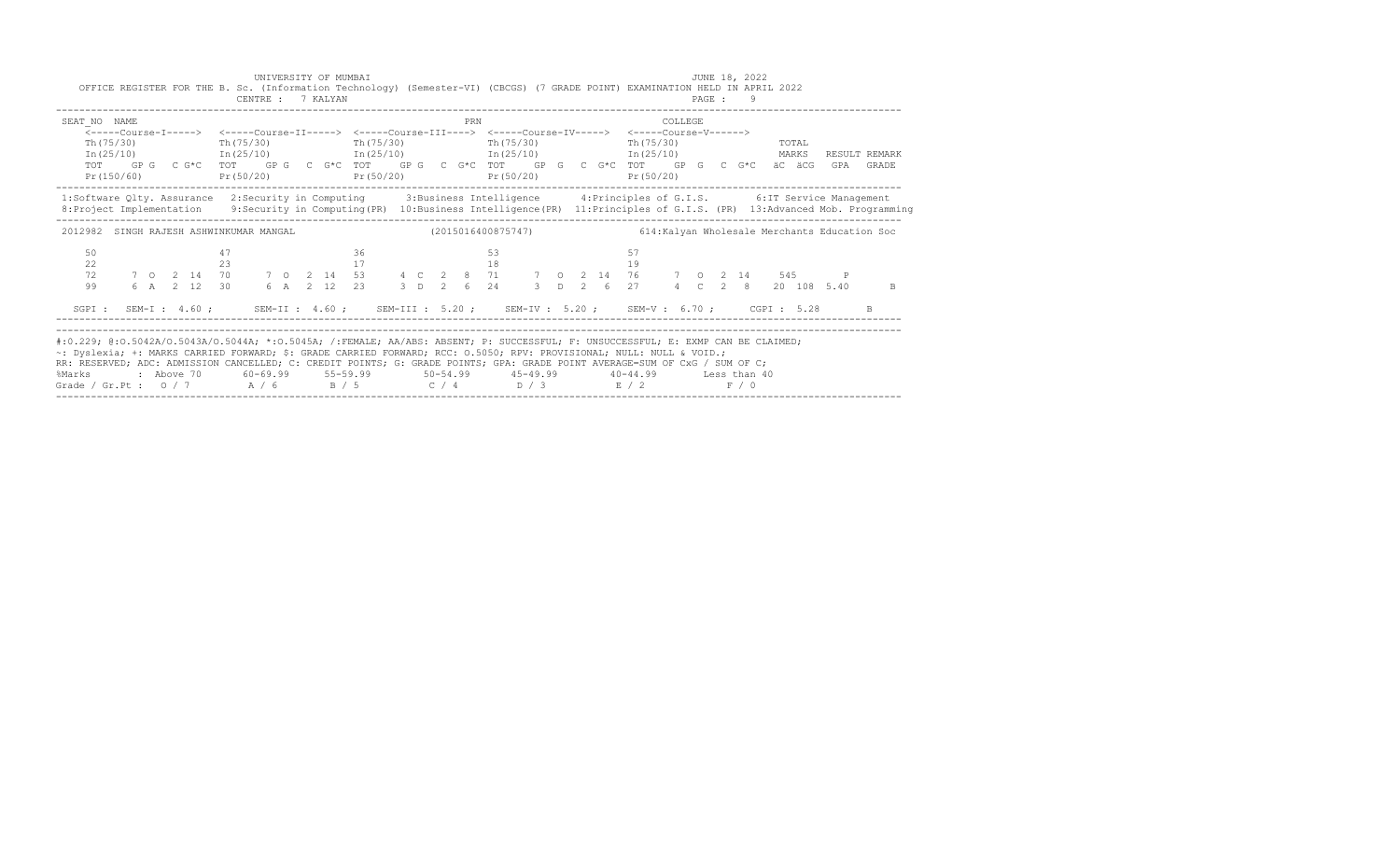| OFFICE REGISTER FOR THE B. Sc. (Information Technology) (Semester-VI) (CBCGS) (7 GRADE POINT) EXAMINATION HELD IN APRIL 2022                                                                                                                                                                                                                                                                                                                                  |  |  |          | CENTRE : 10 VASAI | UNIVERSITY OF MUMBAI |  |            |  |  |     |          |                                                                                                                                                                                |  |             |          |           |         | JUNE 18, 2022<br>PAGE : 10 |                                                                                                                                                                |  |                            |  |
|---------------------------------------------------------------------------------------------------------------------------------------------------------------------------------------------------------------------------------------------------------------------------------------------------------------------------------------------------------------------------------------------------------------------------------------------------------------|--|--|----------|-------------------|----------------------|--|------------|--|--|-----|----------|--------------------------------------------------------------------------------------------------------------------------------------------------------------------------------|--|-------------|----------|-----------|---------|----------------------------|----------------------------------------------------------------------------------------------------------------------------------------------------------------|--|----------------------------|--|
| SEAT NO NAME<br>$Th(75/30)$ Th( $75/30$ )                                                                                                                                                                                                                                                                                                                                                                                                                     |  |  |          |                   |                      |  | Th (75/30) |  |  | PRN |          | <-----Course-T-----> <-----Course-TT-----> <-----Course-TTT----> <-----Course-TV-----> <-----Course-V------><br>Th (75/30)<br>$Pr(150/60)$ $Pr(50/20)$ $Pr(50/20)$ $Pr(50/20)$ |  |             |          | Pr(50/20) | COLLEGE |                            | Th (75/30) TOTAL<br>$In (25/10)$ $In (25/10)$ $In (25/10)$ $In (25/10)$ $In (25/10)$<br>TOT GPG CG*C TOT GPG CG*C TOT GPG CG*C TOT GPG CG*C TOT GPG CG*C äCäCG |  | RESULT REMARK<br>GPA GRADE |  |
| 1:Software Qlty. Assurance 2:Security in Computing 3:Business Intelligence 4:Principles of G.I.S. 7:Cyber Laws<br>8: Project Implementation 9: Security in Computing (PR) 10: Business Intelligence (PR) 11: Principles of G.I.S. (PR) 13: Advanced Mob. Programming                                                                                                                                                                                          |  |  |          |                   |                      |  |            |  |  |     |          |                                                                                                                                                                                |  |             |          |           |         |                            |                                                                                                                                                                |  |                            |  |
| 2013873 MOOLYA HARSHIT GANGADHAR VIJAYA (2014016401272327) 893: Pragat Samajik Shikshan Society Dr. Baba                                                                                                                                                                                                                                                                                                                                                      |  |  |          |                   |                      |  |            |  |  |     |          |                                                                                                                                                                                |  |             |          |           |         |                            |                                                                                                                                                                |  |                            |  |
| 47<br>23<br>70<br>135                                                                                                                                                                                                                                                                                                                                                                                                                                         |  |  | 57<br>16 |                   |                      |  | 44<br>22   |  |  |     | 45<br>20 |                                                                                                                                                                                |  | 6 A 2 12 39 | 59<br>23 |           |         |                            |                                                                                                                                                                |  | 7 0 2 14 20 134 6.70 A     |  |
| SGPI: SEM-I: 0.00; SEM-II: 0.00; SEM-III: 0.00; SEM-IV: 0.00; SEM-V: 6.50; CGPI: --                                                                                                                                                                                                                                                                                                                                                                           |  |  |          |                   |                      |  |            |  |  |     |          |                                                                                                                                                                                |  |             |          |           |         |                            |                                                                                                                                                                |  |                            |  |
| #:0.229; @:0.5042A/0.5043A/0.5044A; *:0.5045A; /:FEMALE; AA/ABS: ABSENT; P: SUCCESSFUL; F: UNSUCCESSFUL; E: EXMP CAN BE CLAIMED;<br>~: Dyslexia; +: MARKS CARRIED FORWARD; \$: GRADE CARRIED FORWARD; RCC: 0.5050; RPV: PROVISIONAL; NULL: NULL & VOID.;<br>RR: RESERVED; ADC: ADMISSION CANCELLED; C: CREDIT POINTS; G: GRADE POINTS; GPA: GRADE POINT AVERAGE=SUM OF CxG / SUM OF C;<br>%Marks<br>Grade / Gr.Pt : $0/7$ $A/6$ $B/5$ $C/4$ $D/3$ $E/2$ $F/0$ |  |  |          |                   |                      |  |            |  |  |     |          | : Above 70 60-69.99 55-59.99 50-54.99 45-49.99 40-44.99 Less than 40                                                                                                           |  |             |          |           |         |                            |                                                                                                                                                                |  |                            |  |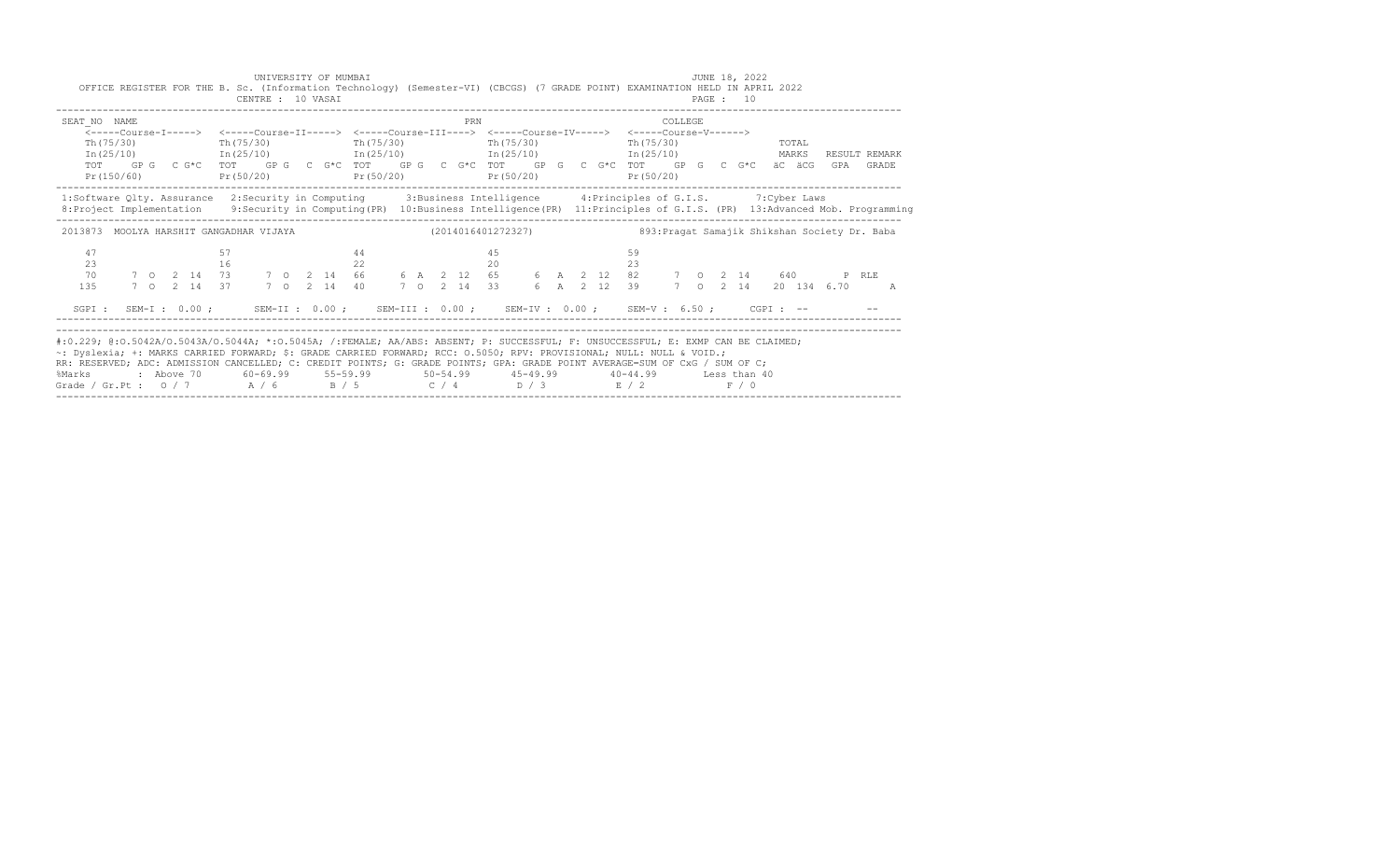|                                                                                                                                                                                                                                                                                                                                                                                                                                                          |  |  |          | CENTRE : 38 MANGAON   |  |  | UNIVERSITY OF MUMBAI<br>OFFICE REGISTER FOR THE B. Sc. (Information Technology) (Semester-VI) (CBCGS) (7 GRADE POINT) EXAMINATION HELD IN APRIL 2022                                                                                                                                                                                      |  |  |          |            |  |  |                                |          |  | JUNE 18, 2022<br>PAGE : 11 |  |                                  |                            |
|----------------------------------------------------------------------------------------------------------------------------------------------------------------------------------------------------------------------------------------------------------------------------------------------------------------------------------------------------------------------------------------------------------------------------------------------------------|--|--|----------|-----------------------|--|--|-------------------------------------------------------------------------------------------------------------------------------------------------------------------------------------------------------------------------------------------------------------------------------------------------------------------------------------------|--|--|----------|------------|--|--|--------------------------------|----------|--|----------------------------|--|----------------------------------|----------------------------|
| SEAT NO NAME                                                                                                                                                                                                                                                                                                                                                                                                                                             |  |  |          | $Th(75/30)$ Th(75/30) |  |  | <-----Course-T-----> <-----Course-TT-----> <-----Course-TTT----> <-----Course-TV-----> <-----Course-V------><br>Th (75/30)<br>$In (25/10)$ $In (25/10)$ $In (25/10)$ $In (25/10)$ $In (25/10)$ $In (25/10)$<br>TOT GPG CG*C TOT GPG CG*C TOT GPG CG*C TOT GPG CG*C TOT GPG CG*C äCäCG<br>$Pr(150/60)$ $Pr(50/20)$ $Pr(50/20)$ $Pr(50/20)$ |  |  | PRN      | Th (75/30) |  |  | $Th(75/30)$ TOTAL<br>Pr(50/20) | COLLEGE. |  |                            |  |                                  | RESULT REMARK<br>GPA GRADE |
| 1:Software Qlty. Assurance 2:Security in Computing 3:Business Intelligence 4:Principles of G.I.S. 6:IT Service Management<br>8: Project Implementation 9: Security in Computing (PR) 10: Business Intelligence (PR) 11: Principles of G.I.S. (PR) 13: Advanced Mob. Programming                                                                                                                                                                          |  |  |          |                       |  |  |                                                                                                                                                                                                                                                                                                                                           |  |  |          |            |  |  |                                |          |  |                            |  |                                  |                            |
| 2014041 MAPKAR A BASIT ABDULLAH ZAKIYA (2011016401145624) 544: Manqaon Shikshan Prasarak Mandal's D. G.                                                                                                                                                                                                                                                                                                                                                  |  |  |          |                       |  |  |                                                                                                                                                                                                                                                                                                                                           |  |  |          |            |  |  |                                |          |  |                            |  |                                  |                            |
| 44<br>15<br>59<br>110                                                                                                                                                                                                                                                                                                                                                                                                                                    |  |  | 40<br>13 |                       |  |  | 33<br>12<br>5 B 2 10 53 4 C 2 8 45 3 D 2 6 64 6 A 2 12 55 5 B 2 10 516 P<br>7 O 2 14 36 7 O 2 14 32 6 A 2 12 32 6 A 2 12 30 6 A 2 12 20 110 5.50                                                                                                                                                                                          |  |  | 46<br>18 |            |  |  | 40<br>15                       |          |  |                            |  | 6 A 2 12 30 6 A 2 12 20 110 5.50 | B.                         |
| SGPI: SEM-I: 4.15; SEM-II: 4.10; SEM-III: 4.65; SEM-IV: 4.85; SEM-V: 6.50; CGPI: 4.96 @0.04 B                                                                                                                                                                                                                                                                                                                                                            |  |  |          |                       |  |  |                                                                                                                                                                                                                                                                                                                                           |  |  |          |            |  |  |                                |          |  |                            |  |                                  |                            |
| #:0.229; @:0.5042A/0.5043A/0.5044A; *:0.5045A; /:FEMALE; AA/ABS: ABSENT; P: SUCCESSFUL; F: UNSUCCESSFUL; E: EXMP CAN BE CLAIMED;<br>~: Dyslexia; +: MARKS CARRIED FORWARD; \$: GRADE CARRIED FORWARD; RCC: 0.5050; RPV: PROVISIONAL; NULL: NULL & VOID.;<br>RR: RESERVED; ADC: ADMISSION CANCELLED; C: CREDIT POINTS; G: GRADE POINTS; GPA: GRADE POINT AVERAGE=SUM OF CxG / SUM OF C;<br>%Marks<br>Grade / Gr. Pt : $0/7$ $A/6$ $B/5$ $C/4$ $D/3$ $E/2$ |  |  |          |                       |  |  | : Above 70    60-69.99    55-59.99     50-54.99     45-49.99     40-44.99     Less than 40                                                                                                                                                                                                                                                |  |  |          |            |  |  |                                |          |  | F / 0                      |  |                                  |                            |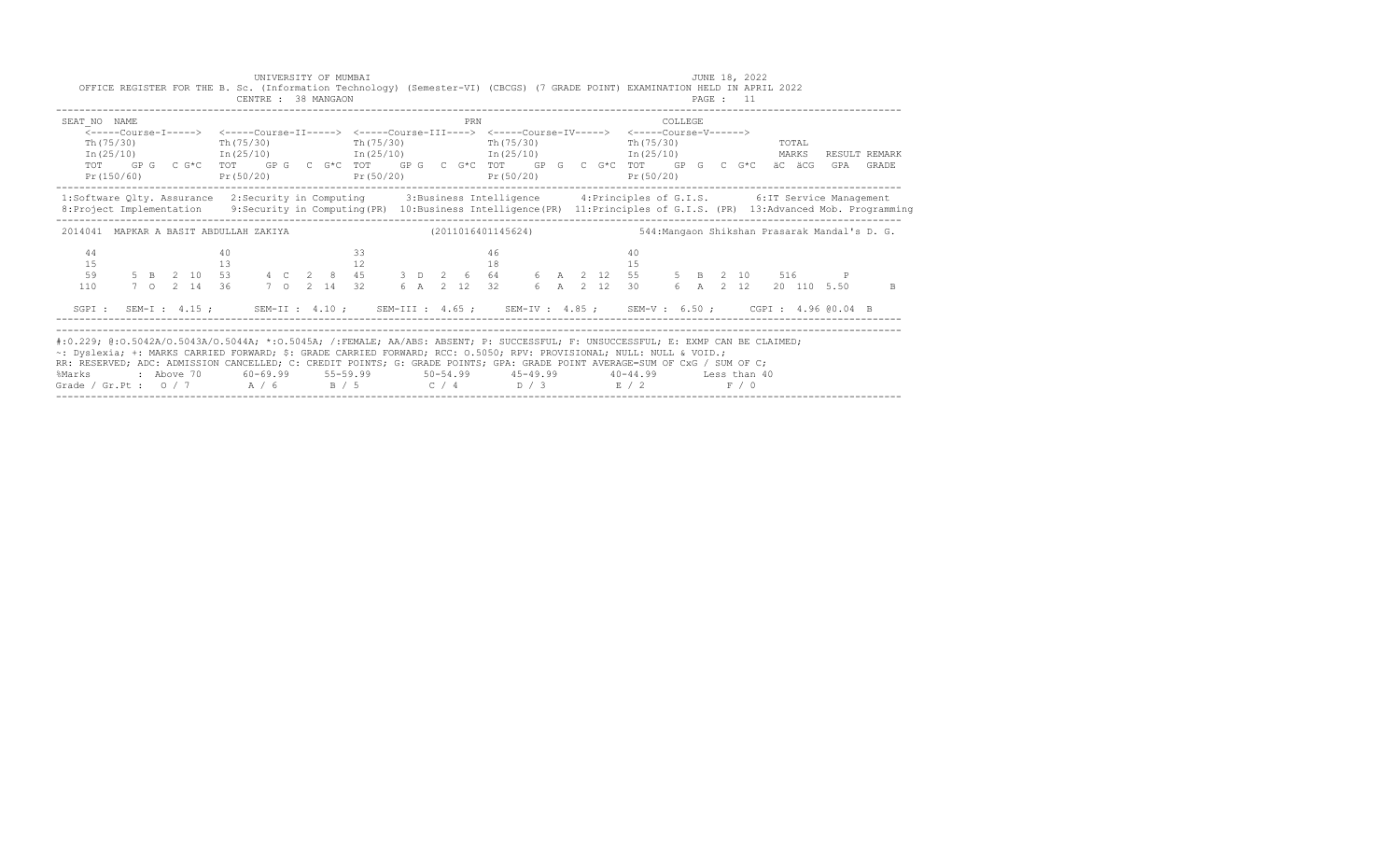|                                    | UNIVERSITY OF MUMBAI<br>CENTRE : 52 BHAYANDAR |                                                                                                                                                                                                                                | JUNE 18, 2022<br>OFFICE REGISTER FOR THE B. Sc. (Information Technology) (Semester-VI) (CBCGS) (7 GRADE POINT) EXAMINATION HELD IN APRIL 2022<br>PAGE : 12                                                                                                                                                                                                                                                                                                          |
|------------------------------------|-----------------------------------------------|--------------------------------------------------------------------------------------------------------------------------------------------------------------------------------------------------------------------------------|---------------------------------------------------------------------------------------------------------------------------------------------------------------------------------------------------------------------------------------------------------------------------------------------------------------------------------------------------------------------------------------------------------------------------------------------------------------------|
| SEAT NO NAME                       |                                               | E NO NAME COLLEGE PRN COLLEGE PRO ESTIT ----> <-----Course-III----> <-----Course-IV-----> <-----Course-I-----> <-----Course-IV-----> <-----Course-IV-----> <-----Course-V------> <-----Course-V------> <-----Course-V------> < | $\begin{array}{ccccccccc} \texttt{Th(75/30)} & & & & \texttt{Th(75/30)} & & & & \texttt{Th(75/30)} & & & & \texttt{Th(75/30)} & & & & \texttt{Th(75/30)} & & & & \texttt{Th(25/10)} & & & & \texttt{In(25/10)} & & & & \end{array}$<br>TOTAL<br>MARKS<br>RESULT REMARK<br>TOT GPG CG*C TOT GPG CG*C TOT GPG CG*C TOT GPG CG*C TOT GC CG*C TOT GPG CG*C aC aCG GPA GRADE<br>Pr (150/60) Pr (50/20) Pr (50/20) Pr (50/20) Pr (50/20) Pr (50/20) Pr (50/20) Pr (50/20) |
|                                    |                                               |                                                                                                                                                                                                                                | 1:Software Qlty. Assurance 2:Security in Computing 3:Business Intelligence 4:Principles of G.I.S. 6:IT Service Management<br>8: Project Implementation 9: Security in Computing (PR) 10: Business Intelligence (PR) 11: Principles of G.I.S. (PR) 13: Advanced Mob. Programming                                                                                                                                                                                     |
|                                    |                                               |                                                                                                                                                                                                                                | 2014391 PATIL SWAPNIL SHAILESH SHEETAL (2015016402345542) 462:Shri Shankar Narayan Education Trust's S                                                                                                                                                                                                                                                                                                                                                              |
| 53<br>21<br>74<br>135              |                                               |                                                                                                                                                                                                                                |                                                                                                                                                                                                                                                                                                                                                                                                                                                                     |
|                                    |                                               |                                                                                                                                                                                                                                | SGPI: SEM-I: 0.00; SEM-II: 0.00; SEM-III: 0.00; SEM-IV: 0.00; SEM-V: 6.90; CGPI: -- - -                                                                                                                                                                                                                                                                                                                                                                             |
|                                    |                                               |                                                                                                                                                                                                                                | 1:Software Qlty. Assurance 2:Security in Computing 3:Business Intelligence 4:Principles of G.I.S. 7:Cyber Laws                                                                                                                                                                                                                                                                                                                                                      |
| 2014478 DANGE AVINASH NAGESH USHA  |                                               |                                                                                                                                                                                                                                |                                                                                                                                                                                                                                                                                                                                                                                                                                                                     |
| 30<br>13<br>4.3<br>75              |                                               |                                                                                                                                                                                                                                |                                                                                                                                                                                                                                                                                                                                                                                                                                                                     |
|                                    |                                               |                                                                                                                                                                                                                                | SGPI: SEM-I: 3.00; SEM-II: 2.20; SEM-III: 4.80; SEM-IV: 4.30; SEM-V: 2.80; CGPI: 3.43 D                                                                                                                                                                                                                                                                                                                                                                             |
|                                    |                                               |                                                                                                                                                                                                                                | 1:Software Qlty. Assurance 2:Security in Computing 3:Business Intelligence 5:Enterprise Networking 7:Cyber Laws<br>8: Project Implementation 9: Security in Computing (PR) 10: Business Intelligence (PR) 12: Enterprise Networking (PR) 13: Advanced Mob. Programming                                                                                                                                                                                              |
| 2014543 GAUD GAJANAND GIRIRAJ ASHA |                                               |                                                                                                                                                                                                                                | (2015016401699361) 601: Jeevan Jyot Educational Charitable Trust                                                                                                                                                                                                                                                                                                                                                                                                    |
| 42<br>13<br>55<br>100              | 51                                            |                                                                                                                                                                                                                                |                                                                                                                                                                                                                                                                                                                                                                                                                                                                     |
|                                    |                                               |                                                                                                                                                                                                                                |                                                                                                                                                                                                                                                                                                                                                                                                                                                                     |
|                                    |                                               | ~: Dyslexia; +: MARKS CARRIED FORWARD; \$: GRADE CARRIED FORWARD; RCC: 0.5050; RPV: PROVISIONAL; NULL: NULL & VOID.;                                                                                                           | #:0.229; @:0.5042A/0.5043A/0.5044A; *:0.5045A; /:FEMALE; AA/ABS: ABSENT; P: SUCCESSFUL; F: UNSUCCESSFUL; E: EXMP CAN BE CLAIMED;<br>RR: RESERVED; ADC: ADMISSION CANCELLED; C: CREDIT POINTS; G: GRADE POINTS; GPA: GRADE POINT AVERAGE=SUM OF CxG / SUM OF C;                                                                                                                                                                                                      |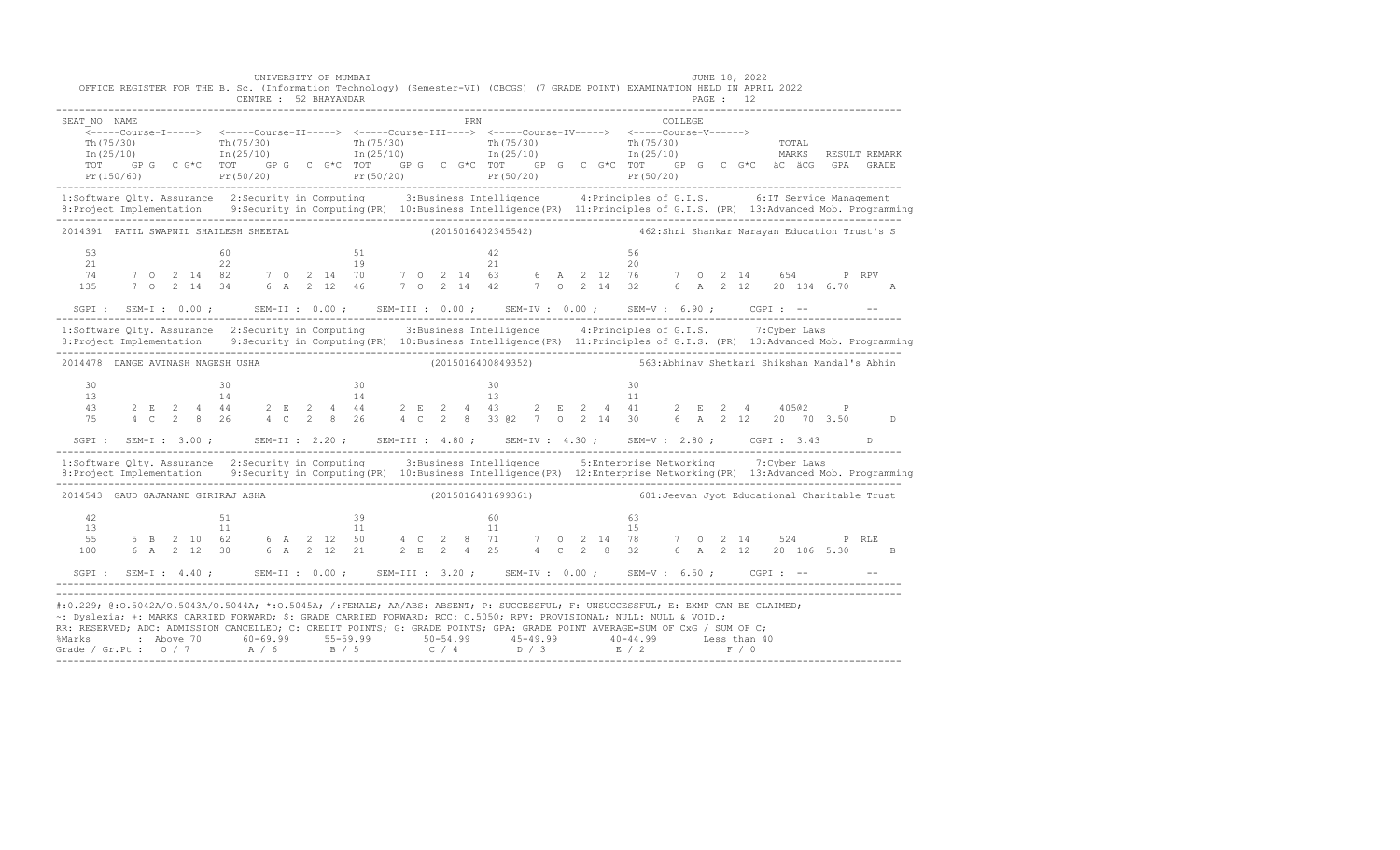| OFFICE REGISTER FOR THE B. Sc. (Information Technology) (Semester-VI) (CBCGS) (7 GRADE POINT) EXAMINATION HELD IN APRIL 2022                                                                                                                                                                                                                                                                                                                           |                                                                                                                                                                                                                                                                                    |  |    | CENTRE : 52 BHAYANDAR                                  |  | UNIVERSITY OF MUMBAI |    |           |  |  |     |              |  |  |    |                         |              |  | JUNE 18, 2022<br>PAGE: 13 |                |                      |       |    |
|--------------------------------------------------------------------------------------------------------------------------------------------------------------------------------------------------------------------------------------------------------------------------------------------------------------------------------------------------------------------------------------------------------------------------------------------------------|------------------------------------------------------------------------------------------------------------------------------------------------------------------------------------------------------------------------------------------------------------------------------------|--|----|--------------------------------------------------------|--|----------------------|----|-----------|--|--|-----|--------------|--|--|----|-------------------------|--------------|--|---------------------------|----------------|----------------------|-------|----|
| SEAT NO NAME<br>Th (75/30)<br>Pr (150/60)                                                                                                                                                                                                                                                                                                                                                                                                              | <-----Course-T-----> <-----Course-TT-----> <-----Course-TTT----> <-----Course-TV-----> <-----Course-V------><br>$In (25/10)$ $In (25/10)$ $In (25/10)$ $In (25/10)$ $In (25/10)$ $In (25/10)$<br>TOT GP G C G*C TOT GP G C G*C TOT GP G C G*C TOT GP G C G*C TOT GP G C G*C äC äCG |  |    | Th(75/30)<br>$Pr(50/20)$ $Pr(50/20)$ $Pr(50/20)$       |  |                      |    | Th(75/30) |  |  | PRN | Th $(75/30)$ |  |  |    | Th (75/30)<br>Pr(50/20) | COLLEGE      |  |                           | TOTAL<br>MARKS | RESULT REMARK<br>GPA | GRADE |    |
| 1:Software Qlty. Assurance 2:Security in Computing 3:Business Intelligence 5:Enterprise Networking 7:Cyber Laws<br>8: Project Implementation 9: Security in Computing (PR) 10: Business Intelligence (PR) 12: Enterprise Networking (PR) 13: Advanced Mob. Programming                                                                                                                                                                                 |                                                                                                                                                                                                                                                                                    |  |    |                                                        |  |                      |    |           |  |  |     |              |  |  |    |                         |              |  |                           |                |                      |       |    |
| 2014560 ANDRAT BRANDON BENEDICT SMITA                                                                                                                                                                                                                                                                                                                                                                                                                  |                                                                                                                                                                                                                                                                                    |  |    |                                                        |  |                      |    |           |  |  |     |              |  |  |    |                         |              |  |                           |                |                      |       |    |
| $24 *$<br>11<br>35<br>125                                                                                                                                                                                                                                                                                                                                                                                                                              | $2 \t E \t 2 \t 4 \t 59$ 5 B 2 10 45 3 D 2 6 60 6 A 2 12 63 6 A 2 12 535 P RPV<br>7 O 2 14 38 7 O 2 14 34 6 A 2 12 30 6 A 2 12 46 7 O 2 14 20 110 5.50                                                                                                                             |  | 48 |                                                        |  |                      | 33 |           |  |  |     | 48           |  |  | 48 |                         |              |  |                           |                |                      |       | -B |
| SGPI: SEM-I: 6.20; SEM-II: 5.70; SEM-III: 0.00; SEM-IV: 0.00; SEM-V: 6.40; CGPI: --                                                                                                                                                                                                                                                                                                                                                                    |                                                                                                                                                                                                                                                                                    |  |    |                                                        |  |                      |    |           |  |  |     |              |  |  |    |                         |              |  |                           |                |                      |       |    |
| #:0.229; @:0.5042A/0.5043A/0.5044A; *:0.5045A; /:FEMALE; AA/ABS: ABSENT; P: SUCCESSFUL; F: UNSUCCESSFUL; E: EXMP CAN BE CLAIMED;<br>~: Dyslexia; +: MARKS CARRIED FORWARD; \$: GRADE CARRIED FORWARD; RCC: 0.5050; RPV: PROVISIONAL; NULL: NULL & VOID.;<br>RR: RESERVED; ADC: ADMISSION CANCELLED; C: CREDIT POINTS; G: GRADE POINTS; GPA: GRADE POINT AVERAGE=SUM OF CxG / SUM OF C;<br>%Marks<br>Grade / Gr.Pt: $0/7$ $A/6$ $B/5$ $C/4$ $D/3$ $E/2$ | : Above 70                                                                                                                                                                                                                                                                         |  |    | $60-69.99$ $55-59.99$ $50-54.99$ $45-49.99$ $40-44.99$ |  |                      |    |           |  |  |     |              |  |  |    |                         | Less than 40 |  | F / 0                     |                |                      |       |    |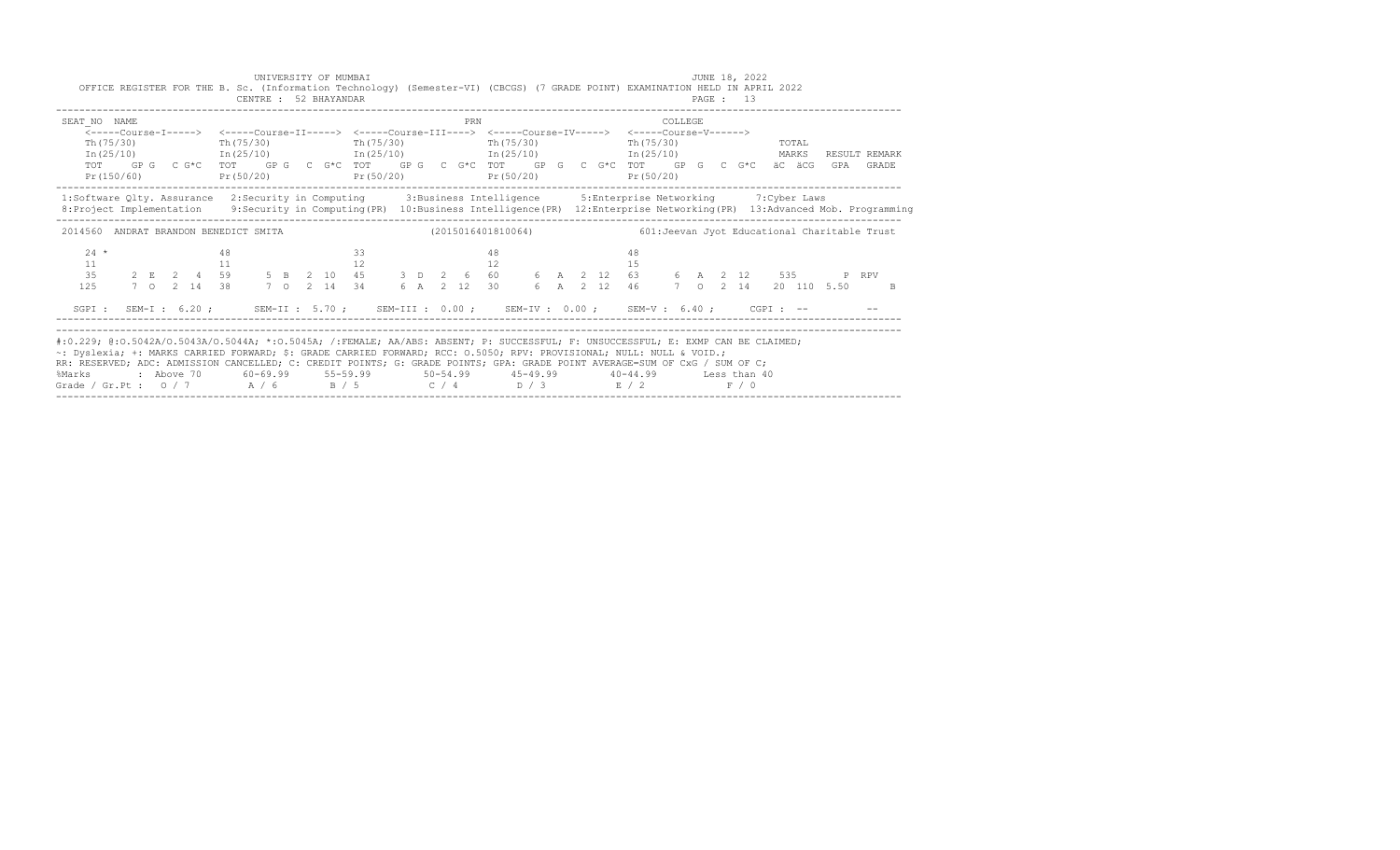|                                                                                                                                                                                                                                                                                                                                                                                                                                                               | OFFICE REGISTER FOR THE B. Sc. (Information Technology) (Semester-VI) (CBCGS) (7 GRADE POINT) EXAMINATION HELD IN APRIL 2022                                                                                                                                                                                                                         |  |          | CENTRE : 53 KULGAON (BADLAPUR) |  |  | UNIVERSITY OF MUMBAI |  |  |          |           |  |  |          |                      |  | JUNE 18, 2022<br>PAGE : 14 |  |                        |                            |
|---------------------------------------------------------------------------------------------------------------------------------------------------------------------------------------------------------------------------------------------------------------------------------------------------------------------------------------------------------------------------------------------------------------------------------------------------------------|------------------------------------------------------------------------------------------------------------------------------------------------------------------------------------------------------------------------------------------------------------------------------------------------------------------------------------------------------|--|----------|--------------------------------|--|--|----------------------|--|--|----------|-----------|--|--|----------|----------------------|--|----------------------------|--|------------------------|----------------------------|
| SEAT NO NAME                                                                                                                                                                                                                                                                                                                                                                                                                                                  | <-----Course-T-----> <-----Course-TT-----> <-----Course-TTT----> <-----Course-TV-----> <-----Course-V------><br>$Th(75/30)$ Th(75/30)<br>$In (25/10)$ $In (25/10)$ $In (25/10)$ $In (25/10)$ $In (25/10)$ $In (25/10)$<br>TOT GPG CG*C TOT GPG CG*C TOT GPG CG*C TOT GPG CG*C TOT GPG CG*C äCäCG<br>$Pr(150/60)$ $Pr(50/20)$ $Pr(50/20)$ $Pr(50/20)$ |  |          |                                |  |  | Th (75/30)           |  |  | PRN      | Th(75/30) |  |  |          | COLLEGE<br>Pr(50/20) |  | $Th(75/30)$ TOTAL          |  |                        | RESULT REMARK<br>GPA GRADE |
| 1:Software Qlty. Assurance 2:Security in Computing 3:Business Intelligence 4:Principles of G.I.S. 6:IT Service Management<br>8: Project Implementation 9: Security in Computing (PR) 10: Business Intelligence (PR) 11: Principles of G.I.S. (PR) 13: Advanced Mob. Programming                                                                                                                                                                               |                                                                                                                                                                                                                                                                                                                                                      |  |          |                                |  |  |                      |  |  |          |           |  |  |          |                      |  |                            |  |                        |                            |
| 2014584 KAREKAR GANESH VIJAY VIDHYA (2015016402199935) 329:Dnyan Prasarak Shikshan Sanstha's Balasa                                                                                                                                                                                                                                                                                                                                                           |                                                                                                                                                                                                                                                                                                                                                      |  |          |                                |  |  |                      |  |  |          |           |  |  |          |                      |  |                            |  |                        |                            |
| 62<br>18<br>80<br>115                                                                                                                                                                                                                                                                                                                                                                                                                                         |                                                                                                                                                                                                                                                                                                                                                      |  | 48<br>19 |                                |  |  | 51<br>17             |  |  | 44<br>19 |           |  |  | 50<br>18 |                      |  |                            |  | 6 A 2 12 20 128 6.40 A |                            |
| SGPI: SEM-I: 0.00; SEM-II: 0.00; SEM-III: 0.00; SEM-IV: 0.00; SEM-V: 7.00; CGPI: --                                                                                                                                                                                                                                                                                                                                                                           |                                                                                                                                                                                                                                                                                                                                                      |  |          |                                |  |  |                      |  |  |          |           |  |  |          |                      |  |                            |  |                        |                            |
| #:0.229; @:0.5042A/0.5043A/0.5044A; *:0.5045A; /:FEMALE; AA/ABS: ABSENT; P: SUCCESSFUL; F: UNSUCCESSFUL; E: EXMP CAN BE CLAIMED;<br>~: Dyslexia; +: MARKS CARRIED FORWARD; \$: GRADE CARRIED FORWARD; RCC: 0.5050; RPV: PROVISIONAL; NULL: NULL & VOID.;<br>RR: RESERVED; ADC: ADMISSION CANCELLED; C: CREDIT POINTS; G: GRADE POINTS; GPA: GRADE POINT AVERAGE=SUM OF CxG / SUM OF C;<br>%Marks<br>Grade / Gr.Pt : $0/7$ $A/6$ $B/5$ $C/4$ $D/3$ $E/2$ $F/0$ | : Above 70    60-69.99    55-59.99     50-54.99     45-49.99     40-44.99     Less than 40                                                                                                                                                                                                                                                           |  |          |                                |  |  |                      |  |  |          |           |  |  |          |                      |  |                            |  |                        |                            |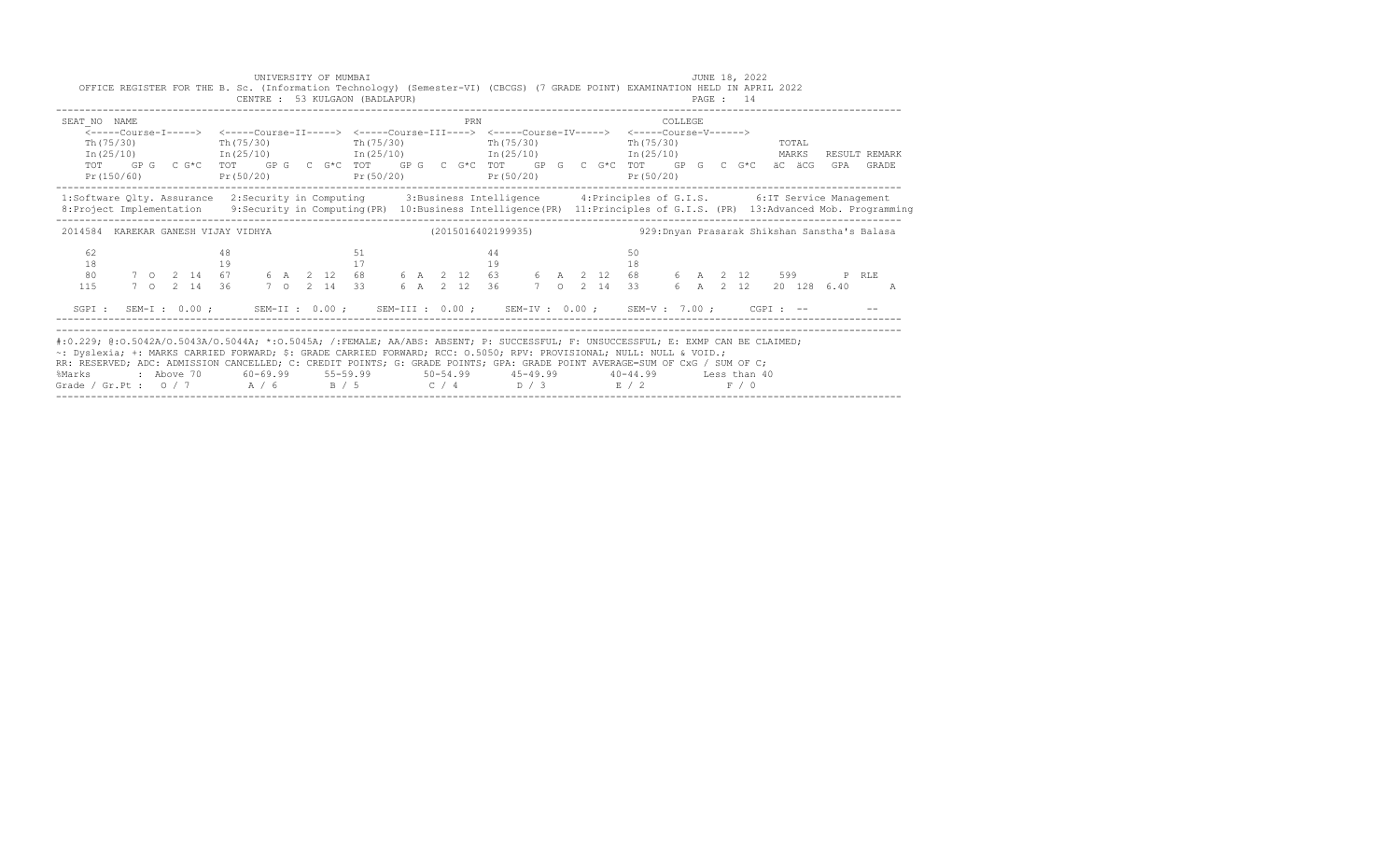|                                         | UNIVERSITY OF MUMBAI<br>CENTRE : 12 NEW MUMBAI |                                                                       | JUNE 18, 2022<br>OFFICE REGISTER FOR THE B. Sc. (Information Technology) (Semester-VI) (CBCGS) (7 GRADE POINT) EXAMINATION HELD IN APRIL 2022<br>PAGE: 15                                                                                                            |
|-----------------------------------------|------------------------------------------------|-----------------------------------------------------------------------|----------------------------------------------------------------------------------------------------------------------------------------------------------------------------------------------------------------------------------------------------------------------|
| SEAT NO NAME<br>Th(75/30)<br>In (25/10) |                                                | <b>PRN</b><br>Pr (150/60) Pr (50/20) Pr (50/20) Pr (50/20) Pr (50/20) | COLLEGE<br>Th(75/30) Th(75/30) Th(75/30) Th(75/30) Th(75/30)<br>In(25/10) In(25/10) In(25/10) In(25/10) In(25/10)<br>TOTAL<br>MARKS<br>RESULT REMARK<br>TOT GPG CG*C TOT GPG CG*C TOT GPG CG*C TOT GPG CG*C TOT GPG CG*C TOT GPG CG*C äC äCG GPA GRADE               |
|                                         |                                                |                                                                       | 1:Software Qlty. Assurance 2:Security in Computing 3:Business Intelligence 4:Principles of G.I.S. 7:Cyber Laws<br>8: Project Implementation 9: Security in Computing (PR) 10: Business Intelligence (PR) 11: Principles of G.I.S. (PR) 13: Advanced Mob. Programming |
|                                         |                                                |                                                                       | 2015246 BARNAAM SACHIN RAVI MAHALAXMI (2015016402408111) 12015016402408111 710:South Indian Education Society's College                                                                                                                                              |
| 42<br>20<br>62<br>75                    | 30<br>42<br>21 10                              | 45<br>14                                                              | -33-<br>14<br>SGPI: SEM-I: 4.00; SEM-II: 3.90; SEM-III: 0.00; SEM-IV: 5.30; SEM-V: 3.70; CGPI: -- - -                                                                                                                                                                |
|                                         |                                                |                                                                       | 2015495 ZASEKAR NILESH YOGESH SHOBHA (2013016401028905) 314:MCT's Smt. Sushiladevi Deshmukh College                                                                                                                                                                  |
| 38<br>10<br>48<br>60                    | 38                                             | 47<br>51                                                              | 59                                                                                                                                                                                                                                                                   |
|                                         |                                                |                                                                       | SGPI: SEM-I: 0.00; SEM-II: 0.00; SEM-III: 3.60; SEM-IV: 0.00; SEM-V: 5.00; CGPI: -- - -                                                                                                                                                                              |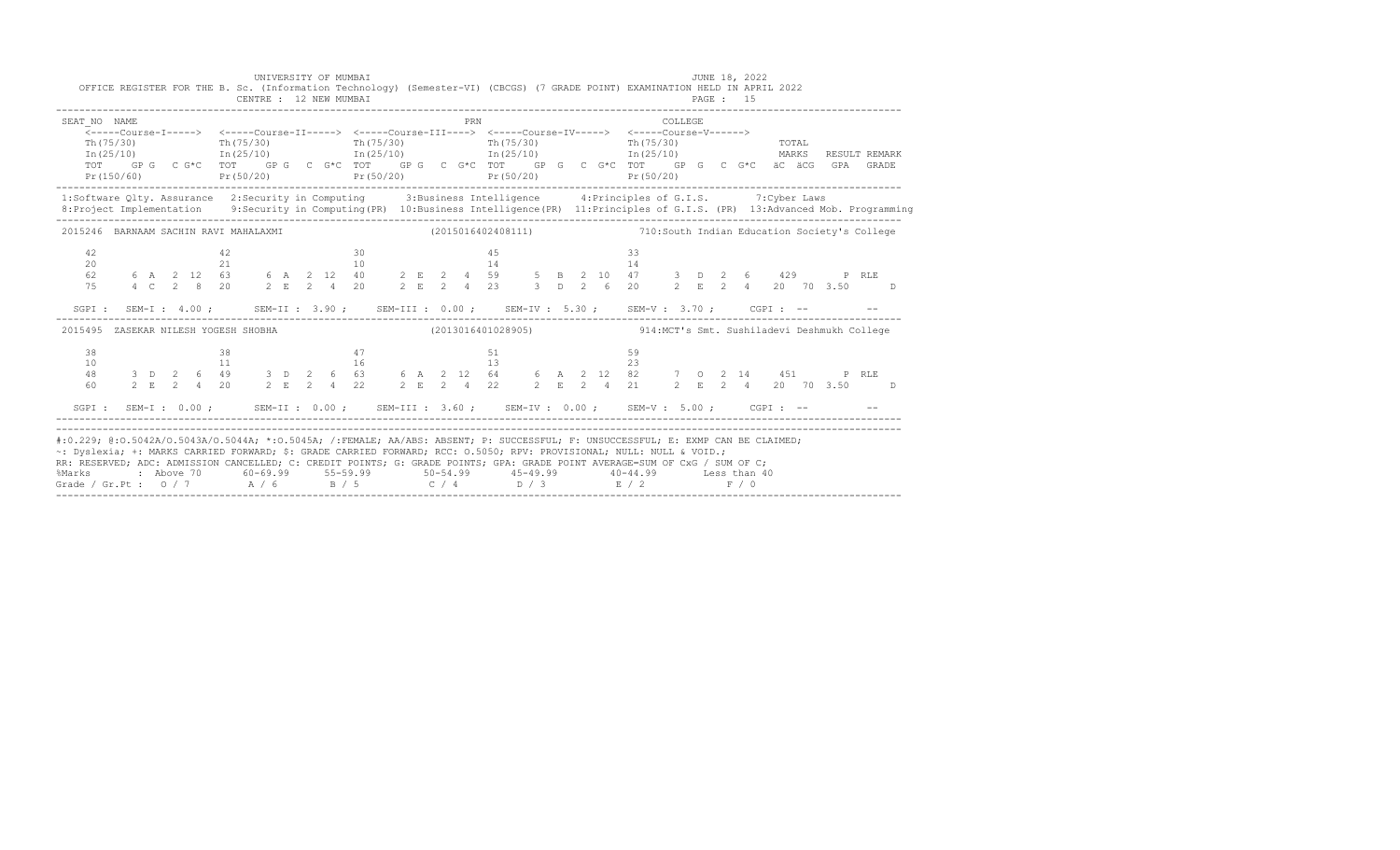| SEAT NO NAME<br>Th (75/30)<br>In (25/10)                                                                                                                                                                                                                                                                                                                                                                                                                                                    |  |  | Th $(75/30)$<br>In (25/10) |  |                       |                |  | PRN |                | Th (75/30) Th (75/30) Th (75/30) Th (75/30) Th (75/30) Th (25/10) Th (25/10) The CONSE<br>TOT GPG CG*C TOT GPG CG*C TOT GPG CG*C TOT GPG CG*C TOT GPG CG*C TOT GPG CG*C äC äCG GPA GRADE                                         |  |                                            | COLLEGE. |  |  |  | MARKS RESULT REMARK                        |  |
|---------------------------------------------------------------------------------------------------------------------------------------------------------------------------------------------------------------------------------------------------------------------------------------------------------------------------------------------------------------------------------------------------------------------------------------------------------------------------------------------|--|--|----------------------------|--|-----------------------|----------------|--|-----|----------------|----------------------------------------------------------------------------------------------------------------------------------------------------------------------------------------------------------------------------------|--|--------------------------------------------|----------|--|--|--|--------------------------------------------|--|
| 1:Software Qlty. Assurance 2:Security in Computing 3:Business Intelligence 4:Principles of G.I.S. 6:IT Service Management                                                                                                                                                                                                                                                                                                                                                                   |  |  |                            |  |                       |                |  |     |                |                                                                                                                                                                                                                                  |  |                                            |          |  |  |  |                                            |  |
| 2016145 JOSEPH IVAN IGNATIUS SONY                                                                                                                                                                                                                                                                                                                                                                                                                                                           |  |  |                            |  |                       |                |  |     |                | (2015016401617545) 490: Thakur Educational Trust's Thakur Colleg                                                                                                                                                                 |  |                                            |          |  |  |  |                                            |  |
| $34+$<br>$11+$<br>$45$ 3 D 2 6 50 $4$ C 2 8 40 $2$ E 2 4 41 $2$ E 2 4 40 $2$ E 2 4 377 P RLE<br>62 $2$ E 2 4 22 $2$ E 2 4 25 $4$ C 2 8 26 $4$ C 2 8 26 $4$ C 2 8 20 58 2.90 E                                                                                                                                                                                                                                                                                                               |  |  | $39+$<br>$11+$             |  |                       | $30+$<br>$10+$ |  |     | $30+$<br>$11+$ |                                                                                                                                                                                                                                  |  | $30+$<br>$10+$                             |          |  |  |  |                                            |  |
| SGPI: SEM-I: 2.75; SEM-II: 3.45; SEM-III: 0.00; SEM-IV: 5.60; SEM-V: 2.10; CGPI: -- - -                                                                                                                                                                                                                                                                                                                                                                                                     |  |  |                            |  |                       |                |  |     |                |                                                                                                                                                                                                                                  |  |                                            |          |  |  |  |                                            |  |
| 2016345 /SHUKLA MADHURI RAJESH SUDHA                                                                                                                                                                                                                                                                                                                                                                                                                                                        |  |  |                            |  |                       |                |  |     |                | (2010016401819243) 631: Nirmala Memorial Foundation College of C                                                                                                                                                                 |  |                                            |          |  |  |  |                                            |  |
| 41<br>24<br>SGPI: SEM-I: 0.00; SEM-II: 0.00; SEM-III: 4.20; SEM-IV: 6.90; SEM-V: 5.40; CGPI: -- - -                                                                                                                                                                                                                                                                                                                                                                                         |  |  | 48<br>20                   |  | 45<br>$\frac{17}{17}$ |                |  |     | 54<br>23       | 65   6   A   2   12   68   6   A   2   12   62   6   A   2   12   77   7   0   2   14   55   5   B   2   10   494   PRPV<br>85   5   B   2   10   20   2   E   2   4   20   2   2   E   2   4   22   2   2   E   2   4   20   86 |  | -32<br>23                                  |          |  |  |  | 2 E 2 4 20 86 4.30 C                       |  |
| 2016418 POOJARI LAVESH BALKRISHNA SHAILA                                                                                                                                                                                                                                                                                                                                                                                                                                                    |  |  |                            |  |                       |                |  |     |                | (2010016402004471)                                                                                                                                                                                                               |  | 635:Niranjana Majithia College of Commerce |          |  |  |  |                                            |  |
| 50<br>22<br>72<br>75                                                                                                                                                                                                                                                                                                                                                                                                                                                                        |  |  | 46<br>1.5<br>7 0 2 14 61   |  | 14                    | 39             |  |     | 50<br>13       | 6 A 2 12 53 4 C 2 8 63 6 A 2 12 67<br>4 C 2 8 21 2 E 2 4 23 3 D 2 6 22 2 E 2 4 20                                                                                                                                                |  | 53<br>14                                   |          |  |  |  | 6 A 2 12 477 P RPV<br>2 E 2 4 20 84 4.20 C |  |
| SGPI: SEM-I: 0.00; SEM-II: 0.00; SEM-III: 0.00; SEM-IV: 0.00; SEM-V: 6.80; CGPI: -- - --                                                                                                                                                                                                                                                                                                                                                                                                    |  |  |                            |  |                       |                |  |     |                |                                                                                                                                                                                                                                  |  |                                            |          |  |  |  |                                            |  |
| #:0.229; @:0.5042A/O.5043A/O.5044A; *:0.5045A; /:FEMALE; AA/ABS: ABSENT; P: SUCCESSFUL; F: UNSUCCESSFUL; E: EXMP CAN BE CLAIMED;<br>~: Dyslexia; +: MARKS CARRIED FORWARD; \$: GRADE CARRIED FORWARD; RCC: 0.5050; RPV: PROVISIONAL; NULL: NULL & VOID.;<br>RR: RESERVED; ADC: ADMISSION CANCELLED; C: CREDIT POINTS; G: GRADE POINTS; GPA: GRADE POINT AVERAGE=SUM OF CxG / SUM OF C;<br>8Marks    : Above 70    60-69.99   55-59.99     50-54.99    45-49.99     40-44.99    Less than 40 |  |  |                            |  |                       |                |  |     |                | Grade / Gr.Pt : 0 / 7 A / 6 B / 5 C / 4 D / 3 E / 2 F / 0                                                                                                                                                                        |  |                                            |          |  |  |  |                                            |  |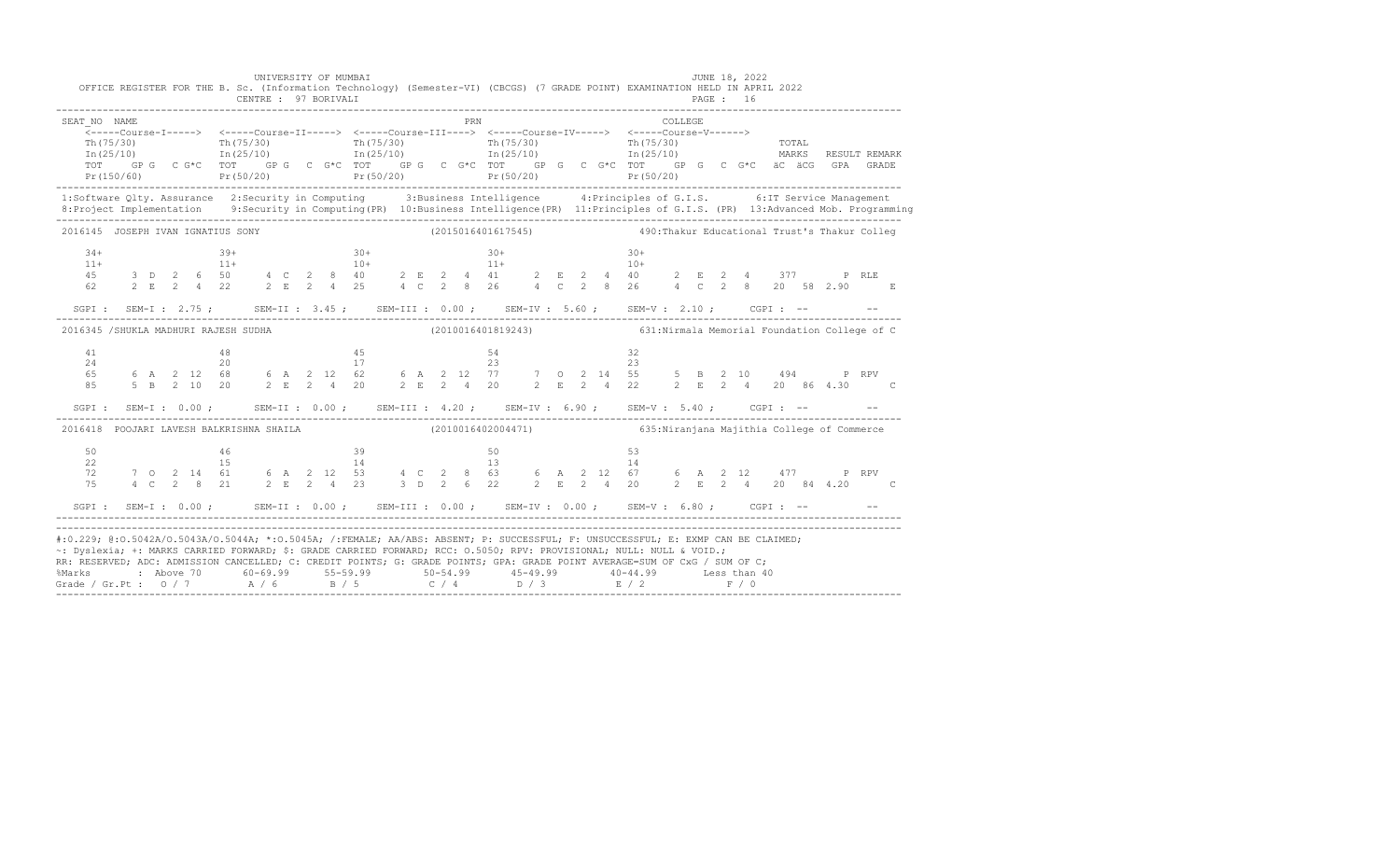| SEAT NO NAME<br>Th (75/30)<br>In (25/10)                                                                                                                                                                                                                                                                                                                                                                                                                                                                                           |     |  | Th $(75/30)$<br>In $(25/10)$ |  |  |                                         |    |                 |  | PRN |          | Th (75/30) Th (75/30) Th (75/30) Th (75/30) Th (75/30) Th (25/10) Th (25/10) The CONSE<br>TOT GPG CG*C TOT GPG CG*C TOT GPG CG*C TOT GPG CG*C TOT GPG CG*C G*C äC äCG GPA GRADE                                                               |  |                                               | COLLEGE. |  |  |  | MARKS RESULT REMARK                          |  |
|------------------------------------------------------------------------------------------------------------------------------------------------------------------------------------------------------------------------------------------------------------------------------------------------------------------------------------------------------------------------------------------------------------------------------------------------------------------------------------------------------------------------------------|-----|--|------------------------------|--|--|-----------------------------------------|----|-----------------|--|-----|----------|-----------------------------------------------------------------------------------------------------------------------------------------------------------------------------------------------------------------------------------------------|--|-----------------------------------------------|----------|--|--|--|----------------------------------------------|--|
| 1:Software Qlty. Assurance 2:Security in Computing 3:Business Intelligence 4:Principles of G.I.S. 6:IT Service Management<br>8: Project Implementation 9: Security in Computing (PR) 10: Business Intelligence (PR) 11: Principles of G.I.S. (PR) 13: Advanced Mob. Programming                                                                                                                                                                                                                                                    |     |  |                              |  |  |                                         |    |                 |  |     |          |                                                                                                                                                                                                                                               |  |                                               |          |  |  |  |                                              |  |
| 2016463 CHAVAN HARSHAD SHANKAR SANJIVANI                                                                                                                                                                                                                                                                                                                                                                                                                                                                                           |     |  |                              |  |  |                                         |    |                 |  |     |          | (2015016401348803) 1007: Vetal Bambarde Vibhag Shikshan Prasarak                                                                                                                                                                              |  |                                               |          |  |  |  |                                              |  |
| 32<br>11<br>43<br>140                                                                                                                                                                                                                                                                                                                                                                                                                                                                                                              |     |  | 54<br>12                     |  |  | $\begin{array}{c} 41 \\ 12 \end{array}$ |    |                 |  |     | 51<br>12 | 2 E 2 4 66 6 A 2 12 53 4 C 2 8 63 6 A 2 12 50<br>7 0 2 14 35 7 0 2 14 41 7 0 2 14 32 6 A 2 12 30                                                                                                                                              |  | 40<br>10                                      |          |  |  |  | 4 C 2 8 553 P RLE<br>6 A 2 12 20 110 5.50 B  |  |
|                                                                                                                                                                                                                                                                                                                                                                                                                                                                                                                                    |     |  |                              |  |  |                                         |    |                 |  |     |          | SGPI: SEM-I: 6.70; SEM-II: 0.00; SEM-III: 0.00; SEM-IV: 0.00; SEM-V: 3.60; CGPI: -- - -                                                                                                                                                       |  |                                               |          |  |  |  |                                              |  |
| 2016465 DALVI SHUBHAM ATMARAM SAVITA                                                                                                                                                                                                                                                                                                                                                                                                                                                                                               |     |  |                              |  |  |                                         |    |                 |  |     |          | (2015016402191793) 1007: Vetal Bambarde Vibhaq Shikshan Prasarak                                                                                                                                                                              |  |                                               |          |  |  |  |                                              |  |
| 39<br>14                                                                                                                                                                                                                                                                                                                                                                                                                                                                                                                           |     |  | 47<br>15                     |  |  |                                         | 44 | $\frac{44}{15}$ |  |     | 45<br>14 | 53 4 C 2 8 62 6 A 2 12 59 5 B 2 10 59 5 B 2 10 71 7 0 2 14 577 P RLE<br>135 7 0 2 14 30 6 A 2 12 44 7 0 2 14 34 6 A 2 12 30 6 A 2 12 20 118 5.90 B<br>SGPI: SEM-I: 0.00; SEM-II: 7.00; SEM-III: 0.00; SEM-IV: 0.00; SEM-V: 4.90; CGPI: -- - - |  | 57<br>14                                      |          |  |  |  |                                              |  |
| 2016467 GHOGALE SURAJ RAJENDRA RANJITA                                                                                                                                                                                                                                                                                                                                                                                                                                                                                             |     |  |                              |  |  |                                         |    |                 |  |     |          | (2015016401348881)                                                                                                                                                                                                                            |  | 1007: Vetal Bambarde Vibhag Shikshan Prasarak |          |  |  |  |                                              |  |
| 41<br>10<br>51<br>130                                                                                                                                                                                                                                                                                                                                                                                                                                                                                                              | 4 C |  | 50<br>$13 -$                 |  |  | 13                                      | 33 |                 |  |     | 39<br>12 | $28$ 63 6 A 2 12 46 3 D 2 6 51 4 C 2 8 58<br>7 0 2 14 30 6 A 2 12 33 6 A 2 12 30 6 A 2 12 30                                                                                                                                                  |  | 42<br>16                                      |          |  |  |  | 5 B 2 10 522 P RLE<br>6 A 2 12 20 106 5.30 B |  |
|                                                                                                                                                                                                                                                                                                                                                                                                                                                                                                                                    |     |  |                              |  |  |                                         |    |                 |  |     |          | SGPI: SEM-I: 0.00; SEM-II: 6.40; SEM-III: 0.00; SEM-IV: 0.00; SEM-V: 5.30; CGPI: -- - --                                                                                                                                                      |  |                                               |          |  |  |  |                                              |  |
| #:0.229; @:0.5042A/0.5043A/0.5044A; *:0.5045A; /:FEMALE; AA/ABS: ABSENT; P: SUCCESSFUL; F: UNSUCCESSFUL; E: EXMP CAN BE CLAIMED;<br>~: Dyslexia; +: MARKS CARRIED FORWARD; \$: GRADE CARRIED FORWARD; RCC: 0.5050; RPV: PROVISIONAL; NULL: NULL & VOID.;<br>RR: RESERVED; ADC: ADMISSION CANCELLED; C: CREDIT POINTS; G: GRADE POINTS; GPA: GRADE POINT AVERAGE=SUM OF CxG / SUM OF C;<br>%Marks : Above 70 60-69.99 55-59.99 50-54.99 45-49.99 40-44.99 Less than 40<br>Grade / Gr.Pt : 0 / 7 A / 6 B / 5 C / 4 D / 3 E / 2 F / 0 |     |  |                              |  |  |                                         |    |                 |  |     |          |                                                                                                                                                                                                                                               |  |                                               |          |  |  |  |                                              |  |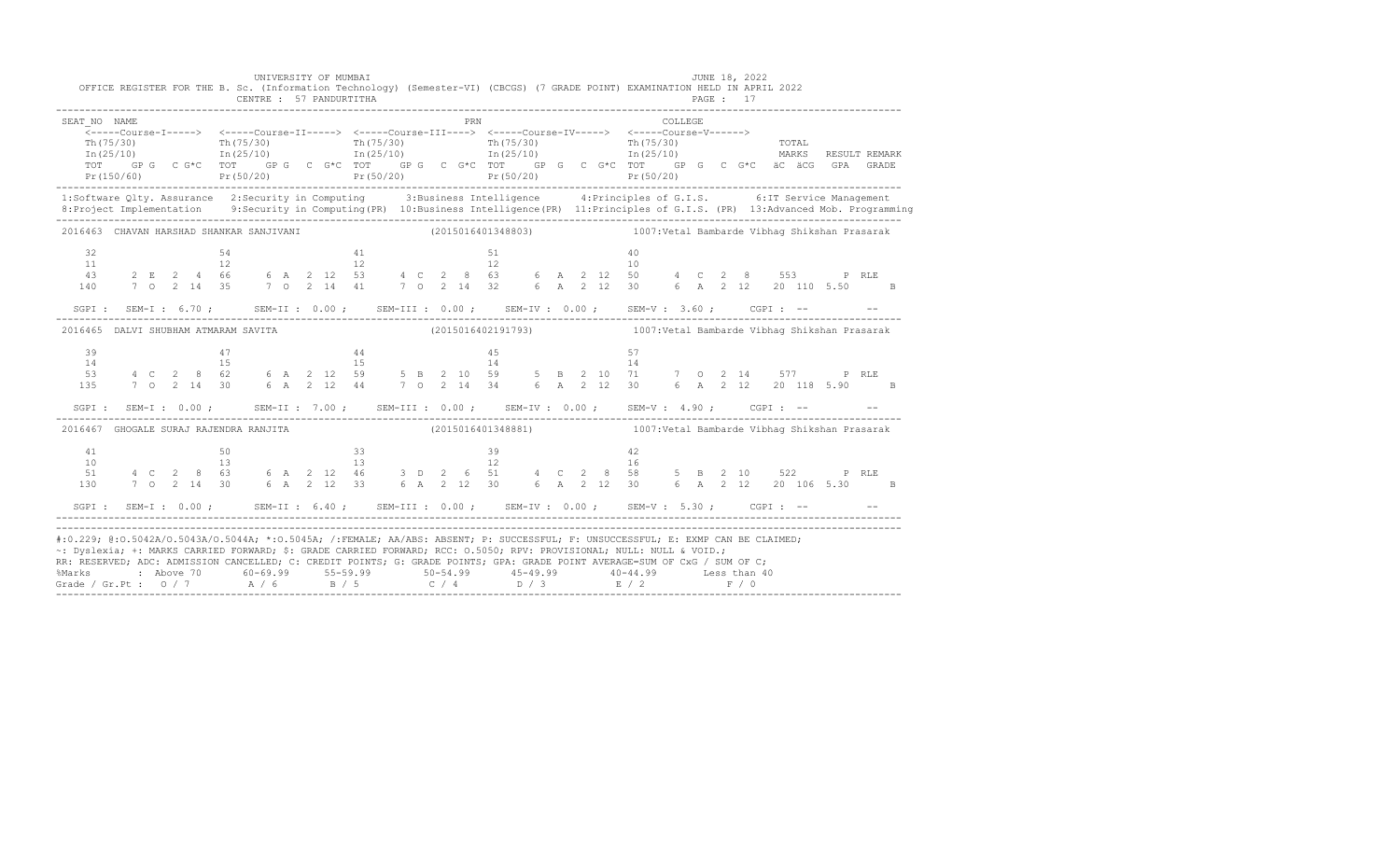|                            | UNIVERSITY OF MUMBAI<br>CENTRE : 61 | OFFICE REGISTER FOR THE B. Sc. (Information Technology) (Semester-VI) (CBCGS) (7 GRADE POINT) EXAMINATION HELD IN APRIL 2022                                                                                                                                                                                                                                                                                                                                                                                                                     | JUNE 18, 2022<br>PAGE: 18                                                                                                                                                                                 |
|----------------------------|-------------------------------------|--------------------------------------------------------------------------------------------------------------------------------------------------------------------------------------------------------------------------------------------------------------------------------------------------------------------------------------------------------------------------------------------------------------------------------------------------------------------------------------------------------------------------------------------------|-----------------------------------------------------------------------------------------------------------------------------------------------------------------------------------------------------------|
| SEAT NO NAME<br>In (25/10) |                                     | <b>PRN</b><br>Th(75/30) Th(75/30) Th(75/30) Th(75/30) Th(75/30) Th(75/30) Th(75/30) Th(75/30) Th(75/30) Th(25/10) Th(25/10)                                                                                                                                                                                                                                                                                                                                                                                                                      | COLLEGE<br>RESULT REMARK<br>TOT GPG C G*C TOT GPG C G*C TOT GPG C G*C TOT GPG C G*C TOT GPG C G*C ÄC ÄCG GPA GRADE<br>$Pr(50/20)$ $Pr(50/20)$ $Pr(50/20)$ $Pr(50/20)$ $Pr(50/20)$ $Pr(50/20)$ $Pr(50/20)$ |
|                            |                                     | 1:Software Qlty. Assurance 2:Security in Computing 3:Business Intelligence 4:Principles of G.I.S. 7:Cyber Laws                                                                                                                                                                                                                                                                                                                                                                                                                                   | 8: Project Implementation 9: Security in Computing (PR) 10: Business Intelligence (PR) 11: Principles of G.I.S. (PR) 13: Advanced Mob. Programming                                                        |
|                            |                                     |                                                                                                                                                                                                                                                                                                                                                                                                                                                                                                                                                  | 2016498 KALEKAR NILESH PRABHAKAR PRABHAVATI (2012016400933254) 953:Utkarsha College of Arts, Commerce & Sci                                                                                               |
| 41<br>20<br>61<br>90       |                                     | SGPI: SEM-I: 5.30; SEM-II: 4.90; SEM-III: 4.45; SEM-IV: 4.15; SEM-V: 4.30; CGPI: 4.80 C                                                                                                                                                                                                                                                                                                                                                                                                                                                          |                                                                                                                                                                                                           |
|                            |                                     |                                                                                                                                                                                                                                                                                                                                                                                                                                                                                                                                                  | 2016500 KATHOLE CHETAN BHASKAR BHAGYASHRI (2015016402076541) 353:Utkarsha College of Arts, Commerce & Sci                                                                                                 |
| 42<br>22<br>64<br>110      |                                     |                                                                                                                                                                                                                                                                                                                                                                                                                                                                                                                                                  | SGPI: SEM-I: 6.60; SEM-II: 6.10; SEM-III: 0.00; SEM-IV: 6.80; SEM-V: 6.50; CGPI: -- - -                                                                                                                   |
| %Marks                     |                                     | #:0.229; @:0.5042A/0.5043A/0.5044A; *:0.5045A; /:FEMALE; AA/ABS: ABSENT; P: SUCCESSFUL; F: UNSUCCESSFUL; E: EXMP CAN BE CLAIMED;<br>~: Dyslexia; +: MARKS CARRIED FORWARD; \$: GRADE CARRIED FORWARD; RCC: 0.5050; RPV: PROVISIONAL; NULL: NULL & VOID.;<br>RR: RESERVED; ADC: ADMISSION CANCELLED; C: CREDIT POINTS; G: GRADE POINTS; GPA: GRADE POINT AVERAGE=SUM OF CxG / SUM OF C;<br>: Above 70    60-69.99    55-59.99     50-54.99     45-49.99     40-44.99     Less than 40<br>Grade / Gr.Pt: $0/7$ $A/6$ $B/5$ $C/4$ $D/3$ $E/2$ $F/0$ |                                                                                                                                                                                                           |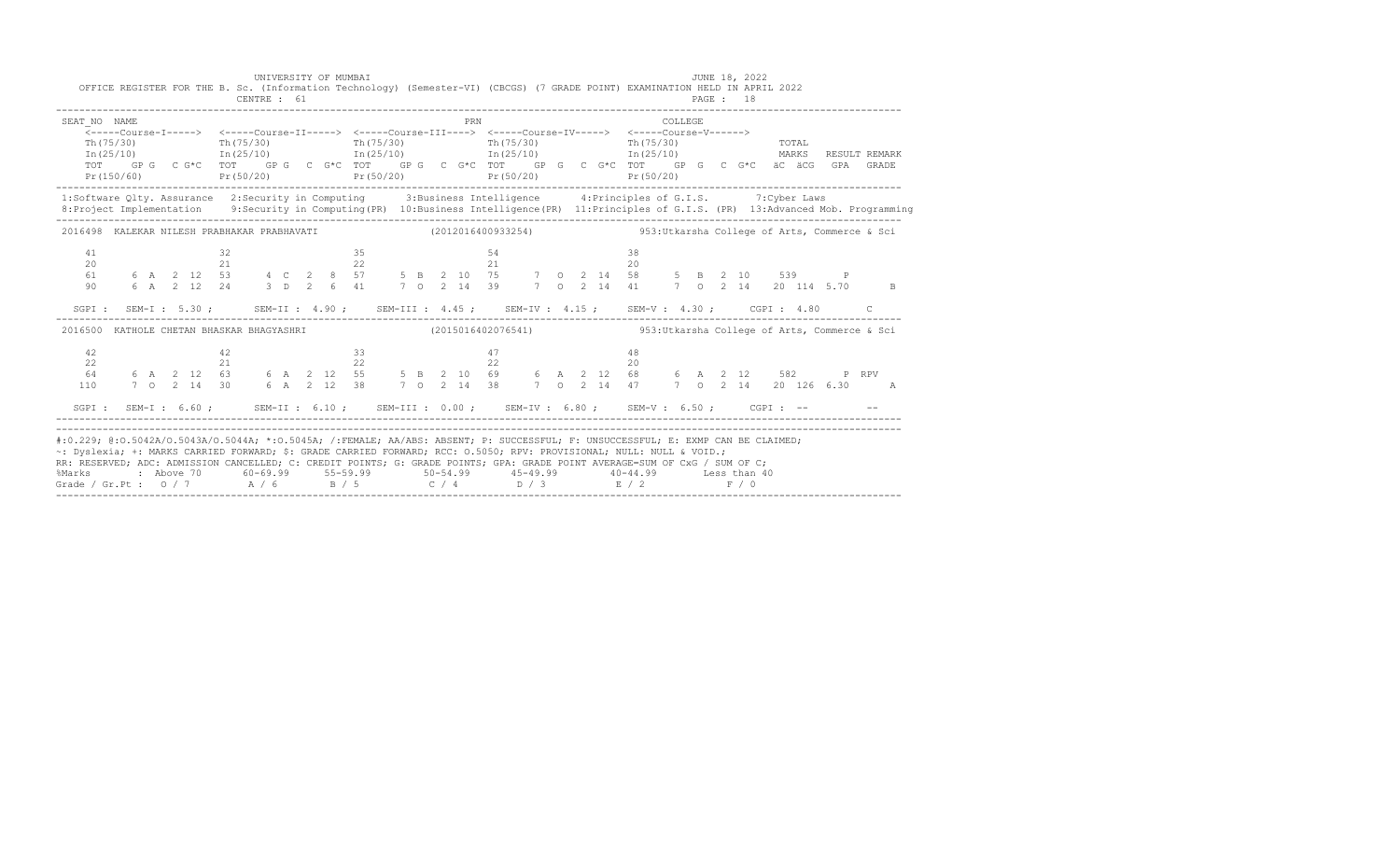| SEAT NO NAME<br>PRN<br><b>COLLEGE</b><br><-----Course-I-----> <-----Course-II-----> <-----Course-III----> <-----Course-IV-----> <-----Course-V------><br>Th(75/30)<br>Th(75/30)<br>Th(75/30)<br>Th (75/30)<br>Th (75/30)<br>TOTAL<br>$In (25/10)$ $In (25/10)$ $In (25/10)$ $In (25/10)$ $In (25/10)$<br>MARKS<br>RESULT REMARK<br>GP G $C$ G*C $T$ OT $G$ GP G $G$ G*C $T$ OT $G$ GP G $G$ G*C $T$ GP $G$ GP $G$ G $G$ G*C $G$ G*C $G$ access $G$<br>TOT<br>GPA |       |
|------------------------------------------------------------------------------------------------------------------------------------------------------------------------------------------------------------------------------------------------------------------------------------------------------------------------------------------------------------------------------------------------------------------------------------------------------------------|-------|
| Pr(150/60)<br>$Pr(50/20)$ $Pr(50/20)$ $Pr(50/20)$<br>Pr(50/20)                                                                                                                                                                                                                                                                                                                                                                                                   | GRADE |
| 1:Software Qlty. Assurance 2:Security in Computing 3:Business Intelligence 4:Principles of G.I.S. 7:Cyber Laws<br>8: Project Implementation 9: Security in Computing (PR) 10: Business Intelligence (PR) 11: Principles of G.I.S. (PR) 13: Advanced Mob. Programming                                                                                                                                                                                             |       |
| 2016518 /MARCHANDE ANKITA ASHOK APARNA<br>(2015016401570252) 114:M. L. Dahanukar College of Commerce                                                                                                                                                                                                                                                                                                                                                             |       |
| $30+$<br>$33+$<br>$30+$<br>$30+$<br>$30+$<br>$12+$<br>$11+$<br>12E<br>$10+$<br>$10+$<br>$2 \t E \t 2 \t 4 \t 42 \t 2 \t E \t 2 \t 4 \t 40 \t 2 \t E \t 2 \t 4 \t 42 \t 2 \t E \t 2 \t 4 \t 40 \t 2 \t E \t 2 \t 4 \t 300$<br>----- $22+ \t 2 \t E \t 2 \t 4 \t 20+ \t 2 \t E \t 2 \t 4 \t 30+ \t 6 \t A \t 2 \t 12 \t 20+ \t 2 \t E \t 2 \t 4 \t 18 \t 44 \t --$<br>44<br>A                                                                                      |       |
| SGPI: SEM-I: 3.20; SEM-II: 2.40; SEM-III: 5.80; SEM-IV: 0.00; SEM-V: 0.00; CGPI: --                                                                                                                                                                                                                                                                                                                                                                              |       |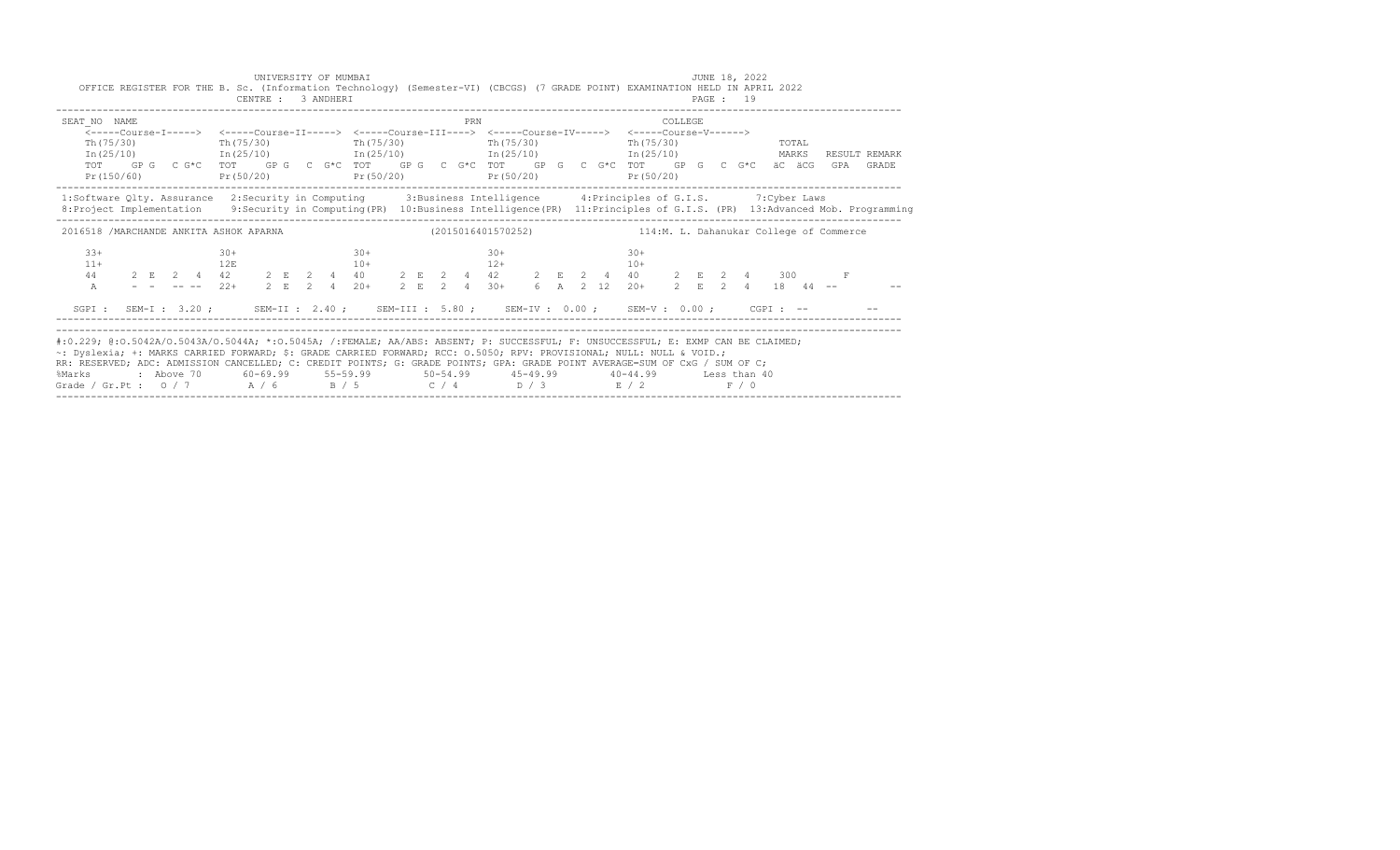|                                                                                                                                                                                                                                                                                                                                                                                                                                                               | UNIVERSITY OF MUMBAI<br>CENTRE : 97 BORIVALI |                                                           |                                                                                                                                         | JUNE 18, 2022<br>OFFICE REGISTER FOR THE B. Sc. (Information Technology) (Semester-VI) (CBCGS) (7 GRADE POINT) EXAMINATION HELD IN APRIL 2022<br>PAGE : 20                                            |                            |
|---------------------------------------------------------------------------------------------------------------------------------------------------------------------------------------------------------------------------------------------------------------------------------------------------------------------------------------------------------------------------------------------------------------------------------------------------------------|----------------------------------------------|-----------------------------------------------------------|-----------------------------------------------------------------------------------------------------------------------------------------|-------------------------------------------------------------------------------------------------------------------------------------------------------------------------------------------------------|----------------------------|
| SEAT NO NAME                                                                                                                                                                                                                                                                                                                                                                                                                                                  | $Th(75/30)$ Th(75/30)                        | PRN<br>Th (75/30)<br>$Pr(150/60)$ $Pr(50/20)$ $Pr(50/20)$ | <-----Course-T-----> <-----Course-TT-----> <-----Course-TTT----> <-----Course-TV-----> <-----Course-V------><br>Th (75/30)<br>Pr(50/20) | COLLEGE.<br>$Th(75/30)$ TOTAL<br>$In (25/10)$ $In (25/10)$ $In (25/10)$ $In (25/10)$ $In (25/10)$ $In (25/10)$<br>TOT GPG CG*C TOT GPG CG*C TOT GPG CG*C TOT GPG CG*C TOT GPG CG*C äCäCG<br>Pr(50/20) | RESULT REMARK<br>GPA GRADE |
| 1:Software Qlty. Assurance 2:Security in Computing 3:Business Intelligence 5:Enterprise Networking 7:Cyber Laws<br>8: Project Implementation 9: Security in Computing (PR) 10: Business Intelligence (PR) 12: Enterprise Networking (PR) 13: Advanced Mob. Programming                                                                                                                                                                                        |                                              |                                                           |                                                                                                                                         |                                                                                                                                                                                                       |                            |
| 2016527 /PALAI DEEPTI JAYADRATH SAPNA (2014016401687931) 669:Suman Education Society's LN College of                                                                                                                                                                                                                                                                                                                                                          |                                              |                                                           |                                                                                                                                         |                                                                                                                                                                                                       |                            |
| 38<br>22<br>60<br>9.5                                                                                                                                                                                                                                                                                                                                                                                                                                         | 72<br>23                                     | 74<br>24                                                  | 61<br>23                                                                                                                                | 62<br>24<br>6 A 2 12 95 7 O 2 14 98 7 O 2 14 84 7 O 2 14 86 7 O 2 14 674 P<br>6 A 2 12 38 7 O 2 14 38 7 O 2 14 37 7 O 2 14 43 7 O 2 14 20 136 6.80<br>7 0 2 14 20 136 6.80                            | A                          |
|                                                                                                                                                                                                                                                                                                                                                                                                                                                               |                                              |                                                           |                                                                                                                                         | SGPI: SEM-I: 3.40; SEM-II: 4.20; SEM-III: 3.00; SEM-IV: 2.80; SEM-V: 6.20; CGPI: 4.40                                                                                                                 |                            |
| #:0.229; @:0.5042A/0.5043A/0.5044A; *:0.5045A; /:FEMALE; AA/ABS: ABSENT; P: SUCCESSFUL; F: UNSUCCESSFUL; E: EXMP CAN BE CLAIMED;<br>~: Dyslexia; +: MARKS CARRIED FORWARD; \$: GRADE CARRIED FORWARD; RCC: 0.5050; RPV: PROVISIONAL; NULL: NULL & VOID.;<br>RR: RESERVED; ADC: ADMISSION CANCELLED; C: CREDIT POINTS; G: GRADE POINTS; GPA: GRADE POINT AVERAGE=SUM OF CxG / SUM OF C;<br>%Marks<br>Grade / Gr.Pt : $0/7$ A / 6 B / 5 C / 4 D / 3 E / 2 F / 0 |                                              |                                                           |                                                                                                                                         | : Above 70    60-69.99    55-59.99     50-54.99     45-49.99     40-44.99     Less than 40                                                                                                            |                            |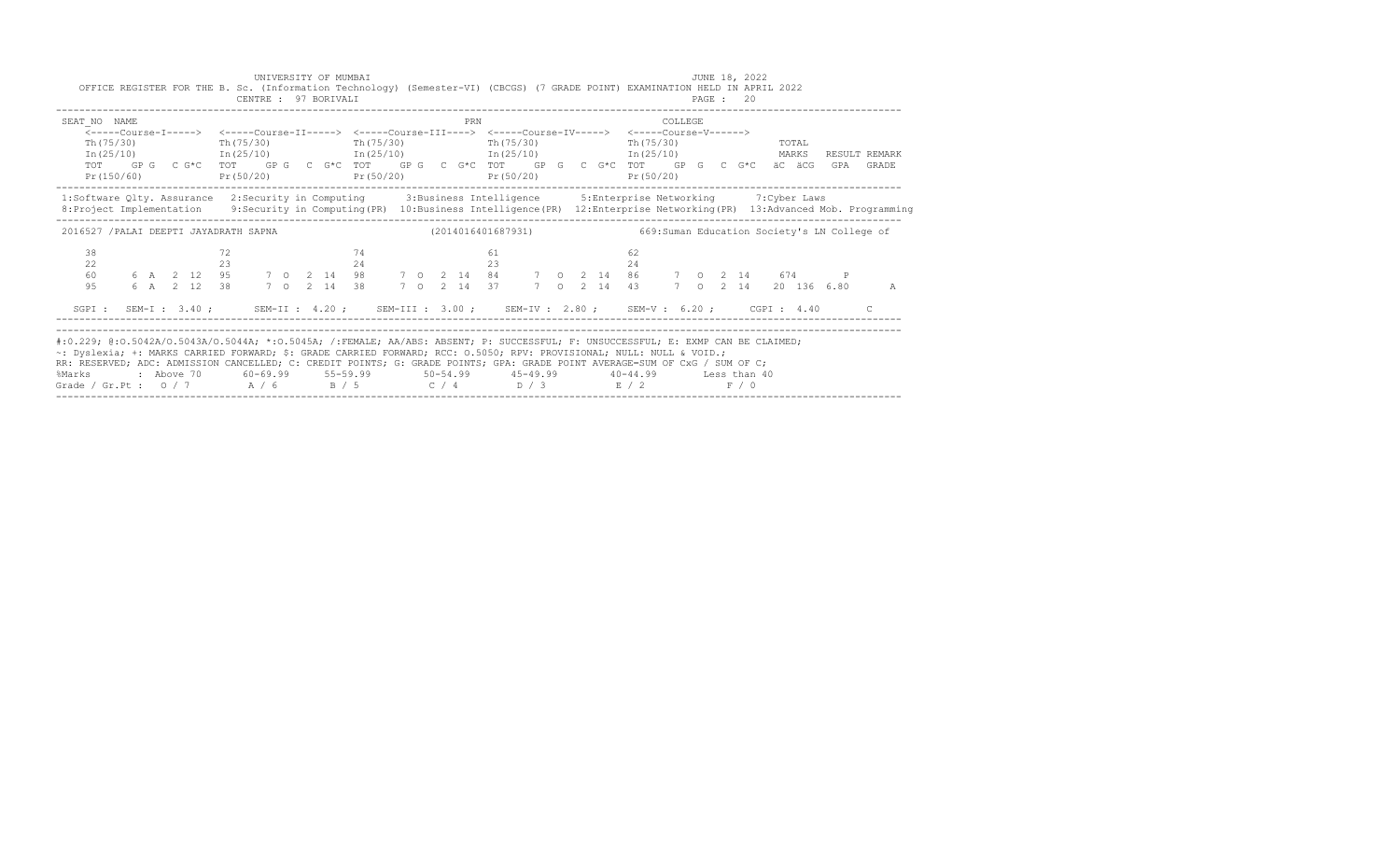|                                                                                                                                                                                                                                                                                                                                                                                                                                                               | UNIVERSITY OF MUMBAI<br>OFFICE REGISTER FOR THE B. Sc. (Information Technology) (Semester-VI) (CBCGS) (7 GRADE POINT) EXAMINATION HELD IN APRIL 2022<br>CENTRE : 49 WADA                                                                                       |            |             | JUNE 18, 2022<br><b>PAGE : 21</b>                    |                                                                                                                                                     |
|---------------------------------------------------------------------------------------------------------------------------------------------------------------------------------------------------------------------------------------------------------------------------------------------------------------------------------------------------------------------------------------------------------------------------------------------------------------|----------------------------------------------------------------------------------------------------------------------------------------------------------------------------------------------------------------------------------------------------------------|------------|-------------|------------------------------------------------------|-----------------------------------------------------------------------------------------------------------------------------------------------------|
| SEAT NO NAME                                                                                                                                                                                                                                                                                                                                                                                                                                                  | Th $(75/30)$ Th $(75/30)$ Th $(75/30)$ Th $(75/30)$<br>$In (25/10)$ $In (25/10)$ $In (25/10)$ $In (25/10)$ $In (25/10)$ $In (25/10)$ MARKS<br>TOT GPG CG*C TOT GPG CG*C TOT GPG CG*C TOT GPG CG*C TOT GPG CG*C äCG äCG<br>$Pr(150/60)$ $Pr(50/20)$ $Pr(50/20)$ | PRN        | Pr(50/20)   | COLLEGE.<br>Th (75/30)<br><b>TOTAL</b><br>Pr (50/20) | RESULT REMARK<br>GPA GRADE                                                                                                                          |
| 1:Software Qlty. Assurance 2:Security in Computing 3:Business Intelligence 5:Enterprise Networking 6:IT Service Management                                                                                                                                                                                                                                                                                                                                    |                                                                                                                                                                                                                                                                |            |             |                                                      | 8: Project Implementation 9: Security in Computing (PR) 10: Business Intelligence (PR) 12: Enterprise Networking (PR) 13: Advanced Mob. Programming |
| 2016866 /CHAUDHARI JIDNYASA VAIBHAV TULSHI (2013016400859135) 1042:M.S.College of Arts, Commerce                                                                                                                                                                                                                                                                                                                                                              |                                                                                                                                                                                                                                                                |            |             |                                                      |                                                                                                                                                     |
| 50 <sub>E</sub><br>21E<br>71<br>31F                                                                                                                                                                                                                                                                                                                                                                                                                           | 6.3E<br>22E<br>7 0 2 14 85 7 0 2 14 84 7 0 2 14 85 7 0 2 14 84 7 0 2 14 557 F<br>$    29E$ 5 B 2 10 30E 6 A 2 12 28E                                                                                                                                           | 64E<br>20E | 6.3E<br>22E | 64E<br>20E<br>5 B 2 10 30E 6 A 2 12 18 114 --        |                                                                                                                                                     |
|                                                                                                                                                                                                                                                                                                                                                                                                                                                               | SGPI: SEM-I: 4.80; SEM-II: 5.20; SEM-III: 0.00; SEM-IV: 4.20; SEM-V: 0.00; CGPI: -- - -                                                                                                                                                                        |            |             |                                                      |                                                                                                                                                     |
| #:0.229; @:0.5042A/0.5043A/0.5044A; *:0.5045A; /:FEMALE; AA/ABS: ABSENT; P: SUCCESSFUL; F: UNSUCCESSFUL; E: EXMP CAN BE CLAIMED;<br>~: Dyslexia; +: MARKS CARRIED FORWARD; \$: GRADE CARRIED FORWARD; RCC: 0.5050; RPV: PROVISIONAL; NULL: NULL & VOID.;<br>RR: RESERVED; ADC: ADMISSION CANCELLED; C: CREDIT POINTS; G: GRADE POINTS; GPA: GRADE POINT AVERAGE=SUM OF CxG / SUM OF C;<br>%Marks<br>Grade / Gr.Pt : $0/7$ A / 6 B / 5 C / 4 D / 3 E / 2 F / 0 | : Above 70    60-69.99    55-59.99     50-54.99     45-49.99     40-44.99     Less than 40                                                                                                                                                                     |            |             |                                                      |                                                                                                                                                     |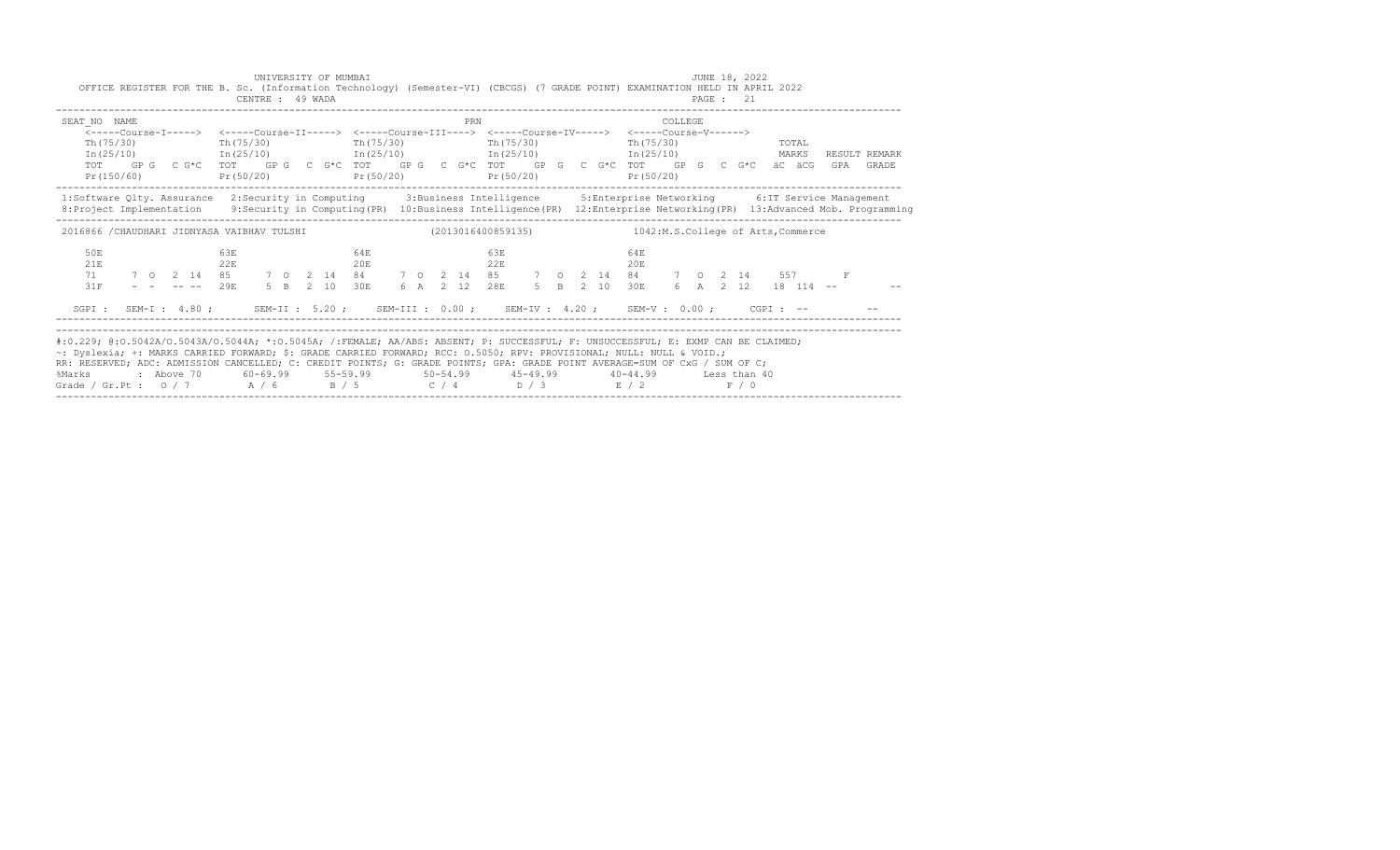| Th (75/30)<br>Th (75/30)<br>Th(75/30)<br>Th(75/30)<br>Th(75/30)<br>TOTAL<br>$In (25/10)$ $In (25/10)$ $In (25/10)$ $In (25/10)$ $In (25/10)$<br>MARKS<br>RESULT REMARK<br>GP G C G*C TOT GP G C G*C TOT GP G C G*C TOT GP G C G*C TOT GP G C G*C äC äCG GPA GRADE<br>TOT<br>Pr(150/60)<br>$Pr(50/20)$ $Pr(50/20)$<br>Pr(50/20)<br>Pr(50/20) |   |
|---------------------------------------------------------------------------------------------------------------------------------------------------------------------------------------------------------------------------------------------------------------------------------------------------------------------------------------------|---|
|                                                                                                                                                                                                                                                                                                                                             |   |
| 1:Software Qlty. Assurance 2:Security in Computing 3:Business Intelligence 4:Principles of G.I.S. 6:IT Service Management<br>8: Project Implementation 9: Security in Computing (PR) 10: Business Intelligence (PR) 11: Principles of G.I.S. (PR) 13: Advanced Mob. Programming                                                             |   |
| 2016882 PATEL NEEL UMESH SANGITA                                                                                                                                                                                                                                                                                                            |   |
| 51<br>57<br>57<br>66<br>21<br>20<br>20<br>20<br>20                                                                                                                                                                                                                                                                                          |   |
| 7 0 2 14 77 7 0 2 14 58 5 B 2 10 77 7 0 2 14 86 7 0 2 14 671 P<br>72<br>7 0 2 14 45 7 0<br>7 0 2 14 20 136 6.80<br>130<br>7 0 2 14 40<br>7 0 2 14 43<br>2 14 43                                                                                                                                                                             | A |
| SGPI: SEM-I: 3.20; SEM-II: 2.00; SEM-III: 3.00; SEM-IV: 2.80; SEM-V: 6.50; CGPI: 4.05                                                                                                                                                                                                                                                       |   |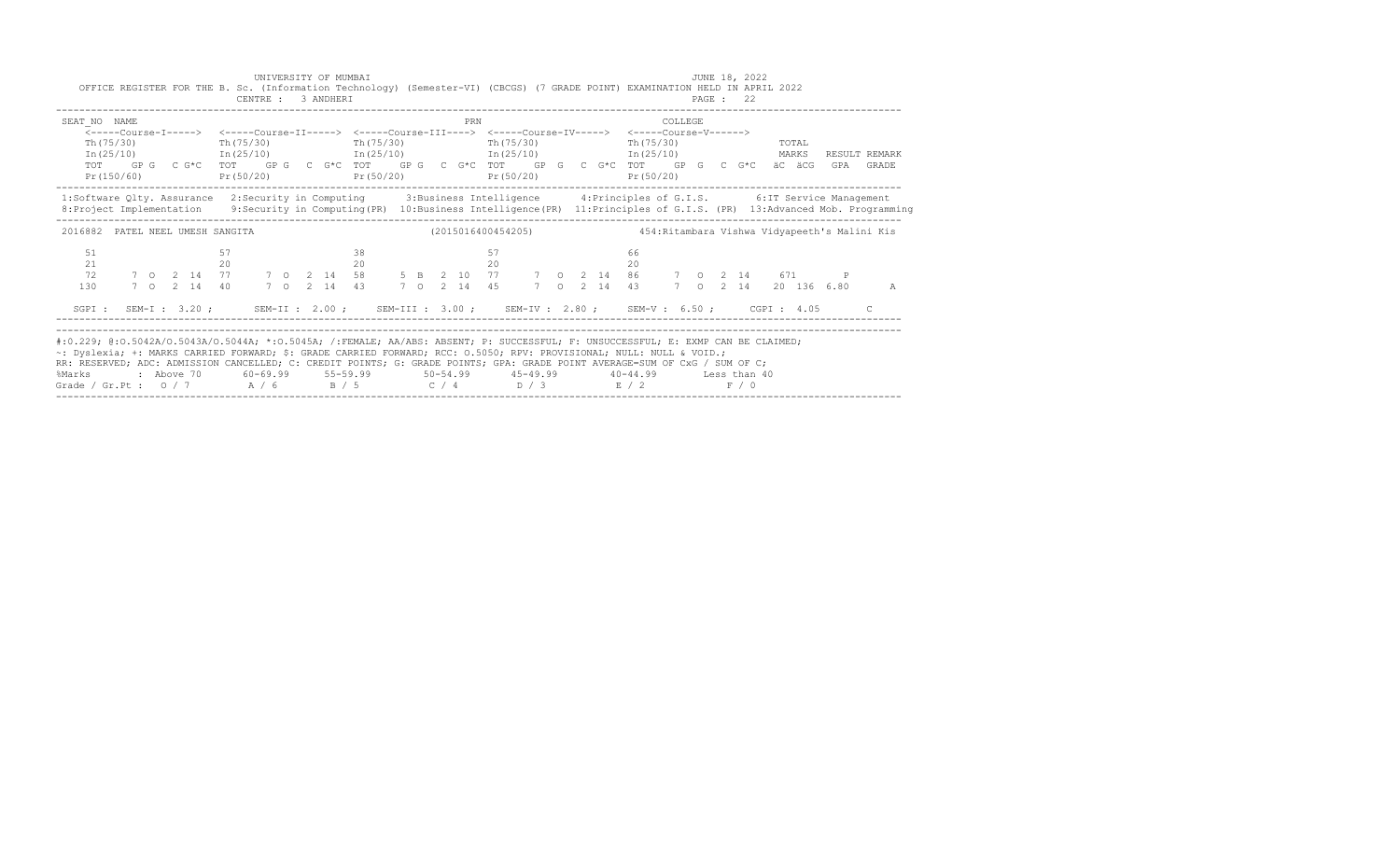|                   |                                                                                                                                                                                                                                                                                   |           | CENTRE : 12 NEW MUMBAI |  |             |                                                        |             |    |            |  |                                                                  |              | PAGE : 23 |  |       |                      |                |  |
|-------------------|-----------------------------------------------------------------------------------------------------------------------------------------------------------------------------------------------------------------------------------------------------------------------------------|-----------|------------------------|--|-------------|--------------------------------------------------------|-------------|----|------------|--|------------------------------------------------------------------|--------------|-----------|--|-------|----------------------|----------------|--|
| SEAT NO NAME      | <-----Course-I-----> <-----Course-II-----> <-----Course-III----> <-----Course-IV-----> <-----Course-V------>                                                                                                                                                                      |           |                        |  |             |                                                        | PRN         |    |            |  |                                                                  | COLLEGE      |           |  |       |                      |                |  |
| Th (75/30)        |                                                                                                                                                                                                                                                                                   | Th(75/30) |                        |  |             | Th (75/30)                                             |             |    | Th (75/30) |  | Th $(75/30)$                                                     |              |           |  | TOTAL |                      |                |  |
|                   | $In (25/10)$ $In (25/10)$ $In (25/10)$ $In (25/10)$ $In (25/10)$                                                                                                                                                                                                                  |           |                        |  |             |                                                        |             |    |            |  |                                                                  |              |           |  | MARKS |                      | RESULT REMARK  |  |
| TOT<br>Pr(150/60) | GP G C G*C TOT GP G C G*C TOT GP G C G*C TOT GP G C G*C TOT GP G C G*C äC äCG GPA GRADE                                                                                                                                                                                           |           |                        |  |             | $Pr(50/20)$ $Pr(50/20)$                                |             |    | Pr(50/20)  |  | Pr(50/20)                                                        |              |           |  |       |                      |                |  |
|                   | 1:Software Qlty. Assurance 2:Security in Computing 3:Business Intelligence 5:Enterprise Networking 6:IT Service Management<br>8: Project Implementation 9: Security in Computing (PR) 10: Business Intelligence (PR) 12: Enterprise Networking (PR) 13: Advanced Mob. Programming |           |                        |  |             |                                                        |             |    |            |  |                                                                  |              |           |  |       |                      |                |  |
|                   | 2017291 PATANKAR GAURAV ARJUN KALIKA                                                                                                                                                                                                                                              |           |                        |  |             |                                                        |             |    |            |  | (2010016402625222) 375: Rahul Shikshan Prasarak Mandal Satyagrah |              |           |  |       |                      |                |  |
| 63                |                                                                                                                                                                                                                                                                                   |           |                        |  | 63          |                                                        |             | 62 |            |  | 63                                                               |              |           |  |       |                      |                |  |
| 18                |                                                                                                                                                                                                                                                                                   | 19        |                        |  |             | 19                                                     |             | 19 |            |  | 19                                                               |              |           |  |       |                      |                |  |
| 81                | 7 0 2 14 81 7 0 2 14 82 7 0 2 14 81 7 0 2 14 82 7 0 2 14 664 P RPV                                                                                                                                                                                                                |           |                        |  |             |                                                        |             |    |            |  |                                                                  |              |           |  |       |                      |                |  |
| 117               | 7 0 2 14 38                                                                                                                                                                                                                                                                       |           |                        |  | 7 0 2 14 35 |                                                        | 7 0 2 14 34 |    |            |  | 6 A 2 12 33                                                      |              |           |  |       | 6 A 2 12 20 136 6.80 | $\overline{A}$ |  |
|                   | SGPI: SEM-I: 0.00; SEM-II: 0.00; SEM-III: 0.00; SEM-IV: 0.00; SEM-V: 7.00; CGPI: --                                                                                                                                                                                               |           |                        |  |             |                                                        |             |    |            |  |                                                                  |              |           |  |       |                      |                |  |
|                   |                                                                                                                                                                                                                                                                                   |           |                        |  |             |                                                        |             |    |            |  |                                                                  |              |           |  |       |                      |                |  |
|                   |                                                                                                                                                                                                                                                                                   |           |                        |  |             |                                                        |             |    |            |  |                                                                  |              |           |  |       |                      |                |  |
|                   |                                                                                                                                                                                                                                                                                   |           |                        |  |             |                                                        |             |    |            |  |                                                                  |              |           |  |       |                      |                |  |
|                   | #:0.229; @:0.5042A/0.5043A/0.5044A; *:0.5045A; /:FEMALE; AA/ABS: ABSENT; P: SUCCESSFUL; F: UNSUCCESSFUL; E: EXMP CAN BE CLAIMED;<br>~: Dyslexia; +: MARKS CARRIED FORWARD; \$: GRADE CARRIED FORWARD; RCC: 0.5050; RPV: PROVISIONAL; NULL: NULL & VOID.;                          |           |                        |  |             |                                                        |             |    |            |  |                                                                  |              |           |  |       |                      |                |  |
| %Marks            | RR: RESERVED; ADC: ADMISSION CANCELLED; C: CREDIT POINTS; G: GRADE POINTS; GPA: GRADE POINT AVERAGE=SUM OF CxG / SUM OF C;<br>: Above 70                                                                                                                                          |           |                        |  |             | $60-69.99$ $55-59.99$ $50-54.99$ $45-49.99$ $40-44.99$ |             |    |            |  |                                                                  | Less than 40 |           |  |       |                      |                |  |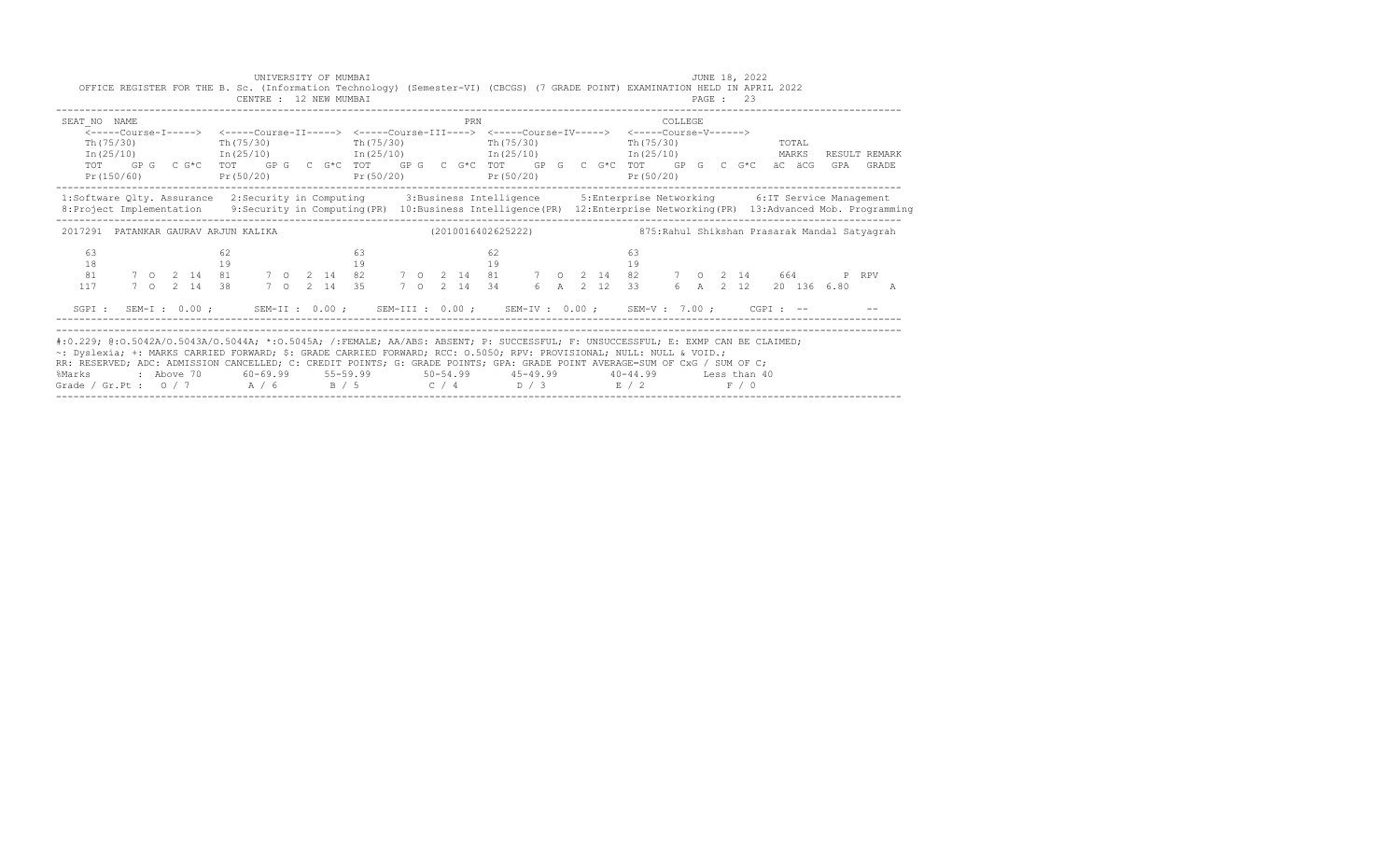|                                                                                                                                                                                                                                                                                                                                                                                                                                                        | OFFICE REGISTER FOR THE B. Sc. (Information Technology) (Semester-VI) (CBCGS) (7 GRADE POINT) EXAMINATION HELD IN APRIL 2022                                                                                                                                       |  |          | CENTRE : 3 ANDHERI        | UNIVERSITY OF MUMBAI |  |          |  |                                     |  |     |           |  |  |  |                         |         |  | JUNE 18, 2022<br>PAGE: 24 |                |  |     |                        |  |
|--------------------------------------------------------------------------------------------------------------------------------------------------------------------------------------------------------------------------------------------------------------------------------------------------------------------------------------------------------------------------------------------------------------------------------------------------------|--------------------------------------------------------------------------------------------------------------------------------------------------------------------------------------------------------------------------------------------------------------------|--|----------|---------------------------|----------------------|--|----------|--|-------------------------------------|--|-----|-----------|--|--|--|-------------------------|---------|--|---------------------------|----------------|--|-----|------------------------|--|
| SEAT NO NAME<br>Th(75/30)<br>Pr(150/60)                                                                                                                                                                                                                                                                                                                                                                                                                | <-----Course-T-----> <-----Course-TT-----> <-----Course-TTT----> <-----Course-TV-----> <-----Course-V------><br>$In (25/10)$ $In (25/10)$ $In (25/10)$ $In (25/10)$ $In (25/10)$<br>TOT GPG CG*C TOT GPG CG*C TOT GPG CG*C TOT GPG CG*C TOT GPG CG*C GPG CG*C äCGG |  |          | $Th(75/30)$ Th(75/30)     |                      |  |          |  | $Pr(50/20)$ $Pr(50/20)$ $Pr(50/20)$ |  | PRN | Th(75/30) |  |  |  | Th (75/30)<br>Pr(50/20) | COLLEGE |  |                           | TOTAL<br>MARKS |  | GPA | RESULT REMARK<br>GRADE |  |
| 1:Software Qlty. Assurance 2:Security in Computing 3:Business Intelligence 4:Principles of G.I.S. 7:Cyber Laws<br>8: Project Implementation 9: Security in Computing (PR) 10: Business Intelligence (PR) 11: Principles of G.I.S. (PR) 13: Advanced Mob. Programming                                                                                                                                                                                   |                                                                                                                                                                                                                                                                    |  |          |                           |                      |  |          |  |                                     |  |     |           |  |  |  |                         |         |  |                           |                |  |     |                        |  |
| 2017312 MISAL BHAVESH BHARAT BHARATI                                                                                                                                                                                                                                                                                                                                                                                                                   |                                                                                                                                                                                                                                                                    |  |          |                           |                      |  |          |  |                                     |  |     |           |  |  |  |                         |         |  |                           |                |  |     |                        |  |
| 45<br>17<br>62<br>120                                                                                                                                                                                                                                                                                                                                                                                                                                  |                                                                                                                                                                                                                                                                    |  | 59<br>17 |                           |                      |  | 53<br>17 |  |                                     |  |     | 57<br>20  |  |  |  | 44<br>15                |         |  |                           |                |  |     | <b>A</b>               |  |
| SGPT :                                                                                                                                                                                                                                                                                                                                                                                                                                                 | SEM-I: 0.00; SEM-II: 0.00; SEM-III: 0.00; SEM-IV: 0.00; SEM-V: 5.00; CGPI: --                                                                                                                                                                                      |  |          |                           |                      |  |          |  |                                     |  |     |           |  |  |  |                         |         |  |                           |                |  |     |                        |  |
| #:0.229; @:0.5042A/0.5043A/0.5044A; *:0.5045A; /:FEMALE; AA/ABS: ABSENT; P: SUCCESSFUL; F: UNSUCCESSFUL; E: EXMP CAN BE CLAIMED;<br>~: Dyslexia; +: MARKS CARRIED FORWARD; \$: GRADE CARRIED FORWARD; RCC: 0.5050; RPV: PROVISIONAL; NULL: NULL & VOID.;<br>RR: RESERVED; ADC: ADMISSION CANCELLED; C: CREDIT POINTS; G: GRADE POINTS; GPA: GRADE POINT AVERAGE=SUM OF CxG / SUM OF C;<br>%Marks<br>Grade / Gr.Pt: $0/7$ A / 6 B / 5 C / 4 D / 3 E / 2 | : Above 70                                                                                                                                                                                                                                                         |  |          | $60 - 69.99$ $55 - 59.99$ |                      |  |          |  | $50 - 54.99$ $45 - 49.99$           |  |     |           |  |  |  | $40 - 44.99$            |         |  | Less than 40<br>F / 0     |                |  |     |                        |  |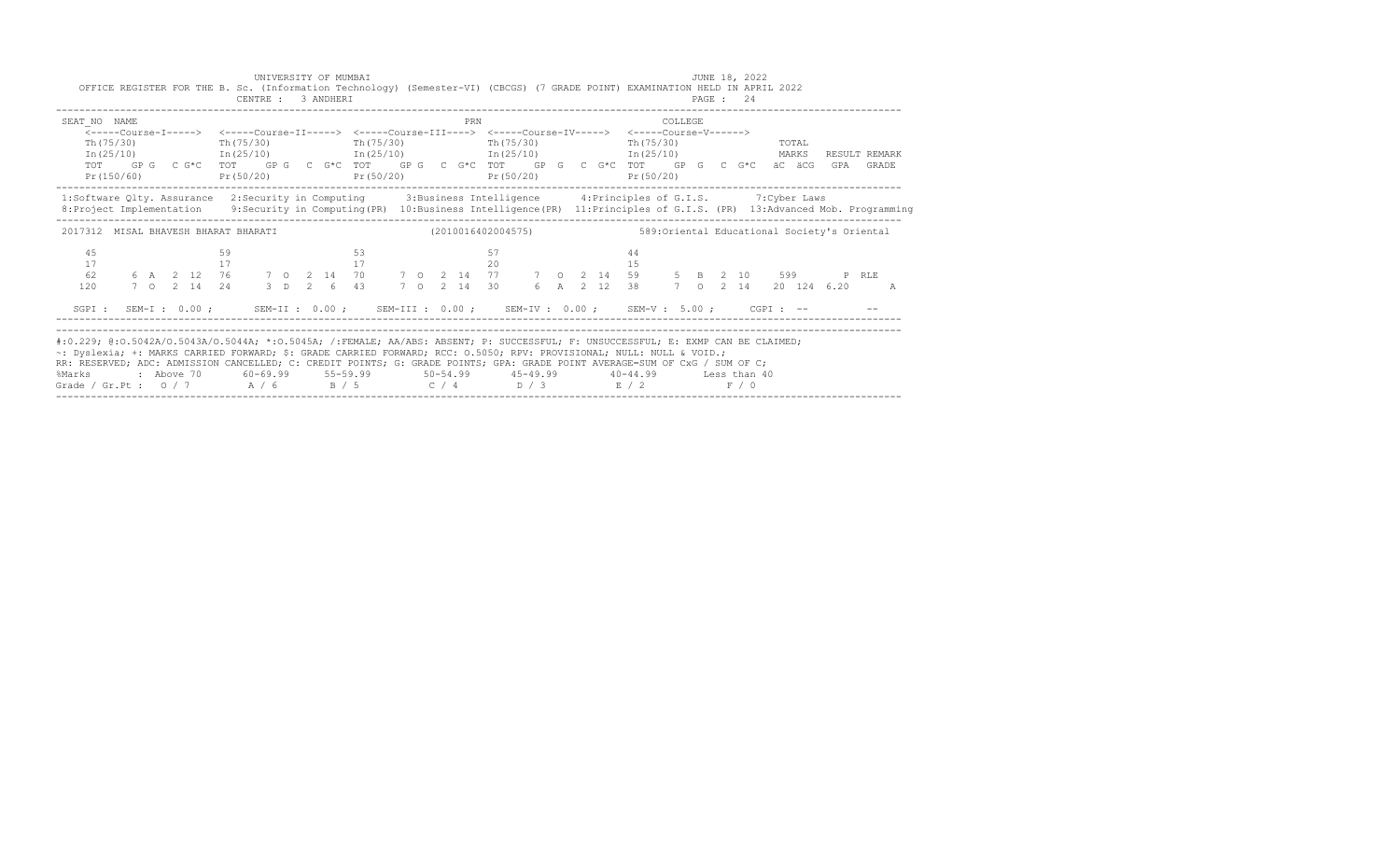| SEAT NO NAME                                                                                                                                                                                                                                                                    |            |             |           |  |           | <-----Course-I-----> <-----Course-II-----> <-----Course-III----> <-----Course-IV-----> <-----Course-V------>               | PRN |    |            |  |                                                        | COLLEGE      |  |  |       |  |                       |  |
|---------------------------------------------------------------------------------------------------------------------------------------------------------------------------------------------------------------------------------------------------------------------------------|------------|-------------|-----------|--|-----------|----------------------------------------------------------------------------------------------------------------------------|-----|----|------------|--|--------------------------------------------------------|--------------|--|--|-------|--|-----------------------|--|
| Th (75/30)                                                                                                                                                                                                                                                                      |            |             | Th(75/30) |  | Th(75/30) |                                                                                                                            |     |    | Th (75/30) |  | Th(75/30)                                              |              |  |  | TOTAL |  |                       |  |
|                                                                                                                                                                                                                                                                                 |            |             |           |  |           | $In (25/10)$ $In (25/10)$ $In (25/10)$ $In (25/10)$ $In (25/10)$                                                           |     |    |            |  |                                                        |              |  |  | MARKS |  | RESULT REMARK         |  |
| TOT                                                                                                                                                                                                                                                                             | Pr(150/60) |             |           |  |           | GP G C G*C TOT GP G C G*C TOT GP G C G*C TOT GP G C G*C TOT GP G C G*C äC äCG GPA GRADE<br>$Pr(50/20)$ $Pr(50/20)$         |     |    | Pr(50/20)  |  | Pr(50/20)                                              |              |  |  |       |  |                       |  |
| 1:Software Qlty. Assurance 2:Security in Computing 3:Business Intelligence 4:Principles of G.I.S. 6:IT Service Management<br>8: Project Implementation 9: Security in Computing (PR) 10: Business Intelligence (PR) 11: Principles of G.I.S. (PR) 13: Advanced Mob. Programming |            |             |           |  |           |                                                                                                                            |     |    |            |  |                                                        |              |  |  |       |  |                       |  |
| 2017642 THAKUR RITESH MAHENDRA PRAJAKTA (2014016401339181) 863:Bunts Sangha's S. M. Shetty College of S                                                                                                                                                                         |            |             |           |  |           |                                                                                                                            |     |    |            |  |                                                        |              |  |  |       |  |                       |  |
| 59                                                                                                                                                                                                                                                                              |            |             |           |  | 4.5       |                                                                                                                            |     | 57 |            |  | 53                                                     |              |  |  |       |  |                       |  |
| 16                                                                                                                                                                                                                                                                              |            |             | 20        |  | 25        |                                                                                                                            |     | 14 |            |  | 17                                                     |              |  |  |       |  |                       |  |
| 75                                                                                                                                                                                                                                                                              |            |             |           |  |           | 7 0 2 14 73 7 0 2 14 70 7 0 2 14 71 7 0 2 14 70 7 0 2 14 628 PRLE                                                          |     |    |            |  |                                                        |              |  |  |       |  |                       |  |
| 118                                                                                                                                                                                                                                                                             |            | 7 0 2 14 35 |           |  |           | 7 0 2 14 48 7 0 2 14 44 7 0 2 14 24                                                                                        |     |    |            |  |                                                        |              |  |  |       |  | 3 D 2 6 20 132 6.60 A |  |
|                                                                                                                                                                                                                                                                                 |            |             |           |  |           | SGPI: SEM-I: 6.20; SEM-II: 6.80; SEM-III: 0.00; SEM-IV: 0.00; SEM-V: 6.90; CGPI: -- - --                                   |     |    |            |  |                                                        |              |  |  |       |  |                       |  |
|                                                                                                                                                                                                                                                                                 |            |             |           |  |           |                                                                                                                            |     |    |            |  |                                                        |              |  |  |       |  |                       |  |
| #:0.229; @:0.5042A/0.5043A/0.5044A; *:0.5045A; /:FEMALE; AA/ABS: ABSENT; P: SUCCESSFUL; F: UNSUCCESSFUL; E: EXMP CAN BE CLAIMED;                                                                                                                                                |            |             |           |  |           |                                                                                                                            |     |    |            |  |                                                        |              |  |  |       |  |                       |  |
| ~: Dyslexia; +: MARKS CARRIED FORWARD; \$: GRADE CARRIED FORWARD; RCC: 0.5050; RPV: PROVISIONAL; NULL: NULL & VOID.;                                                                                                                                                            |            |             |           |  |           |                                                                                                                            |     |    |            |  |                                                        |              |  |  |       |  |                       |  |
|                                                                                                                                                                                                                                                                                 |            |             |           |  |           | RR: RESERVED; ADC: ADMISSION CANCELLED; C: CREDIT POINTS; G: GRADE POINTS; GPA: GRADE POINT AVERAGE=SUM OF CxG / SUM OF C; |     |    |            |  | $60-69.99$ $55-59.99$ $50-54.99$ $45-49.99$ $40-44.99$ | Less than 40 |  |  |       |  |                       |  |
| %Marks                                                                                                                                                                                                                                                                          | : Above 70 |             |           |  |           |                                                                                                                            |     |    |            |  |                                                        |              |  |  |       |  |                       |  |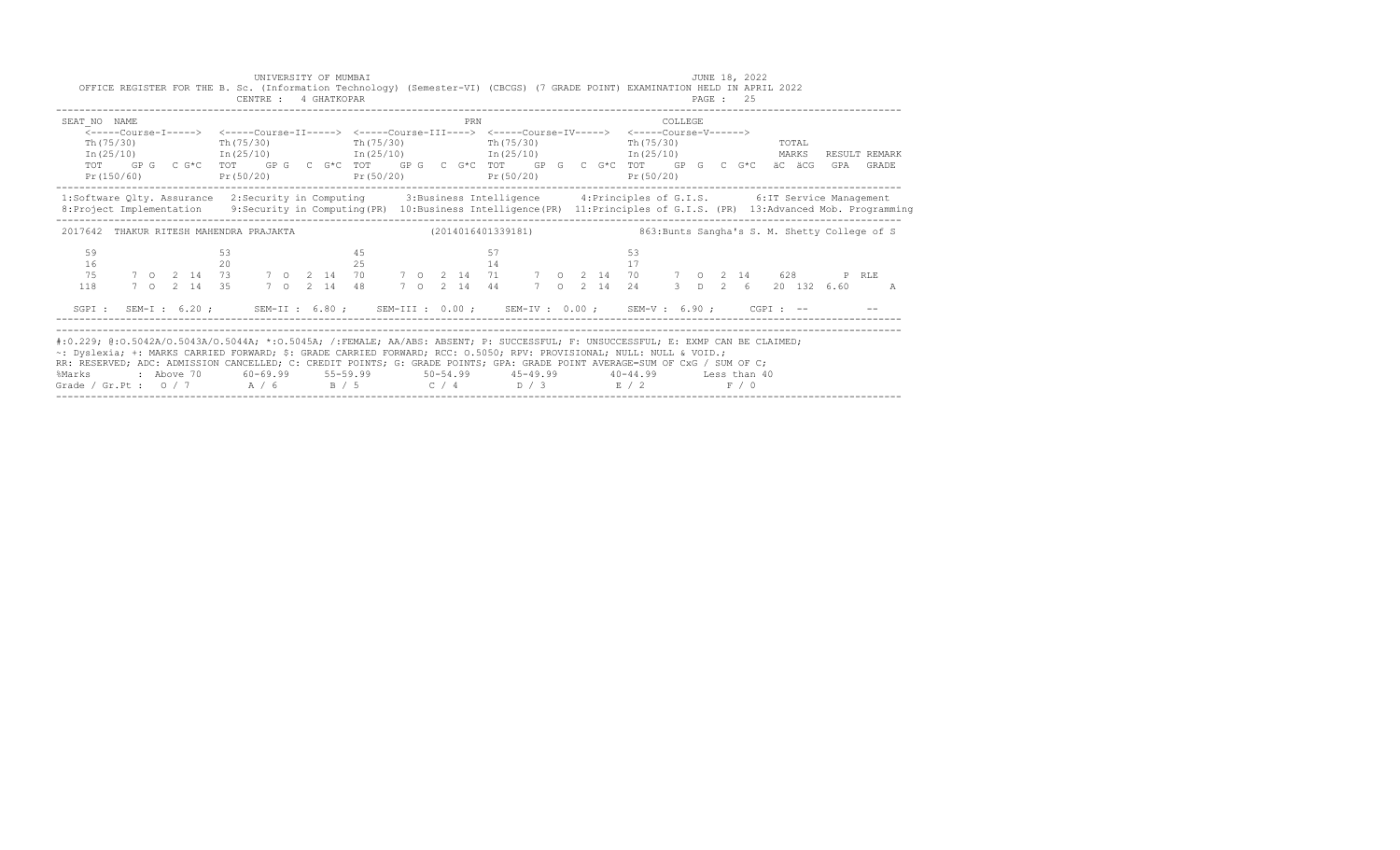| OFFICE REGISTER FOR THE B. Sc. (Information Technology) (Semester-VI) (CBCGS) (7 GRADE POINT) EXAMINATION HELD IN APRIL 2022                                                                                                                                                                                                                                                                                                                                  |  |  |          | CENTRE : 7 KALYAN     |  | UNIVERSITY OF MUMBAI |    |            |  |     |          |                                                                                                                                                                                                                                                                                                                                            |  |  |                    |                      |  | JUNE 18, 2022<br>PAGE : 26 |  |                        |                            |
|---------------------------------------------------------------------------------------------------------------------------------------------------------------------------------------------------------------------------------------------------------------------------------------------------------------------------------------------------------------------------------------------------------------------------------------------------------------|--|--|----------|-----------------------|--|----------------------|----|------------|--|-----|----------|--------------------------------------------------------------------------------------------------------------------------------------------------------------------------------------------------------------------------------------------------------------------------------------------------------------------------------------------|--|--|--------------------|----------------------|--|----------------------------|--|------------------------|----------------------------|
| SEAT NO NAME                                                                                                                                                                                                                                                                                                                                                                                                                                                  |  |  |          | $Th(75/30)$ Th(75/30) |  |                      |    | Th (75/30) |  | PRN |          | <-----Course-T-----> <-----Course-TT-----> <-----Course-TTT----> <-----Course-TV-----> <-----Course-V------><br>Th(75/30)<br>$In (25/10)$ $In (25/10)$ $In (25/10)$ $In (25/10)$ $In (25/10)$ $In (25/10)$<br>TOT GPG CG*C TOT GPG CG*C TOT GPG CG*C TOT GPG CG*C TOT GPG CG*C äCäCG<br>Pr(150/60) Pr(50/20) Pr(50/20) Pr(50/20) Pr(50/20) |  |  |                    | COLLEGE<br>Pr(50/20) |  | $Th(75/30)$ TOTAL          |  |                        | RESULT REMARK<br>GPA GRADE |
| 1:Software Qlty. Assurance 2:Security in Computing 3:Business Intelligence 4:Principles of G.I.S. 7:Cyber Laws<br>8: Project Implementation 9: Security in Computing (PR) 10: Business Intelligence (PR) 11: Principles of G.I.S. (PR) 13: Advanced Mob. Programming                                                                                                                                                                                          |  |  |          |                       |  |                      |    |            |  |     |          |                                                                                                                                                                                                                                                                                                                                            |  |  |                    |                      |  |                            |  |                        |                            |
| 2017755 PATIL RISHIKESH SAKHARAM SUVARNA (2015016402385075) 434: Achievers College of Commerce and Manage                                                                                                                                                                                                                                                                                                                                                     |  |  |          |                       |  |                      |    |            |  |     |          |                                                                                                                                                                                                                                                                                                                                            |  |  |                    |                      |  |                            |  |                        |                            |
| 58<br>21<br>79<br>127                                                                                                                                                                                                                                                                                                                                                                                                                                         |  |  | 59<br>20 |                       |  |                      | 62 | 20         |  |     | 53<br>21 |                                                                                                                                                                                                                                                                                                                                            |  |  | 54<br>$20^{\circ}$ |                      |  |                            |  | 7 0 2 14 20 140 7.00 0 |                            |
| SGPI: SEM-I: 0.00; SEM-II: 0.00; SEM-III: 0.00; SEM-IV: 5.30; SEM-V: 7.00; CGPI: --                                                                                                                                                                                                                                                                                                                                                                           |  |  |          |                       |  |                      |    |            |  |     |          |                                                                                                                                                                                                                                                                                                                                            |  |  |                    |                      |  |                            |  |                        |                            |
| #:0.229; @:0.5042A/0.5043A/0.5044A; *:0.5045A; /:FEMALE; AA/ABS: ABSENT; P: SUCCESSFUL; F: UNSUCCESSFUL; E: EXMP CAN BE CLAIMED;<br>~: Dyslexia; +: MARKS CARRIED FORWARD; \$: GRADE CARRIED FORWARD; RCC: 0.5050; RPV: PROVISIONAL; NULL: NULL & VOID.;<br>RR: RESERVED; ADC: ADMISSION CANCELLED; C: CREDIT POINTS; G: GRADE POINTS; GPA: GRADE POINT AVERAGE=SUM OF CxG / SUM OF C;<br>%Marks<br>Grade / Gr.Pt : $0/7$ $A/6$ $B/5$ $C/4$ $D/3$ $E/2$ $F/0$ |  |  |          |                       |  |                      |    |            |  |     |          | : Above 70    60-69.99    55-59.99     50-54.99     45-49.99     40-44.99     Less than 40                                                                                                                                                                                                                                                 |  |  |                    |                      |  |                            |  |                        |                            |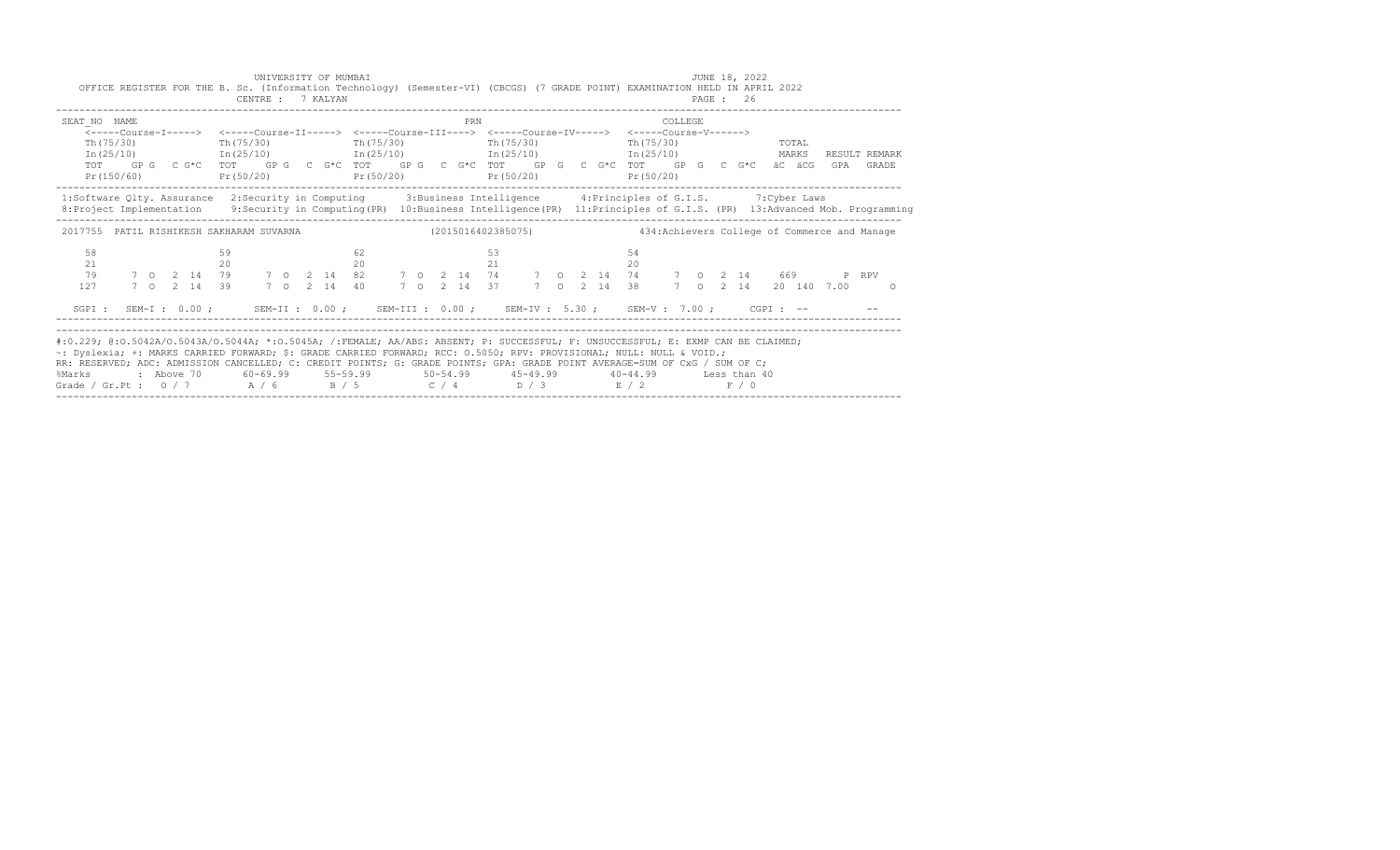| OFFICE REGISTER FOR THE B. Sc. (Information Technology) (Semester-VI) (CBCGS) (7 GRADE POINT) EXAMINATION HELD IN APRIL 2022                                                                                                                                                                                                                                                                                                                                  |  |  |          | CENTRE : 5 THANE        |  | UNIVERSITY OF MUMBAI |    |            |  |  |     |                                                                                            |  |  |          |                         |         |  | JUNE 18, 2022<br>PAGE : 27 |  |     |                        |  |
|---------------------------------------------------------------------------------------------------------------------------------------------------------------------------------------------------------------------------------------------------------------------------------------------------------------------------------------------------------------------------------------------------------------------------------------------------------------|--|--|----------|-------------------------|--|----------------------|----|------------|--|--|-----|--------------------------------------------------------------------------------------------|--|--|----------|-------------------------|---------|--|----------------------------|--|-----|------------------------|--|
| SEAT NO NAME<br><-----Course-T-----> <-----Course-TT-----> <-----Course-TTT----> <-----Course-TV-----> <-----Course-V------><br>$Th(75/30)$ Th(75/30)<br>$\text{In (25/10)}$ $\text{In (25/10)}$ $\text{In (25/10)}$ $\text{In (25/11)}$ $\text{In (25/11)}$ $\text{In (25/12)}$ $\text{MARKS}$<br>TOT GPG CG*C TOT GPG CG*C TOT GPG CG*C TOT GPG CG*C TOT GPG CG*C äCäCG<br>Pr(150/60)                                                                       |  |  |          | $Pr(50/20)$ $Pr(50/20)$ |  |                      |    | Th (75/30) |  |  | PRN | Th (75/30)<br>Pr(50/20)                                                                    |  |  |          | Th (75/30)<br>Pr(50/20) | COLLEGE |  | <b>TOTAL</b>               |  | GPA | RESULT REMARK<br>GRADE |  |
| 1:Software Qlty. Assurance 2:Security in Computing 3:Business Intelligence 4:Principles of G.I.S. 7:Cyber Laws<br>8: Project Implementation 9: Security in Computing (PR) 10: Business Intelligence (PR) 11: Principles of G.I.S. (PR) 13: Advanced Mob. Programming                                                                                                                                                                                          |  |  |          |                         |  |                      |    |            |  |  |     |                                                                                            |  |  |          |                         |         |  |                            |  |     |                        |  |
| 2018001 MORE AKSHAY SURESH SHUBHANGI (2013016401185272) 611:Manisha Education Trust's Smt. Janakibai                                                                                                                                                                                                                                                                                                                                                          |  |  |          |                         |  |                      |    |            |  |  |     |                                                                                            |  |  |          |                         |         |  |                            |  |     |                        |  |
| 63<br>10<br>73<br>105                                                                                                                                                                                                                                                                                                                                                                                                                                         |  |  | 57<br>14 |                         |  |                      | 65 | 22         |  |  |     | 63<br>15                                                                                   |  |  | 66<br>17 |                         |         |  |                            |  |     | $\overline{A}$         |  |
| SGPI: SEM-I: 3.40; SEM-II: 4.40; SEM-III: 0.00; SEM-IV: 0.00; SEM-V: 7.00; CGPI: --                                                                                                                                                                                                                                                                                                                                                                           |  |  |          |                         |  |                      |    |            |  |  |     |                                                                                            |  |  |          |                         |         |  |                            |  |     |                        |  |
| #:0.229; @:0.5042A/0.5043A/0.5044A; *:0.5045A; /:FEMALE; AA/ABS: ABSENT; P: SUCCESSFUL; F: UNSUCCESSFUL; E: EXMP CAN BE CLAIMED;<br>~: Dyslexia; +: MARKS CARRIED FORWARD; \$: GRADE CARRIED FORWARD; RCC: 0.5050; RPV: PROVISIONAL; NULL: NULL & VOID.;<br>RR: RESERVED; ADC: ADMISSION CANCELLED; C: CREDIT POINTS; G: GRADE POINTS; GPA: GRADE POINT AVERAGE=SUM OF CxG / SUM OF C;<br>%Marks<br>Grade / Gr.Pt : $0/7$ A / 6 B / 5 C / 4 D / 3 E / 2 F / 0 |  |  |          |                         |  |                      |    |            |  |  |     | : Above 70    60-69.99    55-59.99     50-54.99     45-49.99     40-44.99     Less than 40 |  |  |          |                         |         |  |                            |  |     |                        |  |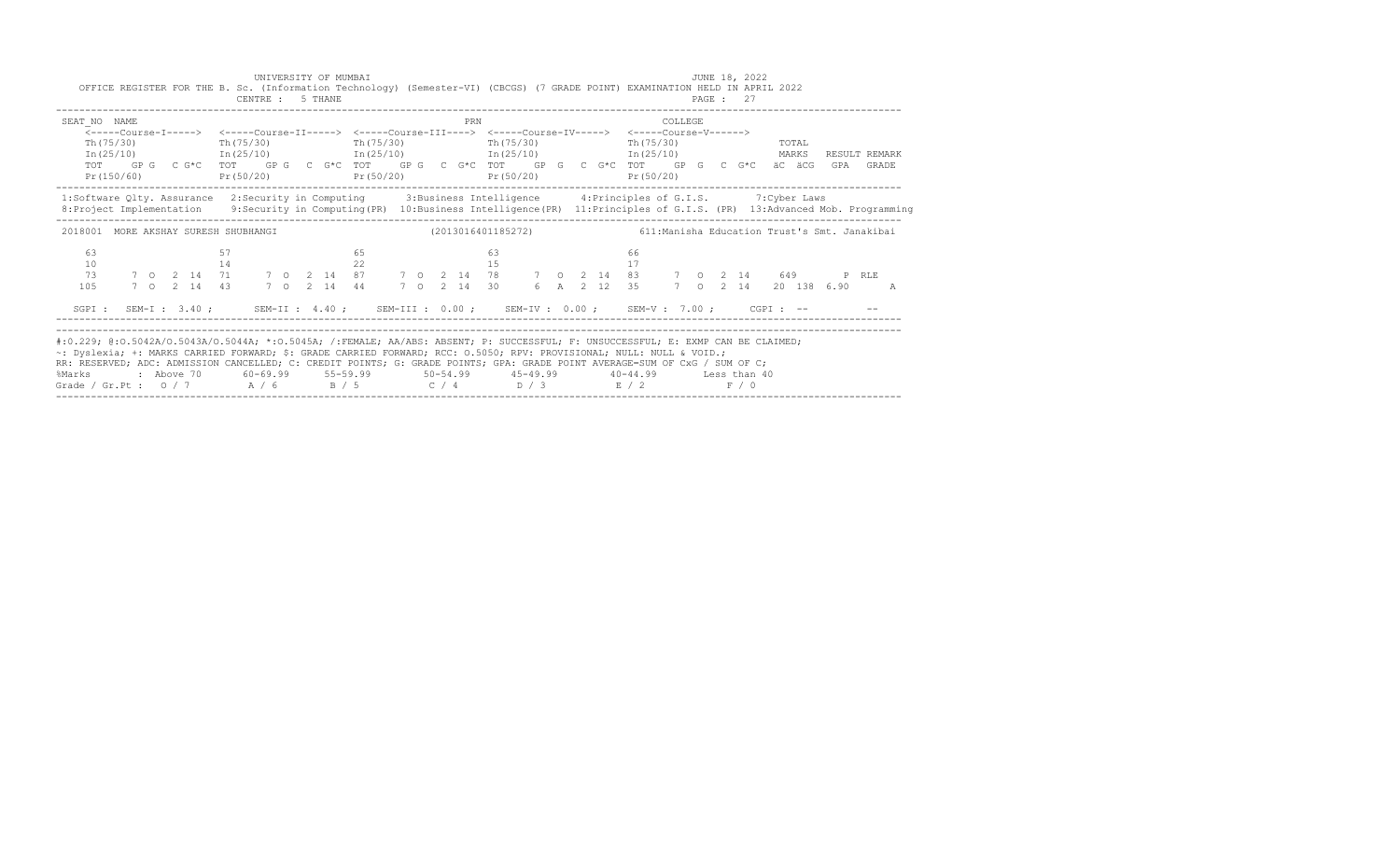|                                                                                                                                                                                                                                                                                                                                                                                                                                                        | OFFICE REGISTER FOR THE B. Sc. (Information Technology) (Semester-VI) (CBCGS) (7 GRADE POINT) EXAMINATION HELD IN APRIL 2022                           |                                                                                                                                                                      |              | CENTRE : 7 KALYAN                           |  | UNIVERSITY OF MUMBAI |  |                  |              |  |  |                |           |         | PAGE: 28 | JUNE 18, 2022         |                |                      |       |  |
|--------------------------------------------------------------------------------------------------------------------------------------------------------------------------------------------------------------------------------------------------------------------------------------------------------------------------------------------------------------------------------------------------------------------------------------------------------|--------------------------------------------------------------------------------------------------------------------------------------------------------|----------------------------------------------------------------------------------------------------------------------------------------------------------------------|--------------|---------------------------------------------|--|----------------------|--|------------------|--------------|--|--|----------------|-----------|---------|----------|-----------------------|----------------|----------------------|-------|--|
| SEAT NO NAME<br>TOT                                                                                                                                                                                                                                                                                                                                                                                                                                    | <-----Course-T-----> <-----Course-TT-----> <-----Course-TTT----> <-----Course-TV-----> <-----Course-V------><br>Th (75/30)<br>In (25/10)<br>Pr(150/60) | $Th(75/30)$ Th(75/30)<br>$\text{In (25/10)}$ $\text{In (25/10)}$ $\text{In (25/10)}$ $\text{In (25/11)}$                                                             |              | $Pr(50/20)$ $Pr(50/20)$ $Pr(50/20)$         |  |                      |  | PRN<br>Th(75/30) |              |  |  | Th (75/30)     | Pr(50/20) | COLLEGE |          |                       | TOTAL<br>MARKS | RESULT REMARK<br>GPA | GRADE |  |
| 1:Software Qlty. Assurance 2:Security in Computing 3:Business Intelligence 5:Enterprise Networking 7:Cyber Laws<br>8: Project Implementation 9: Security in Computing (PR) 10: Business Intelligence (PR) 12: Enterprise Networking (PR) 13: Advanced Mob. Programming                                                                                                                                                                                 |                                                                                                                                                        |                                                                                                                                                                      |              |                                             |  |                      |  |                  |              |  |  |                |           |         |          |                       |                |                      |       |  |
| 2018009 ANSARI MOHAMMAD AAMIR MASIULLAH TALEEMUNNISA (2015016401407185) 435:K.M. Aqrawal College of Arts, Commerce                                                                                                                                                                                                                                                                                                                                     |                                                                                                                                                        |                                                                                                                                                                      |              |                                             |  |                      |  |                  |              |  |  |                |           |         |          |                       |                |                      |       |  |
| A<br>$18+$<br>$- -$<br>$96+$                                                                                                                                                                                                                                                                                                                                                                                                                           |                                                                                                                                                        | $-$ - -- -- 60<br>6 A 2 12 -- -- -- -- -- 58<br>5 B 2 10 50<br>4 C 2 8<br>427<br>6 A 2 12 29+<br>5 B 2 10 34+<br>6 A 2 12 35+<br>7 O 2 14 26+<br>4 C 2 8<br>16 86 -- | 42E<br>$18+$ |                                             |  | A<br>$21+$           |  |                  | 42E<br>$16+$ |  |  | $30+$<br>$20+$ |           |         |          | $4$ C 2 8 16 86 --    |                |                      |       |  |
| SGPT :                                                                                                                                                                                                                                                                                                                                                                                                                                                 |                                                                                                                                                        | SEM-I: $4.00$ ; SEM-II: $4.40$ ; SEM-III: $4.20$ ; SEM-IV: $5.00$ ; SEM-V: $5.40$ ;                                                                                  |              |                                             |  |                      |  |                  |              |  |  |                |           |         |          | $CGPT:$ $--$          |                |                      |       |  |
| #:0.229; @:0.5042A/0.5043A/0.5044A; *:0.5045A; /:FEMALE; AA/ABS: ABSENT; P: SUCCESSFUL; F: UNSUCCESSFUL; E: EXMP CAN BE CLAIMED;<br>~: Dyslexia; +: MARKS CARRIED FORWARD; \$: GRADE CARRIED FORWARD; RCC: 0.5050; RPV: PROVISIONAL; NULL: NULL & VOID.;<br>RR: RESERVED; ADC: ADMISSION CANCELLED; C: CREDIT POINTS; G: GRADE POINTS; GPA: GRADE POINT AVERAGE=SUM OF CxG / SUM OF C;<br>%Marks<br>Grade / Gr.Pt: $0/7$ $A/6$ $B/5$ $C/4$ $D/3$ $E/2$ |                                                                                                                                                        | : Above 70                                                                                                                                                           |              | $60-69.99$ $55-59.99$ $50-54.99$ $45-49.99$ |  |                      |  |                  |              |  |  | $40 - 44.99$   |           |         |          | Less than 40<br>F / 0 |                |                      |       |  |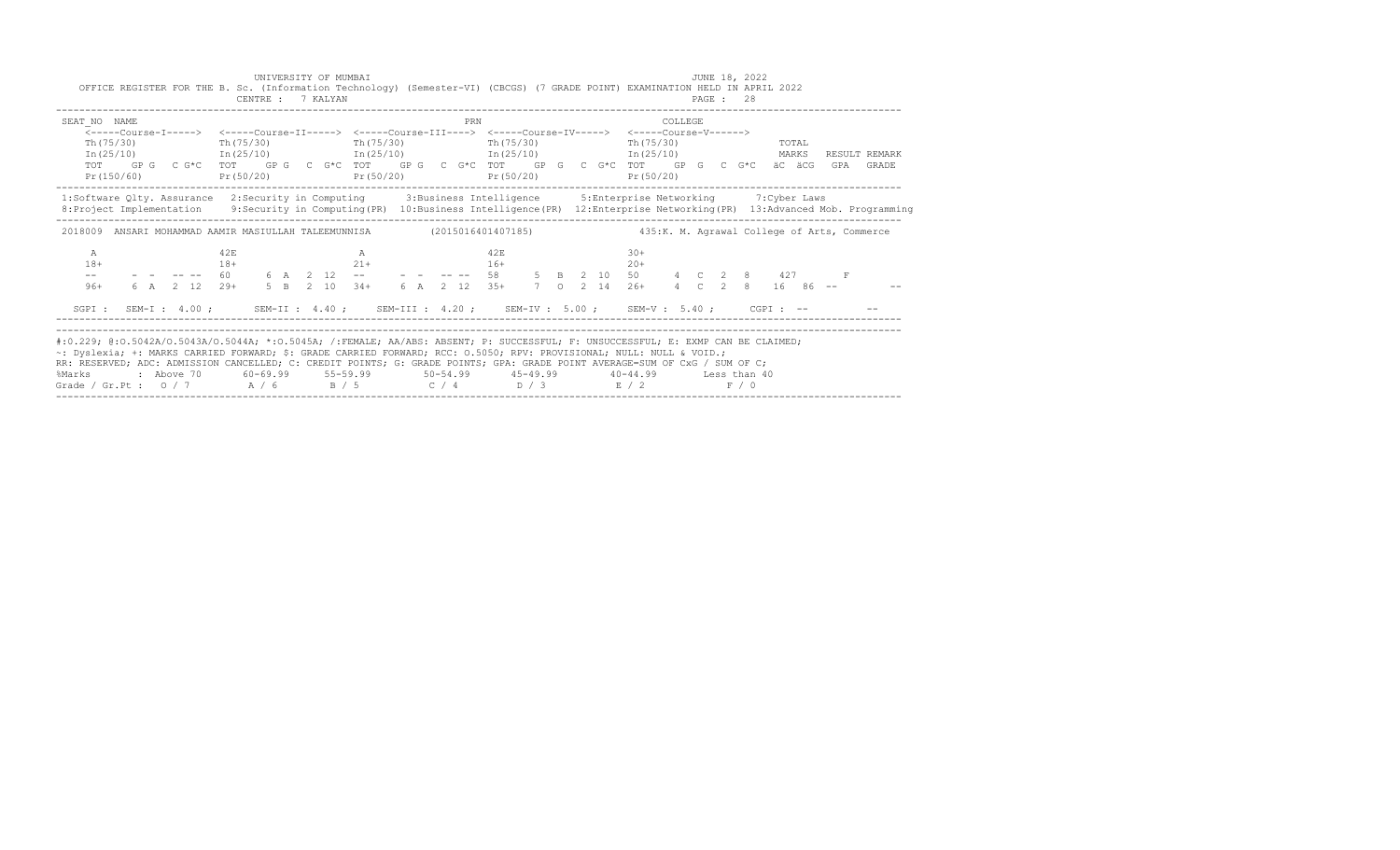| OFFICE REGISTER FOR THE B. Sc. (Information Technology) (Semester-VI) (CBCGS) (7 GRADE POINT) EXAMINATION HELD IN APRIL 2022                                                                                                                                                                                                                                                                                                                                  |  |  |             | CENTRE : 97 BORIVALI                                                                                                                                                                                                                                                            |  | UNIVERSITY OF MUMBAI |       |  |     |             |  |  |             |         |  | JUNE 18, 2022<br><b>PAGE : 29</b> |                  |  |                            |
|---------------------------------------------------------------------------------------------------------------------------------------------------------------------------------------------------------------------------------------------------------------------------------------------------------------------------------------------------------------------------------------------------------------------------------------------------------------|--|--|-------------|---------------------------------------------------------------------------------------------------------------------------------------------------------------------------------------------------------------------------------------------------------------------------------|--|----------------------|-------|--|-----|-------------|--|--|-------------|---------|--|-----------------------------------|------------------|--|----------------------------|
| SEAT NO NAME                                                                                                                                                                                                                                                                                                                                                                                                                                                  |  |  |             | Th(75/30) Th(75/30) Th(75/30) Th(75/30) Th(75/30)<br>$In (25/10)$ $In (25/10)$ $In (25/10)$ $In (25/10)$ $In (25/10)$ $In (25/10)$ MARKS<br>TOT GPG CG*C TOT GPG CG*C TOT GPG CG*C TOT GPG CG*C TOT GPG CG*C äCG<br>$Pr(50/20)$ $Pr(50/20)$ $Pr(50/20)$ $Pr(50/20)$ $Pr(50/20)$ |  |                      |       |  | PRN |             |  |  | Pr (50/20)  | COLLEGE |  |                                   | Th (75/30) TOTAL |  | RESULT REMARK<br>GPA GRADE |
| 1:Software Qlty. Assurance 2:Security in Computing 3:Business Intelligence 4:Principles of G.I.S. 6:IT Service Management<br>8: Project Implementation 9: Security in Computing (PR) 10: Business Intelligence (PR) 11: Principles of G.I.S. (PR) 13: Advanced Mob. Programming                                                                                                                                                                               |  |  |             |                                                                                                                                                                                                                                                                                 |  |                      |       |  |     |             |  |  |             |         |  |                                   |                  |  |                            |
| 2018015 PARKAR NAVEED ABDULWAHAB MEHRUNNISA (2014016401395745) 490:Thakur Educational Trust's Thakur Colleq                                                                                                                                                                                                                                                                                                                                                   |  |  |             |                                                                                                                                                                                                                                                                                 |  |                      |       |  |     |             |  |  |             |         |  |                                   |                  |  |                            |
| 35<br>$10+$<br>45<br>7.5                                                                                                                                                                                                                                                                                                                                                                                                                                      |  |  | 56<br>$10+$ | $3$ D 2 6 66 6 A 2 12 56 5 B 2 10 63 6 A 2 12 59 5 B 2 10 456 P<br>4 C 2 8 23 3 D 2 6 22 2 E 2 4 24 3 D 2 6 23 3 D 2 6 20 80 4.00                                                                                                                                               |  | 44                   | $12+$ |  |     | 53<br>$10+$ |  |  | 47<br>$12+$ |         |  |                                   |                  |  | $\subset$                  |
| SGPI: SEM-I: 2.80; SEM-II: 3.00; SEM-III: 2.80; SEM-IV: 3.00; SEM-V: 4.10; CGPI: 3.28 D                                                                                                                                                                                                                                                                                                                                                                       |  |  |             |                                                                                                                                                                                                                                                                                 |  |                      |       |  |     |             |  |  |             |         |  |                                   |                  |  |                            |
| #:0.229; @:0.5042A/0.5043A/0.5044A; *:0.5045A; /:FEMALE; AA/ABS: ABSENT; P: SUCCESSFUL; F: UNSUCCESSFUL; E: EXMP CAN BE CLAIMED;<br>~: Dyslexia; +: MARKS CARRIED FORWARD; \$: GRADE CARRIED FORWARD; RCC: 0.5050; RPV: PROVISIONAL; NULL: NULL & VOID.;<br>RR: RESERVED; ADC: ADMISSION CANCELLED; C: CREDIT POINTS; G: GRADE POINTS; GPA: GRADE POINT AVERAGE=SUM OF CxG / SUM OF C;<br>%Marks<br>Grade / Gr.Pt : $0/7$ $A/6$ $B/5$ $C/4$ $D/3$ $E/2$ $F/0$ |  |  |             | 2 Above 70    60-69.99    55-59.99     50-54.99     45-49.99     40-44.99     Less than 40                                                                                                                                                                                      |  |                      |       |  |     |             |  |  |             |         |  |                                   |                  |  |                            |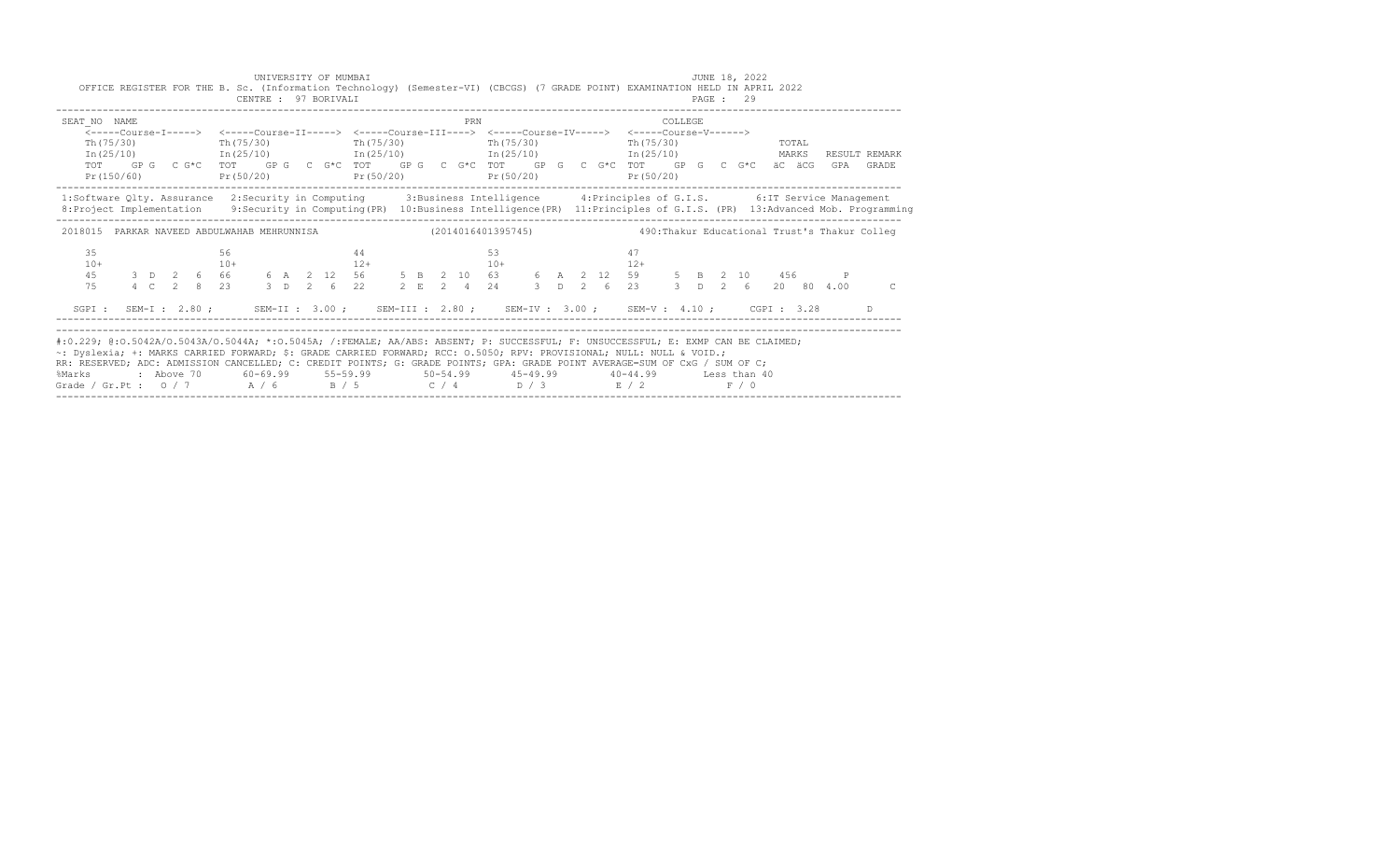|                                   | UNIVERSITY OF MUMBAI<br>CENTRE : 2 DADAR | OFFICE REGISTER FOR THE B. Sc. (Information Technology) (Semester-VI) (CBCGS) (7 GRADE POINT) EXAMINATION HELD IN APRIL 2022                                                                                                                                                                                                                                                                                                                                                                                                                     |    | JUNE 18, 2022<br>PAGE: 30 |               |
|-----------------------------------|------------------------------------------|--------------------------------------------------------------------------------------------------------------------------------------------------------------------------------------------------------------------------------------------------------------------------------------------------------------------------------------------------------------------------------------------------------------------------------------------------------------------------------------------------------------------------------------------------|----|---------------------------|---------------|
| SEAT NO NAME<br>In (25/10)<br>TOT |                                          | <b>PRN</b><br>Th(75/30) Th(75/30) Th(75/30) Th(75/30) Th(75/30) Th(75/30) Th(75/30) Th(75/30) Th(25/10) Th(25/10) Th(25/10)<br>GP G C G*C TOT GP G C G*C TOT GP G C G*C TOT GP G C G*C TOT GP G C G*C äC äCG GPA GRADE                                                                                                                                                                                                                                                                                                                           |    | COLLEGE                   | RESULT REMARK |
|                                   |                                          | 1:Software Qlty. Assurance 2:Security in Computing 3:Business Intelligence 4:Principles of G.I.S. 6:IT Service Management<br>8: Project Implementation 9: Security in Computing (PR) 10: Business Intelligence (PR) 11: Principles of G.I.S. (PR) 13: Advanced Mob. Programming                                                                                                                                                                                                                                                                  |    |                           |               |
|                                   |                                          | 2018016 RAJBHAR MUKESH VIRENDRA HIRAUTA (2015016400295037) 608: Mumbai College of Arts , Commerce & Scie                                                                                                                                                                                                                                                                                                                                                                                                                                         |    |                           |               |
| 53<br>20<br>73<br>129             |                                          | SGPI: SEM-I: 0.00; SEM-II: 0.00; SEM-III: 0.00; SEM-IV: 0.00; SEM-V: 6.80; CGPI: -- - -                                                                                                                                                                                                                                                                                                                                                                                                                                                          |    |                           |               |
|                                   |                                          | 2018163 /SASULKAR NAINA NAMDEO RANJANA (2014016400461541) 104:D. E. Society's Kirti M. Doonqursee Coll                                                                                                                                                                                                                                                                                                                                                                                                                                           |    |                           |               |
| 56<br>23<br>79<br>93              | 57<br>42                                 | 59                                                                                                                                                                                                                                                                                                                                                                                                                                                                                                                                               | 56 |                           | A             |
|                                   |                                          |                                                                                                                                                                                                                                                                                                                                                                                                                                                                                                                                                  |    |                           |               |
| %Marks                            |                                          | #:0.229; @:0.5042A/0.5043A/0.5044A; *:0.5045A; /:FEMALE; AA/ABS: ABSENT; P: SUCCESSFUL; F: UNSUCCESSFUL; E: EXMP CAN BE CLAIMED;<br>~: Dyslexia; +: MARKS CARRIED FORWARD; \$: GRADE CARRIED FORWARD; RCC: 0.5050; RPV: PROVISIONAL; NULL: NULL & VOID.;<br>RR: RESERVED; ADC: ADMISSION CANCELLED; C: CREDIT POINTS; G: GRADE POINTS; GPA: GRADE POINT AVERAGE=SUM OF CxG / SUM OF C;<br>: Above 70    60-69.99    55-59.99     50-54.99     45-49.99     40-44.99     Less than 40<br>Grade / Gr.Pt: $0/7$ $A/6$ $B/5$ $C/4$ $D/3$ $E/2$ $F/0$ |    |                           |               |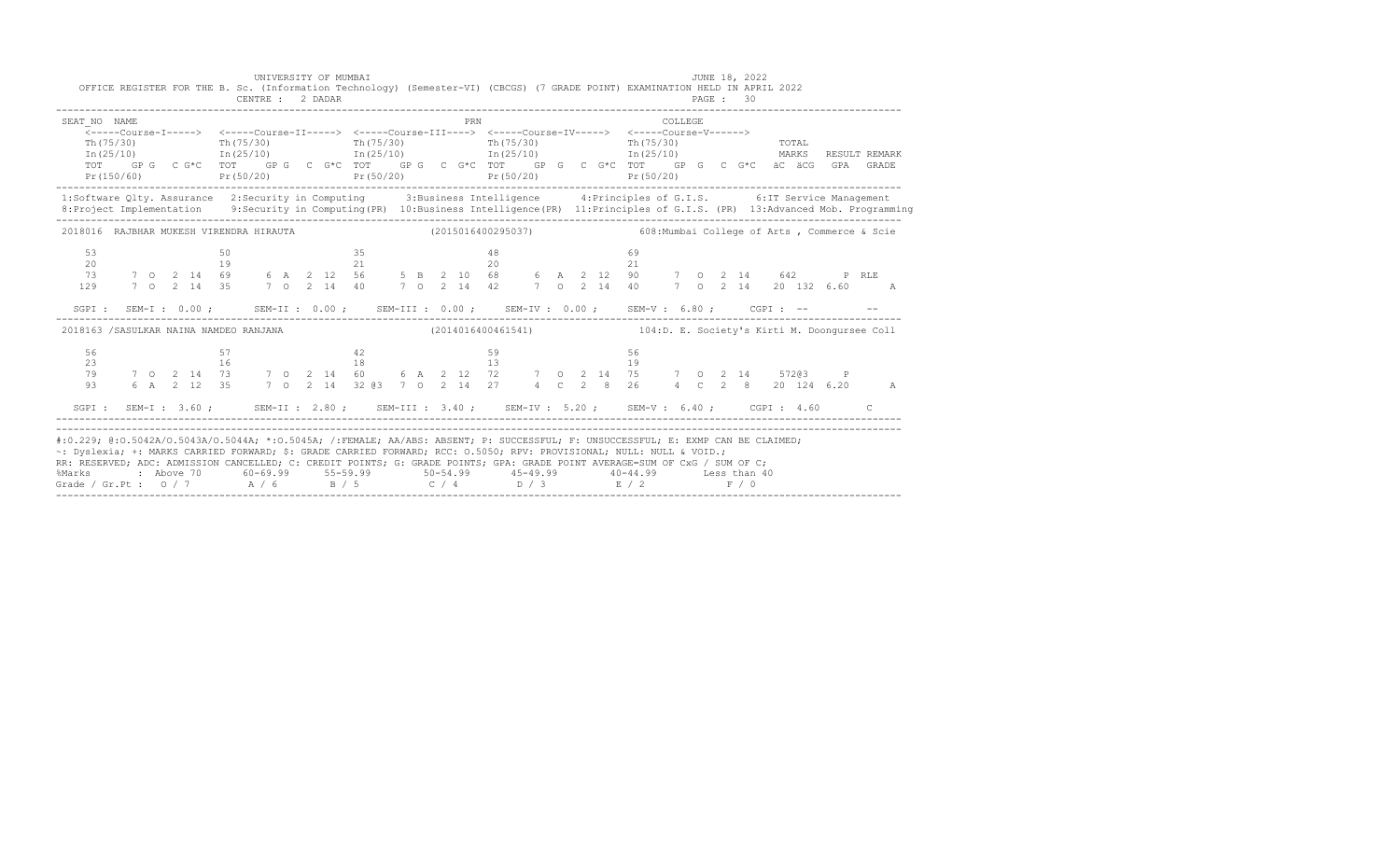| OFFICE REGISTER FOR THE B. Sc. (Information Technology) (Semester-VI) (CBCGS) (7 GRADE POINT) EXAMINATION HELD IN APRIL 2022                                                                                                                                                                                                                                                                                                                                                                                                                                 |  |          | CENTRE : 3 ANDHERI |  | UNIVERSITY OF MUMBAI |            |  |     |          |            |  |  |                         |         |  | JUNE 18, 2022<br><b>PAGE : 31</b> |                      |     |                        |
|--------------------------------------------------------------------------------------------------------------------------------------------------------------------------------------------------------------------------------------------------------------------------------------------------------------------------------------------------------------------------------------------------------------------------------------------------------------------------------------------------------------------------------------------------------------|--|----------|--------------------|--|----------------------|------------|--|-----|----------|------------|--|--|-------------------------|---------|--|-----------------------------------|----------------------|-----|------------------------|
| SEAT NO NAME<br><-----Course-T-----> <-----Course-TT-----> <-----Course-TTT----> <-----Course-TV-----> <-----Course-V------><br>$Th(75/30)$ Th( $75/30$ )<br>$\text{In (25/10)}$ $\text{In (25/10)}$ $\text{In (25/10)}$ $\text{In (25/11)}$ $\text{In (25/11)}$ $\text{In (25/12)}$ $\text{MARKS}$<br>TOT GP G C G*C TOT GP G C G*C TOT GP G C G*C TOT GP G C G*C TOT GP G C G*C äC äCG<br>$Pr(150/60)$ $Pr(50/20)$ $Pr(50/20)$ $Pr(50/20)$                                                                                                                 |  |          |                    |  |                      | Th (75/30) |  | PRN |          | Th (75/30) |  |  | Th (75/30)<br>Pr(50/20) | COLLEGE |  | TOTAL                             |                      | GPA | RESULT REMARK<br>GRADE |
| 1:Software Qlty. Assurance 2:Security in Computing 3:Business Intelligence 4:Principles of G.I.S. 7:Cyber Laws<br>8: Project Implementation 9: Security in Computing (PR) 10: Business Intelligence (PR) 11: Principles of G.I.S. (PR) 13: Advanced Mob. Programming                                                                                                                                                                                                                                                                                         |  |          |                    |  |                      |            |  |     |          |            |  |  |                         |         |  |                                   |                      |     |                        |
| 2018203 PANDEY AJIT KUMAR DIGVIJAYNATH REETA (2013016401906386) 384:Shri G. P. M. Degree College of Science                                                                                                                                                                                                                                                                                                                                                                                                                                                  |  |          |                    |  |                      |            |  |     |          |            |  |  |                         |         |  |                                   |                      |     |                        |
| 38<br>11<br>49<br>110                                                                                                                                                                                                                                                                                                                                                                                                                                                                                                                                        |  | 39<br>13 |                    |  |                      | 35<br>20   |  |     | 53<br>22 |            |  |  | 41<br>19                |         |  |                                   | 7 0 2 14 20 120 6.00 |     | A                      |
| SGPI: SEM-I: 3.00; SEM-II: 2.20; SEM-III: 5.80; SEM-IV: 6.40; SEM-V: 5.60; CGPI: 4.83                                                                                                                                                                                                                                                                                                                                                                                                                                                                        |  |          |                    |  |                      |            |  |     |          |            |  |  |                         |         |  |                                   |                      |     |                        |
| #:0.229; @:0.5042A/0.5043A/0.5044A; *:0.5045A; /:FEMALE; AA/ABS: ABSENT; P: SUCCESSFUL; F: UNSUCCESSFUL; E: EXMP CAN BE CLAIMED;<br>~: Dyslexia; +: MARKS CARRIED FORWARD; \$: GRADE CARRIED FORWARD; RCC: 0.5050; RPV: PROVISIONAL; NULL: NULL & VOID.;<br>RR: RESERVED; ADC: ADMISSION CANCELLED; C: CREDIT POINTS; G: GRADE POINTS; GPA: GRADE POINT AVERAGE=SUM OF CxG / SUM OF C;<br>: Above 70    60-69.99    55-59.99     50-54.99     45-49.99      40-44.99     Less than 40<br>%Marks<br>Grade / Gr.Pt : $0/7$ A / 6 B / 5 C / 4 D / 3 E / 2 F / 0 |  |          |                    |  |                      |            |  |     |          |            |  |  |                         |         |  |                                   |                      |     |                        |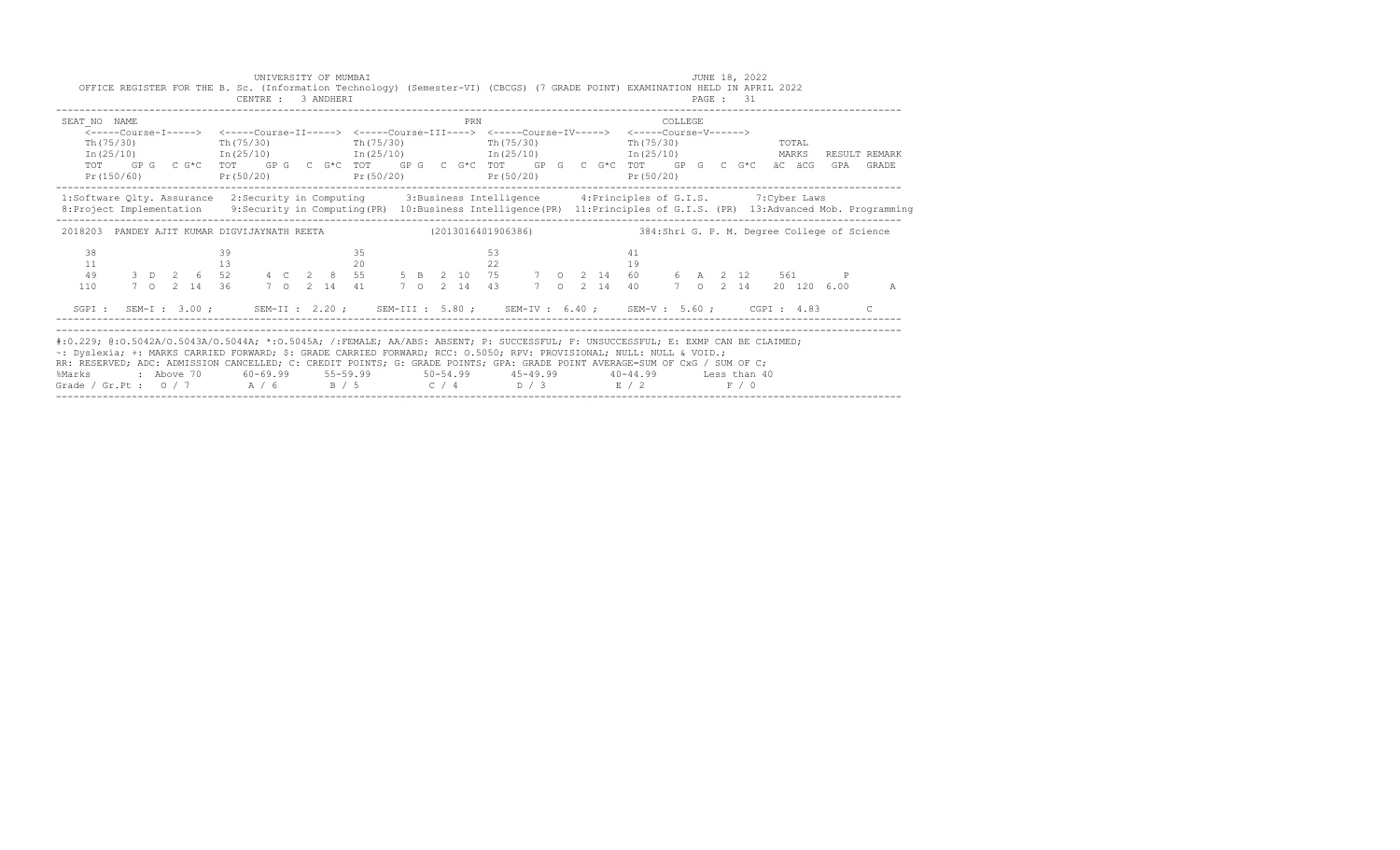|                                   | UNIVERSITY OF MUMBAI<br>CENTRE : 13 PANVEL |                                                                                                                                                                                                                                                                                                                                                                                                              | <b>JUNE 18, 2022</b><br>OFFICE REGISTER FOR THE B. Sc. (Information Technology) (Semester-VI) (CBCGS) (7 GRADE POINT) EXAMINATION HELD IN APRIL 2022<br>PAGE: 32                                                                                                                                     |
|-----------------------------------|--------------------------------------------|--------------------------------------------------------------------------------------------------------------------------------------------------------------------------------------------------------------------------------------------------------------------------------------------------------------------------------------------------------------------------------------------------------------|------------------------------------------------------------------------------------------------------------------------------------------------------------------------------------------------------------------------------------------------------------------------------------------------------|
| SEAT NO NAME<br>Th (75/30)<br>TOT |                                            | PRN<br>$\text{Th}(75/30)$ $\text{Th}(75/30)$ $\text{Th}(75/30)$ $\text{Th}(75/30)$                                                                                                                                                                                                                                                                                                                           | COLLEGE<br>TOTAL<br>$In (25/10)$ $In (25/10)$ $In (25/10)$ $In (25/10)$ $In (25/10)$ $In (25/10)$<br>RESULT REMARK<br>GP G C G*C TOT GP G C G*C TOT GP G C G*C TOT GP G C G*C TOT GP G C G*C äC äCG GPA GRADE<br>$Pr(50/20)$ $Pr(50/20)$ $Pr(50/20)$ $Pr(50/20)$ $Pr(50/20)$ $Pr(50/20)$ $Pr(50/20)$ |
|                                   |                                            |                                                                                                                                                                                                                                                                                                                                                                                                              | 1:Software Qlty. Assurance 2:Security in Computing 3:Business Intelligence 5:Enterprise Networking 6:IT Service Management<br>8: Project Implementation 9: Security in Computing (PR) 10: Business Intelligence (PR) 12: Enterprise Networking (PR) 13: Advanced Mob. Programming                    |
|                                   |                                            |                                                                                                                                                                                                                                                                                                                                                                                                              | 2018304 /KAMBLE PRASHILA KISHOR KISHORI (2015016400369327) 673:Shri D. D. Vispute College of Science, C                                                                                                                                                                                              |
| 47<br>20<br>67<br>110             | 51<br>41                                   | 62 11                                                                                                                                                                                                                                                                                                                                                                                                        | 50                                                                                                                                                                                                                                                                                                   |
|                                   |                                            |                                                                                                                                                                                                                                                                                                                                                                                                              | SGPI: SEM-I: 0.00; SEM-II: 0.00; SEM-III: 0.00; SEM-IV: 0.00; SEM-V: 6.60; CGPI: -- - -                                                                                                                                                                                                              |
|                                   |                                            |                                                                                                                                                                                                                                                                                                                                                                                                              | 1:Software Qlty. Assurance 2:Security in Computing 3:Business Intelligence 5:Enterprise Networking 7:Cyber Laws<br>8: Project Implementation 9: Security in Computing (PR) 10: Business Intelligence (PR) 12: Enterprise Networking (PR) 13: Advanced Mob. Programming                               |
|                                   |                                            |                                                                                                                                                                                                                                                                                                                                                                                                              | 2018363 SINGH ABHILASH SANJAY POONAM (2011016400392852) 833:Vidya Vinayen Shobhate Karnala Sports Ac                                                                                                                                                                                                 |
| 42.<br>12<br>54<br>97             | 48<br>60.                                  | $\begin{array}{c} 60 \\ 14 \end{array}$                                                                                                                                                                                                                                                                                                                                                                      | 60<br>6 A 2 12 30 6 A 2 12 38 7 O 2 14 32 @3 7 O 2 14 28 5 B 2 10 20 124 6.20 A                                                                                                                                                                                                                      |
|                                   |                                            |                                                                                                                                                                                                                                                                                                                                                                                                              | SGPI: SEM-I: 4.00; SEM-II: 4.00; SEM-III: 2.80; SEM-IV: 3.60; SEM-V: 3.80; CGPI: 4.07 C                                                                                                                                                                                                              |
| %Marks                            |                                            | ~: Dyslexia; +: MARKS CARRIED FORWARD; \$: GRADE CARRIED FORWARD; RCC: 0.5050; RPV: PROVISIONAL; NULL: NULL & VOID.;<br>RR: RESERVED; ADC: ADMISSION CANCELLED; C: CREDIT POINTS; G: GRADE POINTS; GPA: GRADE POINT AVERAGE=SUM OF CxG / SUM OF C;<br>: Above 70    60-69.99    55-59.99     50-54.99     45-49.99     40-44.99     Less than 40<br>Grade / Gr.Pt: $0/7$ $A/6$ $B/5$ $C/4$ $D/3$ $E/2$ $F/0$ | #:0.229; @:0.5042A/0.5043A/0.5044A; *:0.5045A; /:FEMALE; AA/ABS: ABSENT; P: SUCCESSFUL; F: UNSUCCESSFUL; E: EXMP CAN BE CLAIMED;                                                                                                                                                                     |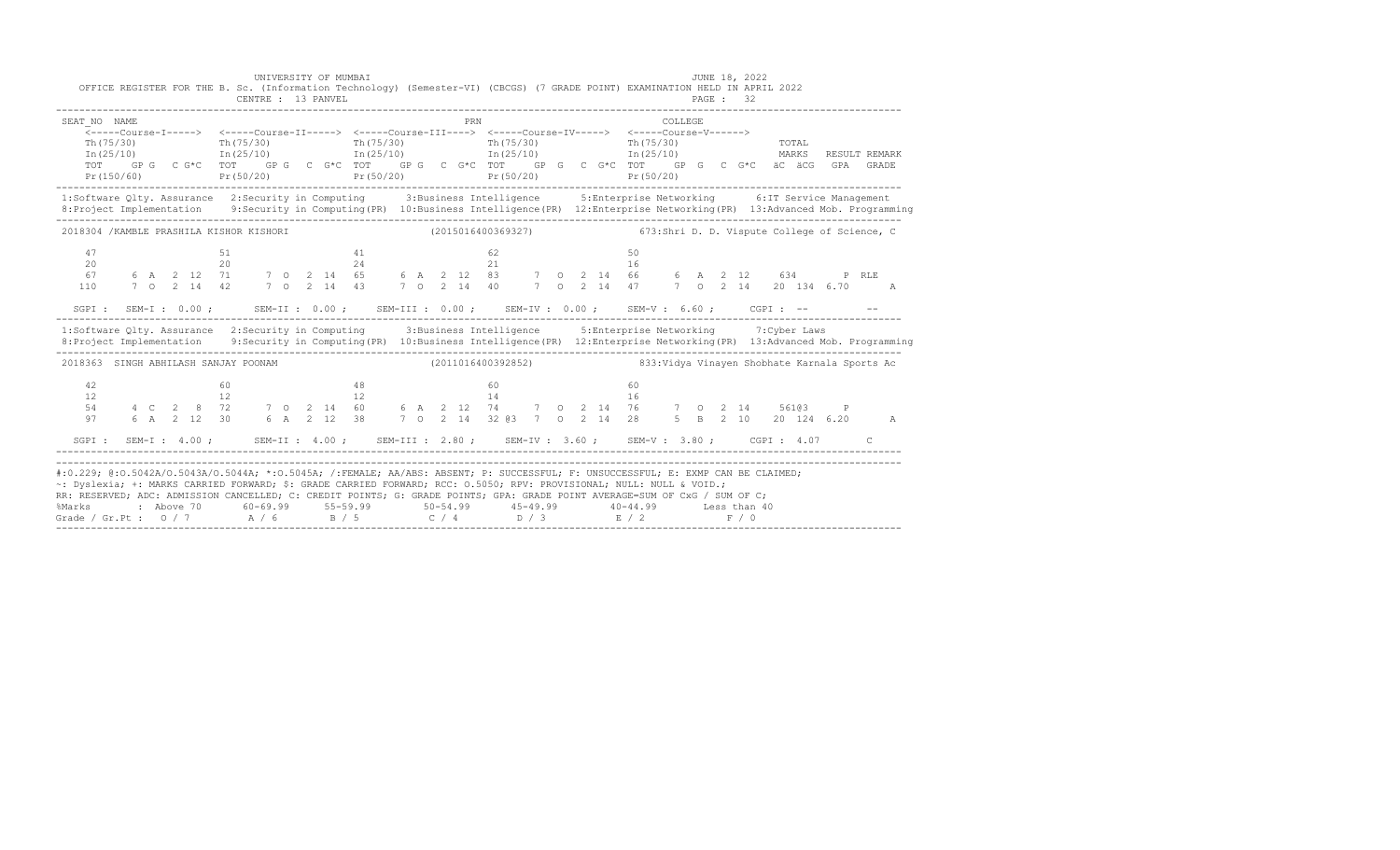|                       | UNIVERSITY OF MUMBAI<br>OFFICE REGISTER FOR THE B. Sc. (Information Technology) (Semester-VI) (CBCGS) (7 GRADE POINT) EXAMINATION HELD IN APRIL 2022<br>CENTRE : 56 KHARDI                                                                                                                                                                                                                                                                                                                                                                        |                   |           | JUNE 18, 2022<br>PAGE : 33                |                                                                                                                                                    |
|-----------------------|---------------------------------------------------------------------------------------------------------------------------------------------------------------------------------------------------------------------------------------------------------------------------------------------------------------------------------------------------------------------------------------------------------------------------------------------------------------------------------------------------------------------------------------------------|-------------------|-----------|-------------------------------------------|----------------------------------------------------------------------------------------------------------------------------------------------------|
| SEAT NO NAME          | <-----Course-T-----> <-----Course-TT-----> <-----Course-TTT----> <-----Course-TV-----> <-----Course-V------><br>$Th(75/30)$ Th(75/30)<br>$In (25/10)$ $In (25/10)$ $In (25/10)$ $In (25/10)$ $In (25/10)$ $In (25/10)$<br>TOT GPG CG*C TOT GPG CG*C TOT GPG CG*C TOT GPG CG*C TOT GPG CG*C äCäCG<br>Pr(150/60) Pr(50/20) Pr(50/20) Pr(50/20) Pr(50/20)                                                                                                                                                                                            | PRN<br>Th (75/30) | Th(75/30) | COLLEGE<br>$Th(75/30)$ TOTAL<br>Pr(50/20) | RESULT REMARK<br>GPA GRADE                                                                                                                         |
|                       | 1:Software Qlty. Assurance 2:Security in Computing 3:Business Intelligence 4:Principles of G.I.S. 6:IT Service Management                                                                                                                                                                                                                                                                                                                                                                                                                         |                   |           |                                           | 8: Project Implementation 9: Security in Computing (PR) 10: Business Intelligence (PR) 11: Principles of G.I.S. (PR) 13: Advanced Mob. Programming |
|                       | 2018488 VISHE VICKY JAYWANT SUVARNA (2013016401491202) 892: Jeevandeep Shaikshanik Sanstha's Arts, C                                                                                                                                                                                                                                                                                                                                                                                                                                              |                   |           |                                           |                                                                                                                                                    |
| 42<br>18<br>60<br>110 | 36<br>17                                                                                                                                                                                                                                                                                                                                                                                                                                                                                                                                          | 39<br>19          | 42<br>18  | 41<br>14                                  | 6 A 2 12 20 106 5.30 B                                                                                                                             |
|                       | SGPI: SEM-I: 4.60; SEM-II: 4.60; SEM-III: 4.00; SEM-IV: 4.00; SEM-V: 0.00; CGPI: --                                                                                                                                                                                                                                                                                                                                                                                                                                                               |                   |           |                                           |                                                                                                                                                    |
| %Marks                | #:0.229; @:0.5042A/0.5043A/0.5044A; *:0.5045A; /:FEMALE; AA/ABS: ABSENT; P: SUCCESSFUL; F: UNSUCCESSFUL; E: EXMP CAN BE CLAIMED;<br>~: Dyslexia; +: MARKS CARRIED FORWARD; \$: GRADE CARRIED FORWARD; RCC: 0.5050; RPV: PROVISIONAL; NULL: NULL & VOID.;<br>RR: RESERVED; ADC: ADMISSION CANCELLED; C: CREDIT POINTS; G: GRADE POINTS; GPA: GRADE POINT AVERAGE=SUM OF CxG / SUM OF C;<br>: Above 70    60-69.99    55-59.99     50-54.99     45-49.99     40-44.99     Less than 40<br>Grade / Gr.Pt : $0/7$ $A/6$ $B/5$ $C/4$ $D/3$ $E/2$ $F/0$ |                   |           |                                           |                                                                                                                                                    |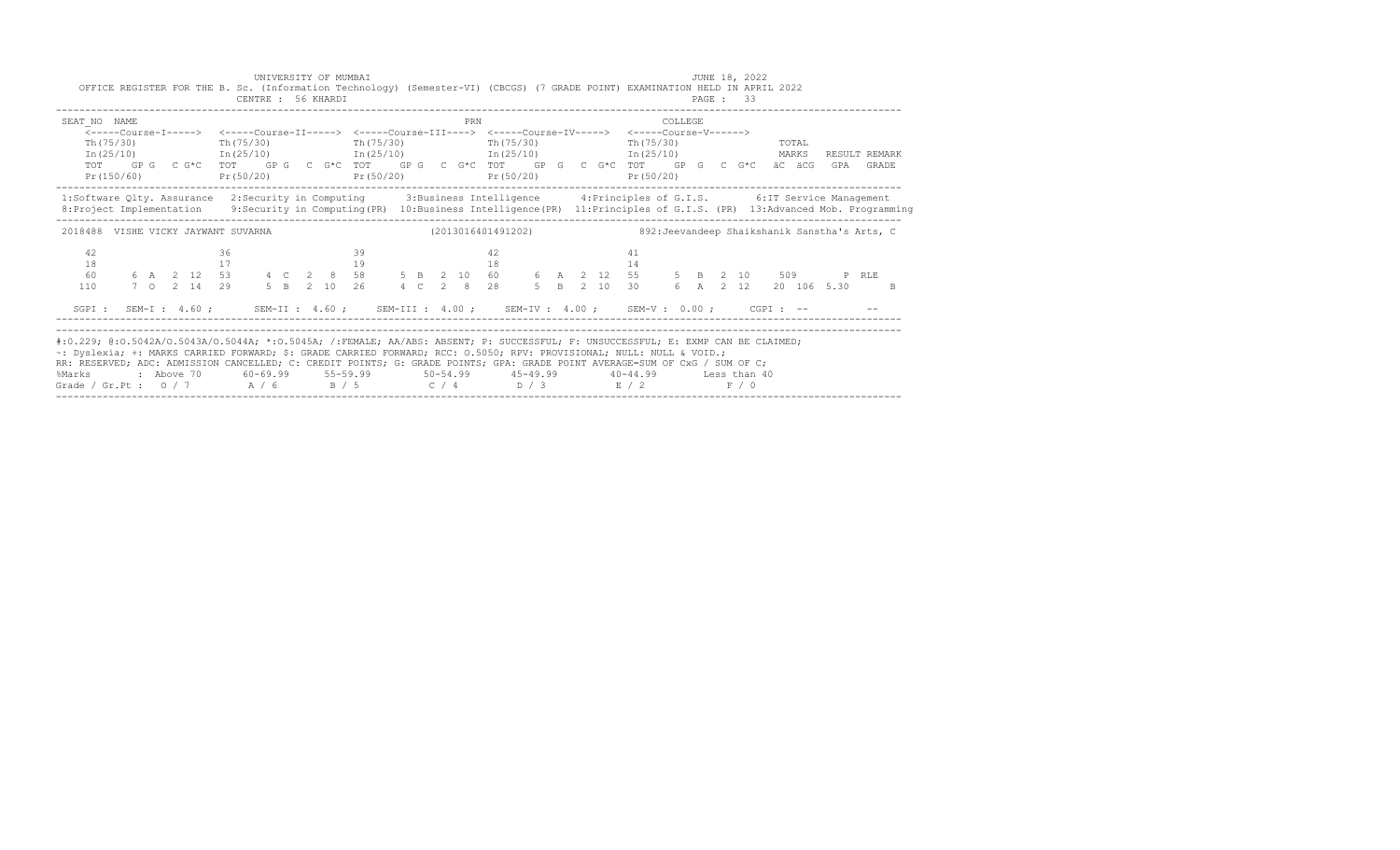| SEAT NO NAME                                                                                                                                                                                                                                       |            |             |    |           |  |            |                         | PRN |    |            |  | <-----Course-I-----> <-----Course-II-----> <-----Course-III----> <-----Course-IV-----> <-----Course-V------> | COLLEGE      |  |  |       |  |                        |  |
|----------------------------------------------------------------------------------------------------------------------------------------------------------------------------------------------------------------------------------------------------|------------|-------------|----|-----------|--|------------|-------------------------|-----|----|------------|--|--------------------------------------------------------------------------------------------------------------|--------------|--|--|-------|--|------------------------|--|
| Th (75/30)                                                                                                                                                                                                                                         |            |             |    | Th(75/30) |  | Th (75/30) |                         |     |    | Th (75/30) |  | Th (75/30)                                                                                                   |              |  |  | TOTAL |  |                        |  |
|                                                                                                                                                                                                                                                    |            |             |    |           |  |            |                         |     |    |            |  | $In (25/10)$ $In (25/10)$ $In (25/10)$ $In (25/10)$ $In (25/10)$                                             |              |  |  | MARKS |  | RESULT REMARK          |  |
| TOT                                                                                                                                                                                                                                                |            |             |    |           |  |            |                         |     |    |            |  | GP G C G*C TOT GP G C G*C TOT GP G C G*C TOT GP G C G*C TOT GP G C G*C äC äCG GPA GRADE                      |              |  |  |       |  |                        |  |
| Pr(150/60)                                                                                                                                                                                                                                         |            |             |    |           |  |            | $Pr(50/20)$ $Pr(50/20)$ |     |    | Pr(50/20)  |  | Pr(50/20)                                                                                                    |              |  |  |       |  |                        |  |
| 1:Software Qlty. Assurance 2:Security in Computing 3:Business Intelligence 4:Principles of G.I.S. 6:IT Service Management                                                                                                                          |            |             |    |           |  |            |                         |     |    |            |  |                                                                                                              |              |  |  |       |  |                        |  |
| 8: Project Implementation 9: Security in Computing (PR) 10: Business Intelligence (PR) 11: Principles of G.I.S. (PR) 13: Advanced Mob. Programming                                                                                                 |            |             |    |           |  |            |                         |     |    |            |  |                                                                                                              |              |  |  |       |  |                        |  |
| 2018565 UPADHYAY DHANAJAYKUMAR SHIVMUNI DURGADEVI (2010016402827811) 621:S. S. T College of Arts and Commerce                                                                                                                                      |            |             |    |           |  |            |                         |     |    |            |  |                                                                                                              |              |  |  |       |  |                        |  |
| 74                                                                                                                                                                                                                                                 |            |             |    |           |  | 74         |                         |     | 73 |            |  |                                                                                                              |              |  |  |       |  |                        |  |
| 14                                                                                                                                                                                                                                                 |            |             | 21 |           |  | 18         |                         |     | 18 |            |  | 19                                                                                                           |              |  |  |       |  |                        |  |
| 88                                                                                                                                                                                                                                                 |            |             |    |           |  |            |                         |     |    |            |  | 7 0 2 14 94 7 0 2 14 92 7 0 2 14 91 7 0 2 14 91 7 0 2 14 762 P RPV                                           |              |  |  |       |  |                        |  |
| 146                                                                                                                                                                                                                                                |            | 7 0 2 14 40 |    |           |  |            |                         |     |    |            |  | 7 0 2 14 40 7 0 2 14 40 7 0 2 14 40                                                                          |              |  |  |       |  | 7 0 2 14 20 140 7.00 0 |  |
|                                                                                                                                                                                                                                                    |            |             |    |           |  |            |                         |     |    |            |  | SGPI: SEM-I: 0.00; SEM-II: 0.00; SEM-III: 0.00; SEM-IV: 0.00; SEM-V: 7.00; CGPI: -- - --                     |              |  |  |       |  |                        |  |
|                                                                                                                                                                                                                                                    |            |             |    |           |  |            |                         |     |    |            |  |                                                                                                              |              |  |  |       |  |                        |  |
| #:0.229; @:0.5042A/0.5043A/0.5044A; *:0.5045A; /:FEMALE; AA/ABS: ABSENT; P: SUCCESSFUL; F: UNSUCCESSFUL; E: EXMP CAN BE CLAIMED;                                                                                                                   |            |             |    |           |  |            |                         |     |    |            |  |                                                                                                              |              |  |  |       |  |                        |  |
|                                                                                                                                                                                                                                                    |            |             |    |           |  |            |                         |     |    |            |  |                                                                                                              |              |  |  |       |  |                        |  |
|                                                                                                                                                                                                                                                    |            |             |    |           |  |            |                         |     |    |            |  |                                                                                                              |              |  |  |       |  |                        |  |
| ~: Dyslexia; +: MARKS CARRIED FORWARD; \$: GRADE CARRIED FORWARD; RCC: 0.5050; RPV: PROVISIONAL; NULL: NULL & VOID.;<br>RR: RESERVED; ADC: ADMISSION CANCELLED; C: CREDIT POINTS; G: GRADE POINTS; GPA: GRADE POINT AVERAGE=SUM OF CxG / SUM OF C; |            |             |    |           |  |            |                         |     |    |            |  |                                                                                                              |              |  |  |       |  |                        |  |
| %Marks                                                                                                                                                                                                                                             | : Above 70 |             |    |           |  |            |                         |     |    |            |  | $60-69.99$ $55-59.99$ $50-54.99$ $45-49.99$ $40-44.99$                                                       | Less than 40 |  |  |       |  |                        |  |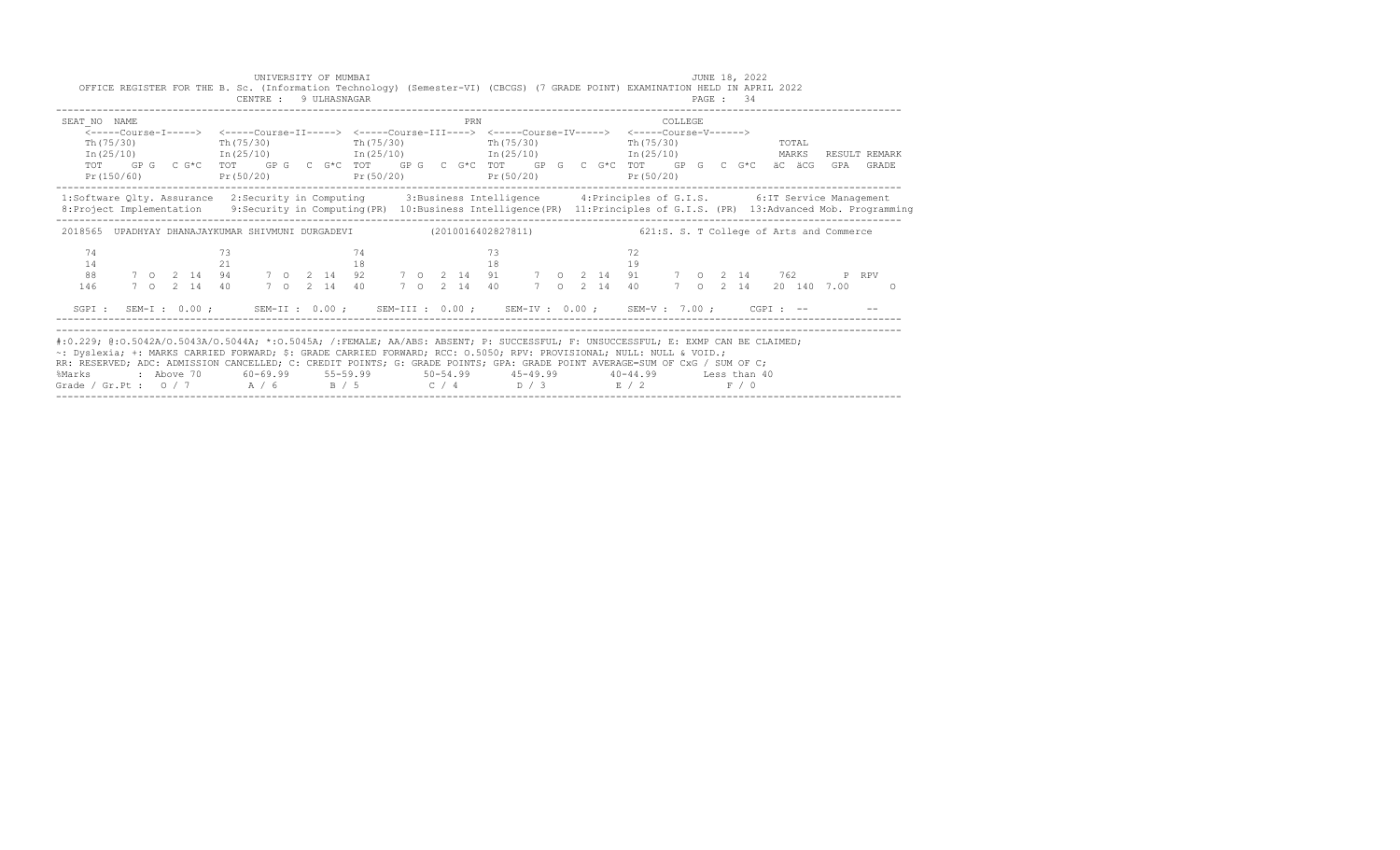|                                                                                                                                                                                                                                                                                                                                                                                                                                                               | OFFICE REGISTER FOR THE B. Sc. (Information Technology) (Semester-VI) (CBCGS) (7 GRADE POINT) EXAMINATION HELD IN APRIL 2022                                                                                                                                                                                                                           |  |          | CENTRE : 1 MUMBAI |  | UNIVERSITY OF MUMBAI |          |            |  |  |          |           |  |  |          |           |         | JUNE 18, 2022<br>PAGE: 35 |  |                        |                            |
|---------------------------------------------------------------------------------------------------------------------------------------------------------------------------------------------------------------------------------------------------------------------------------------------------------------------------------------------------------------------------------------------------------------------------------------------------------------|--------------------------------------------------------------------------------------------------------------------------------------------------------------------------------------------------------------------------------------------------------------------------------------------------------------------------------------------------------|--|----------|-------------------|--|----------------------|----------|------------|--|--|----------|-----------|--|--|----------|-----------|---------|---------------------------|--|------------------------|----------------------------|
| SEAT NO NAME                                                                                                                                                                                                                                                                                                                                                                                                                                                  | <-----Course-T-----> <-----Course-TT-----> <-----Course-TTT----> <-----Course-TV-----> <-----Course-V------><br>$Th(75/30)$ Th(75/30)<br>$In (25/10)$ $In (25/10)$ $In (25/10)$ $In (25/10)$ $In (25/10)$ $In (25/10)$<br>TOT GPG CG*C TOT GPG CG*C TOT GPG CG*C TOT GPG CG*C TOT GPG CG*C äCäCG<br>Pr(150/60) Pr(50/20) Pr(50/20) Pr(50/20) Pr(50/20) |  |          |                   |  |                      |          | Th (75/30) |  |  | PRN      | Th(75/30) |  |  |          | Pr(50/20) | COLLEGE | $Th(75/30)$ TOTAL         |  |                        | RESULT REMARK<br>GPA GRADE |
| 1:Software Qlty. Assurance 2:Security in Computing 3:Business Intelligence 4:Principles of G.I.S. 6:IT Service Management<br>8: Project Implementation 9: Security in Computing (PR) 10: Business Intelligence (PR) 11: Principles of G.I.S. (PR) 13: Advanced Mob. Programming                                                                                                                                                                               |                                                                                                                                                                                                                                                                                                                                                        |  |          |                   |  |                      |          |            |  |  |          |           |  |  |          |           |         |                           |  |                        |                            |
| 2018724 TAYDE AKASH NAGINDAR KALPANA (2014016401064295) 210:Siddharth College of Commerce and Econom                                                                                                                                                                                                                                                                                                                                                          |                                                                                                                                                                                                                                                                                                                                                        |  |          |                   |  |                      |          |            |  |  |          |           |  |  |          |           |         |                           |  |                        |                            |
| 45<br>25<br>70<br>125                                                                                                                                                                                                                                                                                                                                                                                                                                         |                                                                                                                                                                                                                                                                                                                                                        |  | 71<br>23 |                   |  |                      | 59<br>25 |            |  |  | 62<br>25 |           |  |  | 57<br>25 |           |         |                           |  | 7 0 2 14 20 138 6.90 A |                            |
| SGPI: SEM-I: 0.00; SEM-II: 0.00; SEM-III: 0.00; SEM-IV: 0.00; SEM-V: 6.30; CGPI: --                                                                                                                                                                                                                                                                                                                                                                           |                                                                                                                                                                                                                                                                                                                                                        |  |          |                   |  |                      |          |            |  |  |          |           |  |  |          |           |         |                           |  |                        |                            |
| #:0.229; @:0.5042A/0.5043A/0.5044A; *:0.5045A; /:FEMALE; AA/ABS: ABSENT; P: SUCCESSFUL; F: UNSUCCESSFUL; E: EXMP CAN BE CLAIMED;<br>~: Dyslexia; +: MARKS CARRIED FORWARD; \$: GRADE CARRIED FORWARD; RCC: 0.5050; RPV: PROVISIONAL; NULL: NULL & VOID.;<br>RR: RESERVED; ADC: ADMISSION CANCELLED; C: CREDIT POINTS; G: GRADE POINTS; GPA: GRADE POINT AVERAGE=SUM OF CxG / SUM OF C;<br>%Marks<br>Grade / Gr.Pt : $0/7$ $A/6$ $B/5$ $C/4$ $D/3$ $E/2$ $F/0$ | : Above 70    60-69.99    55-59.99     50-54.99     45-49.99     40-44.99     Less than 40                                                                                                                                                                                                                                                             |  |          |                   |  |                      |          |            |  |  |          |           |  |  |          |           |         |                           |  |                        |                            |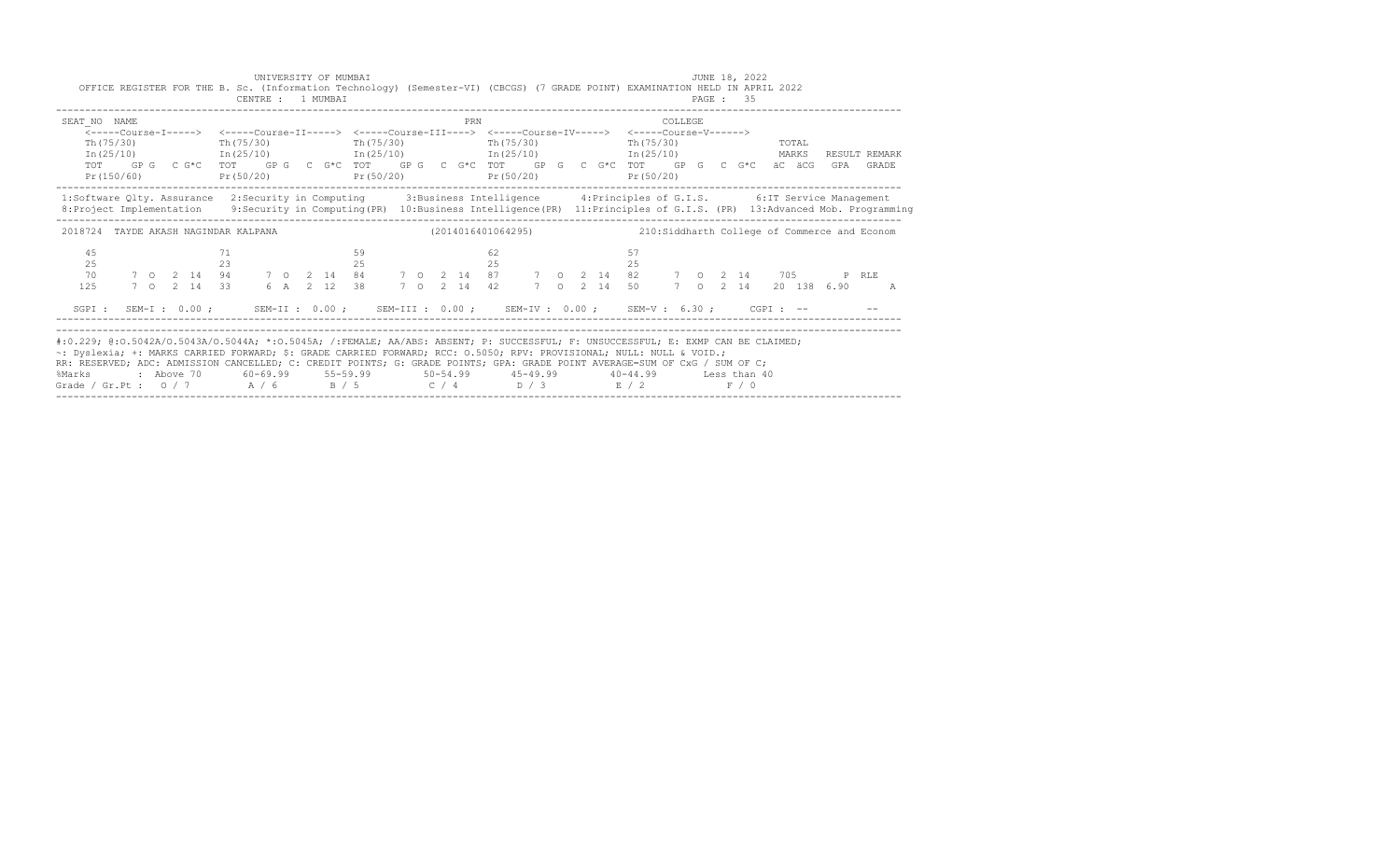|                                                                                                                                                                                                                                                                                                                                                                                                                                                               | UNIVERSITY OF MUMBAI<br>OFFICE REGISTER FOR THE B. Sc. (Information Technology) (Semester-VI) (CBCGS) (7 GRADE POINT) EXAMINATION HELD IN APRIL 2022<br>CENTRE : 2 DADAR                                                                               |            |            | JUNE 18, 2022<br><b>PAGE : 36</b>                               |                                                                                                                                                    |
|---------------------------------------------------------------------------------------------------------------------------------------------------------------------------------------------------------------------------------------------------------------------------------------------------------------------------------------------------------------------------------------------------------------------------------------------------------------|--------------------------------------------------------------------------------------------------------------------------------------------------------------------------------------------------------------------------------------------------------|------------|------------|-----------------------------------------------------------------|----------------------------------------------------------------------------------------------------------------------------------------------------|
| SEAT NO NAME                                                                                                                                                                                                                                                                                                                                                                                                                                                  | Th $(75/30)$ Th $(75/30)$ Th $(75/30)$ Th $(75/30)$<br>$In (25/10)$ $In (25/10)$ $In (25/10)$ $In (25/10)$ $In (25/10)$ $In (25/10)$<br>TOT GPG CG*C TOT GPG CG*C TOT GPG CG*C TOT GPG CG*C TOT GPG CG*C äCGCG<br>$Pr(150/60)$ $Pr(50/20)$ $Pr(50/20)$ | PRN        | Pr(50/20)  | COLLEGE<br>Th (75/30)<br><b>TOTAL</b><br>Pr (50/20)             | RESULT REMARK<br>GPA GRADE                                                                                                                         |
| 1:Software Qlty. Assurance 2:Security in Computing 3:Business Intelligence 4:Principles of G.I.S. 7:Cyber Laws                                                                                                                                                                                                                                                                                                                                                |                                                                                                                                                                                                                                                        |            |            |                                                                 | 8: Project Implementation 9: Security in Computing (PR) 10: Business Intelligence (PR) 11: Principles of G.I.S. (PR) 13: Advanced Mob. Programming |
| 2018763 /RUPNOOR KIRTI RAM RANJANA                                                                                                                                                                                                                                                                                                                                                                                                                            |                                                                                                                                                                                                                                                        |            |            | (2014016402147201) 163:R. D. National College and W. A. Science |                                                                                                                                                    |
| 27F<br>10E<br>45F                                                                                                                                                                                                                                                                                                                                                                                                                                             | 4.5E<br>10E<br>-- - - ---- 55 5 B 2 10 50 4 C 2 8 64 6 A 2 12 60 6 A 2 12 429 F<br>$-$ ---- 20E 2 E 2 4 38E 7 O 2 14 38E 7 O 2 14 22E 2 E 2 4 16 78 --                                                                                                 | 30E<br>20E | 54E<br>10E | 48F<br>12E                                                      |                                                                                                                                                    |
| SGPI: SEM-I: 4.10; SEM-II: 3.90; SEM-III: 5.70; SEM-IV: 4.40; SEM-V: 5.40; CGPI: -- - -                                                                                                                                                                                                                                                                                                                                                                       |                                                                                                                                                                                                                                                        |            |            |                                                                 |                                                                                                                                                    |
| #:0.229; @:0.5042A/0.5043A/0.5044A; *:0.5045A; /:FEMALE; AA/ABS: ABSENT; P: SUCCESSFUL; F: UNSUCCESSFUL; E: EXMP CAN BE CLAIMED;<br>~: Dyslexia; +: MARKS CARRIED FORWARD; \$: GRADE CARRIED FORWARD; RCC: 0.5050; RPV: PROVISIONAL; NULL: NULL & VOID.;<br>RR: RESERVED; ADC: ADMISSION CANCELLED; C: CREDIT POINTS; G: GRADE POINTS; GPA: GRADE POINT AVERAGE=SUM OF CxG / SUM OF C;<br>%Marks<br>Grade / Gr.Pt : $0/7$ A / 6 B / 5 C / 4 D / 3 E / 2 F / 0 | : Above 70    60-69.99    55-59.99     50-54.99     45-49.99     40-44.99     Less than 40                                                                                                                                                             |            |            |                                                                 |                                                                                                                                                    |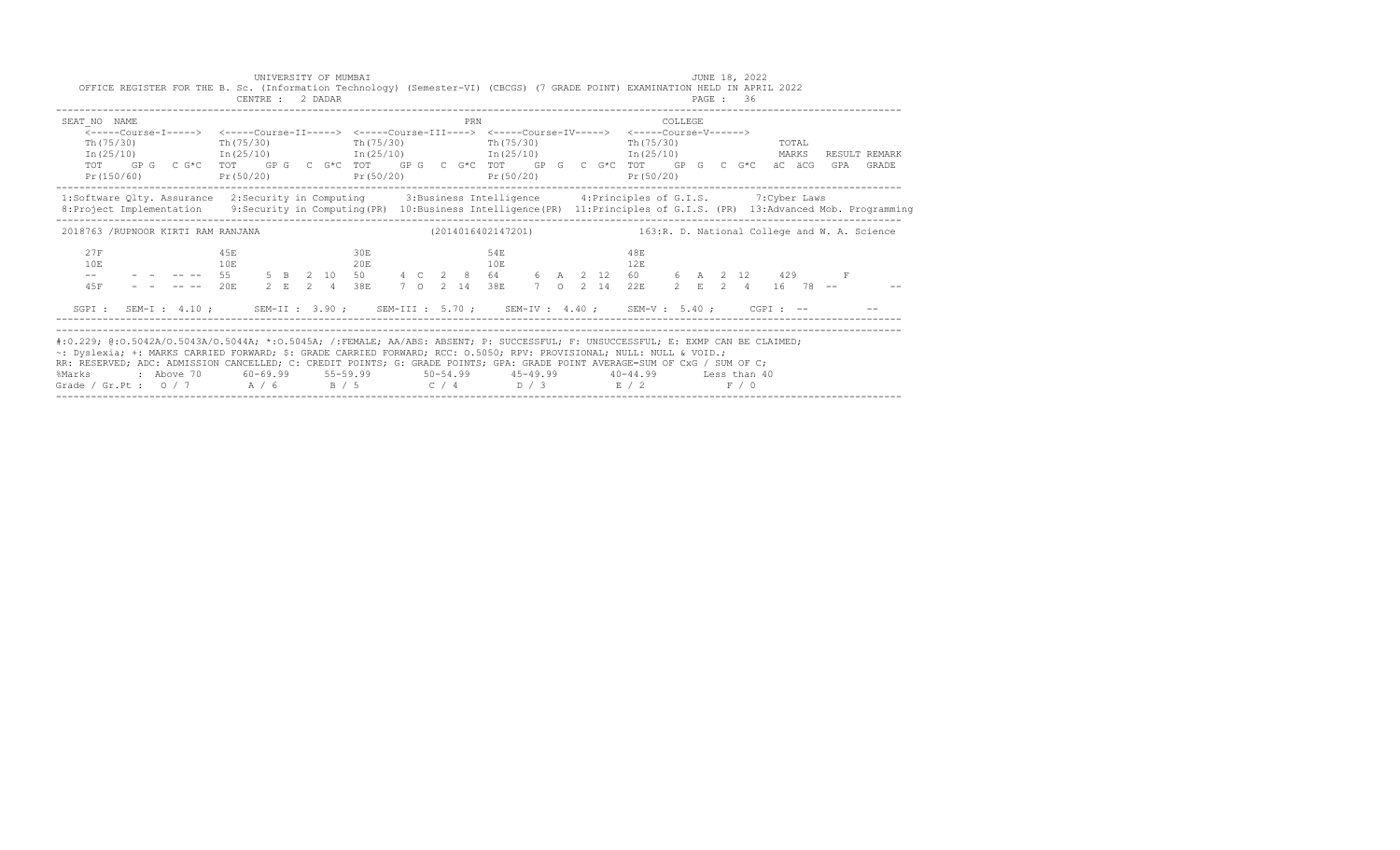| SEAT NO NAME<br>Th (75/30)           | $Pr(150/60)$ $Pr(50/20)$ $Pr(50/20)$ | PRN<br><-----Course-I-----> <-----Course-II-----> <-----Course-III----> <-----Course-IV-----> <-----Course-V------><br>Th (75/30) Th (75/30) Th (75/30) Th (75/30) Th (75/30) | COLLEGE<br>TOTAL<br>$In (25/10)$ $In (25/10)$ $In (25/10)$ $In (25/10)$ $In (25/10)$ $In (25/10)$ $In (25/10)$ $In (25/10)$<br>TOT GPG CG*C TOT GPG CG*C TOT GPG CG*C TOT GPG CG*C TOT GPG CG*C TOT GPG CG*C aCGCGGPA GRADE<br>$Pr(50/20)$ $Pr(50/20)$                            |
|--------------------------------------|--------------------------------------|-------------------------------------------------------------------------------------------------------------------------------------------------------------------------------|-----------------------------------------------------------------------------------------------------------------------------------------------------------------------------------------------------------------------------------------------------------------------------------|
|                                      |                                      |                                                                                                                                                                               | 1:Software Qlty. Assurance 2:Security in Computing 3:Business Intelligence 5:Enterprise Networking 6:IT Service Management<br>8: Project Implementation 9: Security in Computing (PR) 10: Business Intelligence (PR) 12: Enterprise Networking (PR) 13: Advanced Mob. Programming |
| 2019010 WALUNJ PAWAN NANABHAU MANGAL |                                      | (2015016400737601)                                                                                                                                                            | 605: Jeevandeep Shaikshanik Sanstha's Poai Sa                                                                                                                                                                                                                                     |
| $31+$<br>$12+$<br>$96+$              | $30+$<br>$12+$                       | $4.5+$<br>35<br>$12+$<br>$12+$                                                                                                                                                | $4.3+$<br>$13+$<br>43  2  E  2  4  42  2  E  2  4  57  5  B  2  10  47  3  D  2  6  56  5  B  2  10  441<br>6 A 2 12 25 + 4 C 2 8 25 + 4 C 2 8 25 + 4 C 2 8 25 + 4 C 2 8 20 78 3.90<br>D                                                                                          |
|                                      |                                      |                                                                                                                                                                               | SGPI: SEM-I: 3.40; SEM-II: 2.40; SEM-III: 3.60; SEM-IV: 3.40; SEM-V: 2.80; CGPI: 3.25 D                                                                                                                                                                                           |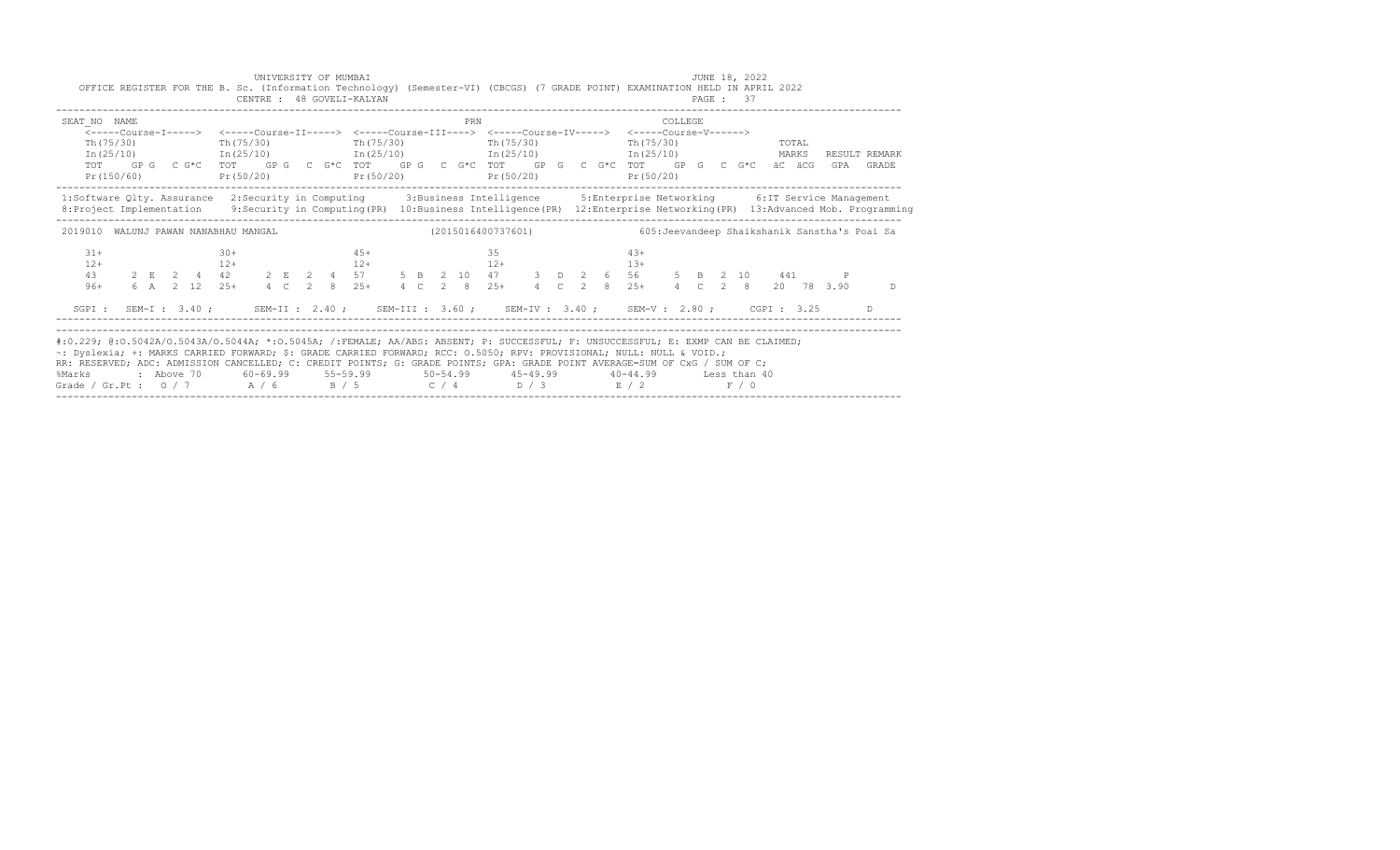|                                                                                                                                                                                                                                                                                                                                                                                                                                                               |  |  |    | OFFICE REGISTER FOR THE B. Sc. (Information Technology) (Semester-VI) (CBCGS) (7 GRADE POINT) EXAMINATION HELD IN APRIL 2022<br>CENTRE : 49 WADA                                                                                                                                                       |  |  | UNIVERSITY OF MUMBAI |  |  |     |                        |  |  |                                |  |          | JUNE 18, 2022<br><b>PAGE : 38</b> |  |  |                            |
|---------------------------------------------------------------------------------------------------------------------------------------------------------------------------------------------------------------------------------------------------------------------------------------------------------------------------------------------------------------------------------------------------------------------------------------------------------------|--|--|----|--------------------------------------------------------------------------------------------------------------------------------------------------------------------------------------------------------------------------------------------------------------------------------------------------------|--|--|----------------------|--|--|-----|------------------------|--|--|--------------------------------|--|----------|-----------------------------------|--|--|----------------------------|
| SEAT NO NAME                                                                                                                                                                                                                                                                                                                                                                                                                                                  |  |  |    | $Th(75/30)$ $Th(75/30)$ $Th(75/30)$<br>$In (25/10)$ $In (25/10)$ $In (25/10)$ $In (25/10)$ $In (25/10)$ $In (25/10)$ MARKS<br>TOT GPG CG*C TOT GPG CG*C TOT GPG CG*C TOT GPG CG*C TOT GPG CG*C äCGCG<br>$Pr(150/60)$ $Pr(50/20)$ $Pr(50/20)$                                                           |  |  |                      |  |  | PRN | Th(75/30)<br>Pr(50/20) |  |  | Th (75/30) TOTAL<br>Pr (50/20) |  | COLLEGE. |                                   |  |  | RESULT REMARK<br>GPA GRADE |
| 1:Software Qlty. Assurance 2:Security in Computing 3:Business Intelligence 4:Principles of G.I.S. 6:IT Service Management<br>8: Project Implementation 9: Security in Computing (PR) 10: Business Intelligence (PR) 11: Principles of G.I.S. (PR) 13: Advanced Mob. Programming                                                                                                                                                                               |  |  |    |                                                                                                                                                                                                                                                                                                        |  |  |                      |  |  |     |                        |  |  |                                |  |          |                                   |  |  |                            |
| 2019063 SINGH MAYANK MANOJ KUMAR SAVITA (2013016400489176) 473: Wada College of Management & Science                                                                                                                                                                                                                                                                                                                                                          |  |  |    |                                                                                                                                                                                                                                                                                                        |  |  |                      |  |  |     |                        |  |  |                                |  |          |                                   |  |  |                            |
| 35<br>15<br>50<br>137                                                                                                                                                                                                                                                                                                                                                                                                                                         |  |  | 41 | $18$ and $16$ and $19$ and $19$ and $19$ and $19$ and $19$ and $19$ and $19$ and $19$ and $19$ and $19$ and $19$ and $19$ and $19$ and $19$ and $19$ and $19$ and $19$ and $19$ and $19$ and $19$ and $19$ and $19$ and $19$<br>7 0 2 14 36 7 0 2 14 37 7 0 2 14 39 7 0 2 14 38 7 0 2 14 20 126 6.30 A |  |  | 44                   |  |  |     | 59                     |  |  | 47                             |  |          |                                   |  |  |                            |
| SGPI: SEM-I: 3.60; SEM-II: 4.20; SEM-III: 0.00; SEM-IV: 4.60; SEM-V: 4.80; CGPI: -- - -                                                                                                                                                                                                                                                                                                                                                                       |  |  |    |                                                                                                                                                                                                                                                                                                        |  |  |                      |  |  |     |                        |  |  |                                |  |          |                                   |  |  |                            |
| #:0.229; @:0.5042A/0.5043A/0.5044A; *:0.5045A; /:FEMALE; AA/ABS: ABSENT; P: SUCCESSFUL; F: UNSUCCESSFUL; E: EXMP CAN BE CLAIMED;<br>~: Dyslexia; +: MARKS CARRIED FORWARD; \$: GRADE CARRIED FORWARD; RCC: 0.5050; RPV: PROVISIONAL; NULL: NULL & VOID.;<br>RR: RESERVED; ADC: ADMISSION CANCELLED; C: CREDIT POINTS; G: GRADE POINTS; GPA: GRADE POINT AVERAGE=SUM OF CxG / SUM OF C;<br>%Marks<br>Grade / Gr.Pt : $0/7$ $A/6$ $B/5$ $C/4$ $D/3$ $E/2$ $F/0$ |  |  |    | 2 Above 70    60-69.99    55-59.99     50-54.99     45-49.99     40-44.99     Less than 40                                                                                                                                                                                                             |  |  |                      |  |  |     |                        |  |  |                                |  |          |                                   |  |  |                            |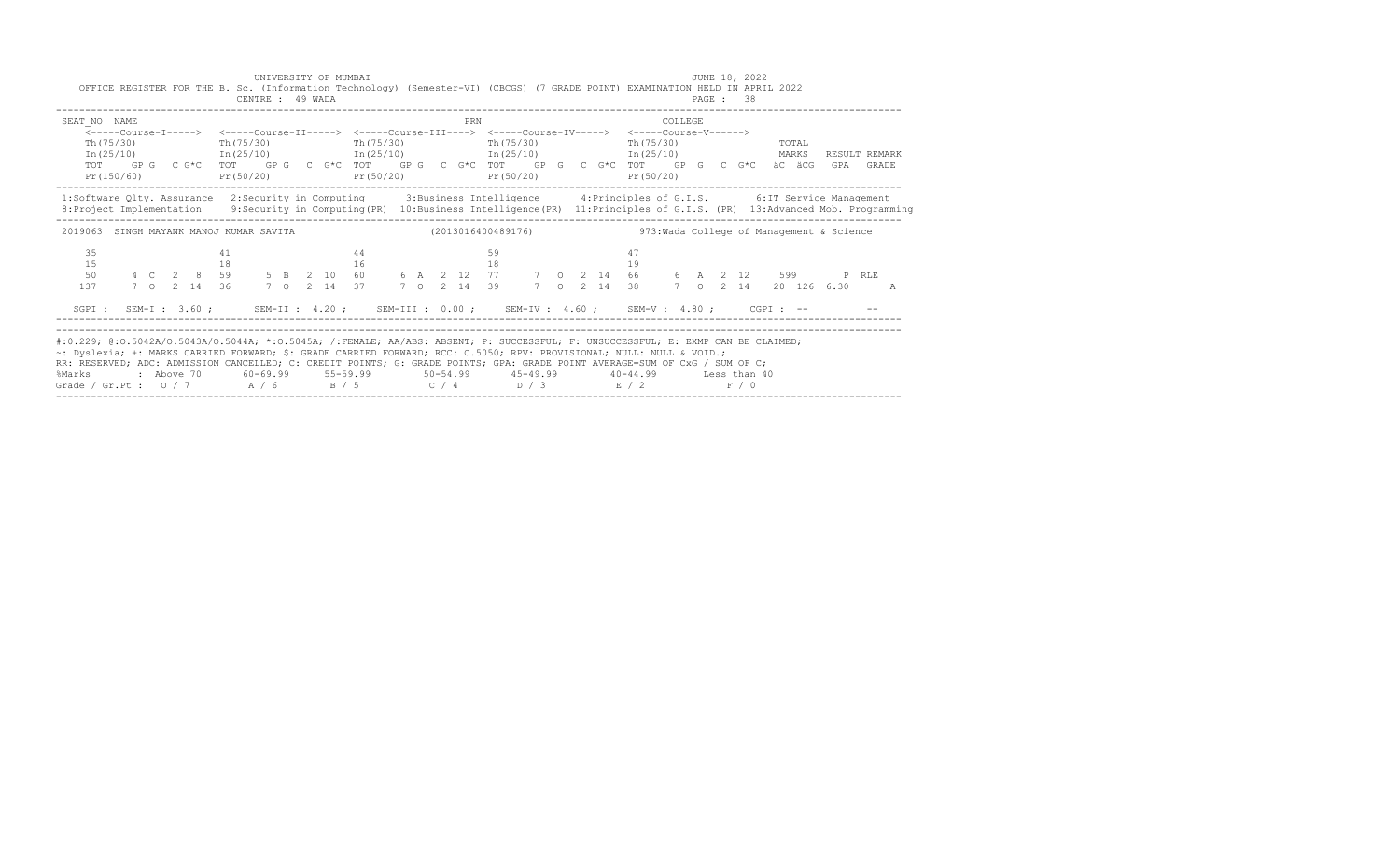|                                                                                                                                                                                                                                                                                                                                                                                                                                                               |  |  |          | OFFICE REGISTER FOR THE B. Sc. (Information Technology) (Semester-VI) (CBCGS) (7 GRADE POINT) EXAMINATION HELD IN APRIL 2022<br>CENTRE : 61                                                                                                                                                                                                            | UNIVERSITY OF MUMBAI |  |            |  |     |          |           |  |  |           |         |  | JUNE 18, 2022<br>PAGE: 39 |                   |  |                                                                                                                                              |
|---------------------------------------------------------------------------------------------------------------------------------------------------------------------------------------------------------------------------------------------------------------------------------------------------------------------------------------------------------------------------------------------------------------------------------------------------------------|--|--|----------|--------------------------------------------------------------------------------------------------------------------------------------------------------------------------------------------------------------------------------------------------------------------------------------------------------------------------------------------------------|----------------------|--|------------|--|-----|----------|-----------|--|--|-----------|---------|--|---------------------------|-------------------|--|----------------------------------------------------------------------------------------------------------------------------------------------|
| SEAT NO NAME                                                                                                                                                                                                                                                                                                                                                                                                                                                  |  |  |          | <-----Course-T-----> <-----Course-TT-----> <-----Course-TTT----> <-----Course-TV-----> <-----Course-V------><br>$Th(75/30)$ Th(75/30)<br>$In (25/10)$ $In (25/10)$ $In (25/10)$ $In (25/10)$ $In (25/10)$ $In (25/10)$<br>TOT GPG CG*C TOT GPG CG*C TOT GPG CG*C TOT GPG CG*C TOT GPG CG*C äCäCG<br>Pr(150/60) Pr(50/20) Pr(50/20) Pr(50/20) Pr(50/20) |                      |  | Th (75/30) |  | PRN |          | Th(75/30) |  |  | Pr(50/20) | COLLEGE |  |                           | $Th(75/30)$ TOTAL |  | RESULT REMARK<br>GPA GRADE                                                                                                                   |
| 1:Software Qlty. Assurance 2:Security in Computing 3:Business Intelligence 4:Principles of G.I.S. 7:Cyber Laws<br>8: Project Implementation 9: Security in Computing (PR) 10: Business Intelligence (PR) 11: Principles of G.I.S. (PR) 13: Advanced Mob. Programming                                                                                                                                                                                          |  |  |          |                                                                                                                                                                                                                                                                                                                                                        |                      |  |            |  |     |          |           |  |  |           |         |  |                           |                   |  |                                                                                                                                              |
| 2019121 JADHAV RAHUL DADA JAYSHREE                                                                                                                                                                                                                                                                                                                                                                                                                            |  |  |          |                                                                                                                                                                                                                                                                                                                                                        |                      |  |            |  |     |          |           |  |  |           |         |  |                           |                   |  | $(2015016402195992)$ 953:Utkarsha College of Arts, Commerce & Sci                                                                            |
| 40<br>19<br>59<br>105                                                                                                                                                                                                                                                                                                                                                                                                                                         |  |  | 40<br>19 |                                                                                                                                                                                                                                                                                                                                                        |                      |  | 40<br>19   |  |     | 44<br>20 |           |  |  | 48<br>19  |         |  |                           |                   |  | 5 B 2 10 59 5 B 2 10 59 5 B 2 10 64 6 A 2 12 67 6 A 2 12 536 P RPV<br>7 O 2 14 30 6 A 2 12 31 6 A 2 12 31 6 A 2 12 31 6 A 2 12 20 116 5.80 B |
| SGPI: SEM-I: 4.00; SEM-II: 4.00; SEM-III: 0.00; SEM-IV: 6.50; SEM-V: 4.30; CGPI: --                                                                                                                                                                                                                                                                                                                                                                           |  |  |          |                                                                                                                                                                                                                                                                                                                                                        |                      |  |            |  |     |          |           |  |  |           |         |  |                           |                   |  |                                                                                                                                              |
| #:0.229; @:0.5042A/0.5043A/0.5044A; *:0.5045A; /:FEMALE; AA/ABS: ABSENT; P: SUCCESSFUL; F: UNSUCCESSFUL; E: EXMP CAN BE CLAIMED;<br>~: Dyslexia; +: MARKS CARRIED FORWARD; \$: GRADE CARRIED FORWARD; RCC: 0.5050; RPV: PROVISIONAL; NULL: NULL & VOID.;<br>RR: RESERVED; ADC: ADMISSION CANCELLED; C: CREDIT POINTS; G: GRADE POINTS; GPA: GRADE POINT AVERAGE=SUM OF CxG / SUM OF C;<br>%Marks<br>Grade / Gr.Pt : $0/7$ $A/6$ $B/5$ $C/4$ $D/3$ $E/2$ $F/0$ |  |  |          | : Above 70    60-69.99    55-59.99     50-54.99     45-49.99     40-44.99     Less than 40                                                                                                                                                                                                                                                             |                      |  |            |  |     |          |           |  |  |           |         |  |                           |                   |  |                                                                                                                                              |